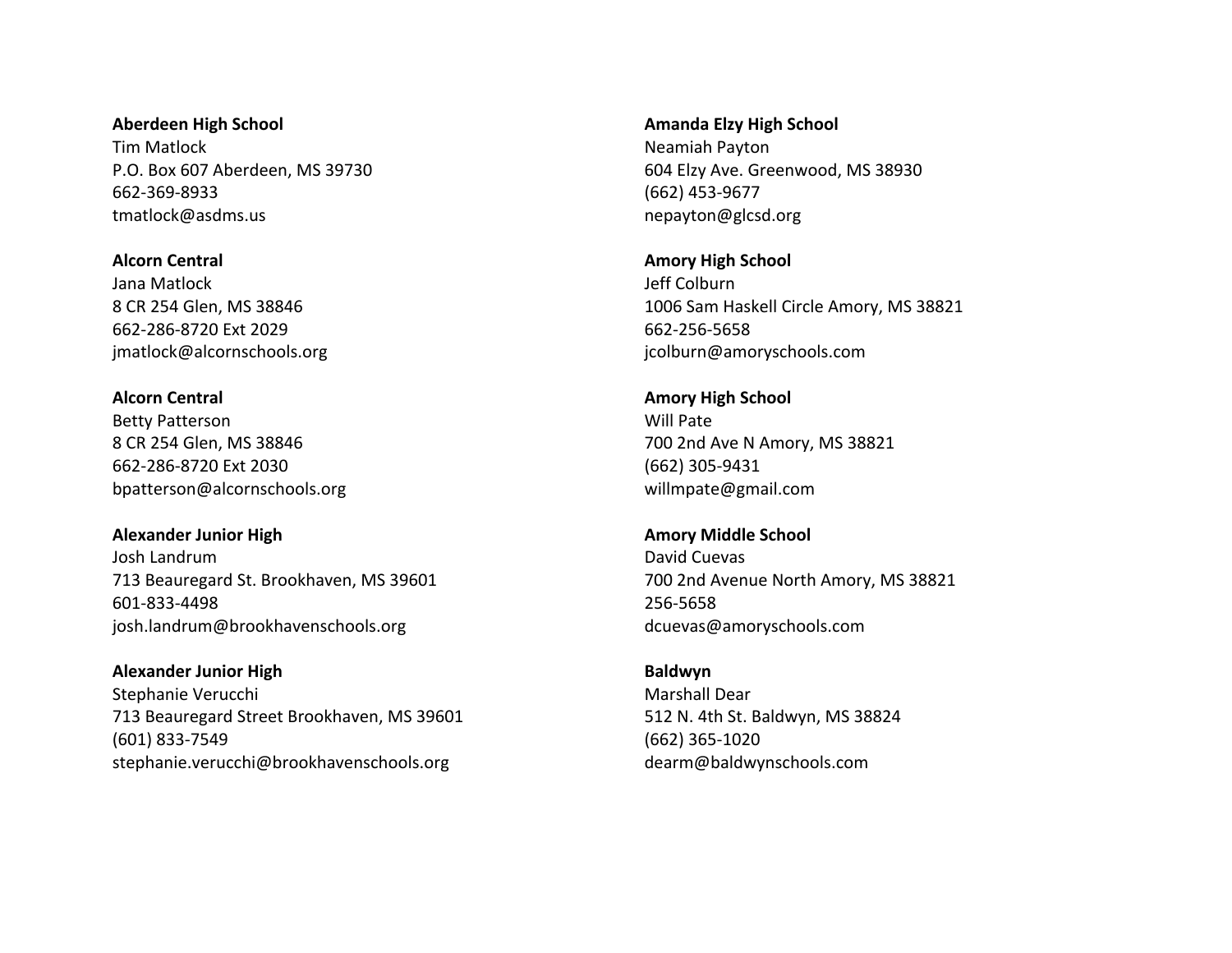**Baldwyn High School** Kelvin Hill 512 North 4th Street Baldwyn, MS 38824 662-419-7509 hillk@baldwynschools.com

**Batesville Junior High** Courtney Wells 209 Boothe Street Batesville, MS 38606 662-563-6049 cwells@spanola.net

**Batesville Junior High School** Jordan Burt 507 Tiger Drive Batesville, MS 38606 662-563-3211 jburt@spanola.net

**Batesville Junior High School** Timothy Goss 507 Tiger Drive Batesville, MS 38606 (662) 563-6049 tgoss@spanola.net

**Bay High School** Eric Fry 750 Blue Meadow Rd Bay St. Louis, MS 39520 228-467-6611 efry@bwsd.org

**Bay-Waveland Middle School** Taylor Pierson 600 Pine St. Bay St. Louis, MS 39520 228-463-0315 bpierson@bwsd.org

**Bayou Academy** Katie Hugley 86 Oakridge Road Boyle, MS 38730 (601) 218-9260 katiehugley@gmail.com

**Bayou Academy** Steven Hugley 1291 Crosby Road Cleveland, MS 38732 601-843-3708 Shugley@yahoo.com

**Bayou View Middle School** Zachary Rose 212 43rd Street Gulfport, MS 39507 (228) 865-4633 zachary.rose@gulfportschools.org

**Bayou View Middle School** Leah Tackitt 212 43rd Street Gulfport, MS 39507 (228) 865-4633 leah.tackitt@gulfportschools.org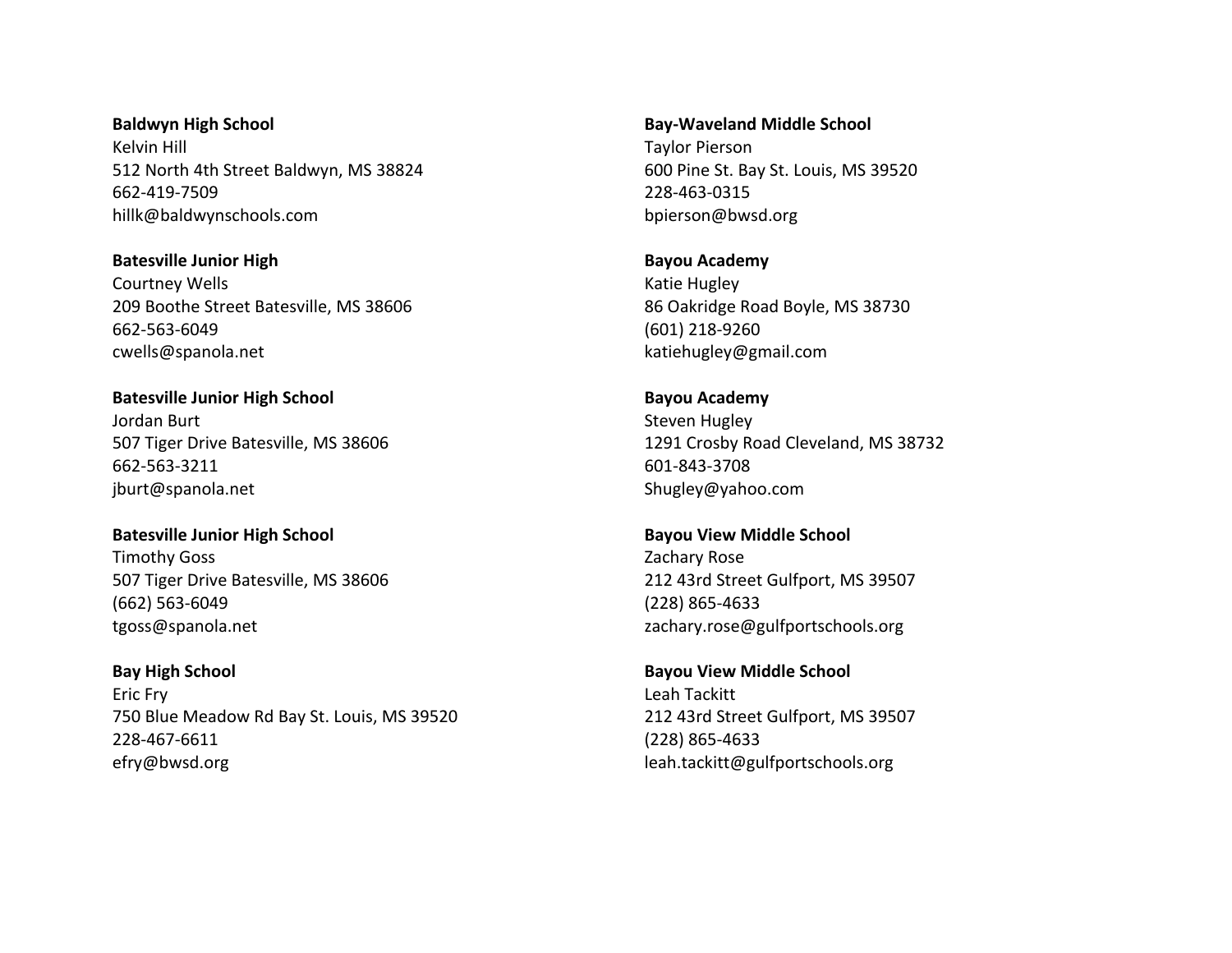**Beat Four School** Austin White 5090 Hwy 84 E Waynesboro, MS 39367 (601) 735-2124 whitea@wcsdms.com

**Belle Schivers Middle School** Kenneth Clay P.O. Box 607 Aberdeen, MS 39730 662-369-6241 Kclay@asdms.us

**Belle Schivers Middle School** Halle Mims 518 West Vine St. Aberdeen, MS 39730 662-369-6241 HMims@asdms.us

**Belmont** Rick Murrell 9 School Drive Belmont, MS 38827 662-454-3669 Rmurrell@tcsk12.com

**Biggersville High School** Libby Cunningham 571 Hwy 45 S Corinth, MS 38834 662-286-3542 lcunningham@alcornschools.org **Biloxi High School** Travis Coakley 1845 Tribe Drive Biloxi, MS 39532 (228) 435-6105 travis.coakley@biloxischools.net

**Biloxi High School** Jody Dunwoody 1845 Tribe Drive Biloxi, MS 39532 (228) 435-6105 bobby.dunwoody@biloxischools.net

**Biloxi High School** Paris Foreman 1845 Tribe Drive Biloxi, MS 39532 (228) 435-6105 paris.foreman@biloxischools.net

**Biloxi High School** Chris Morgan 1845 Tribe Drive Biloxi, MS 39532 (228) 435-6105 chris.morgan@biloxischools.net

**Biloxi High School** Scott Smith 1845 Tribe Drive Biloxi, MS 39532 (228) 435-6105 joseph.smith@biloxischools.net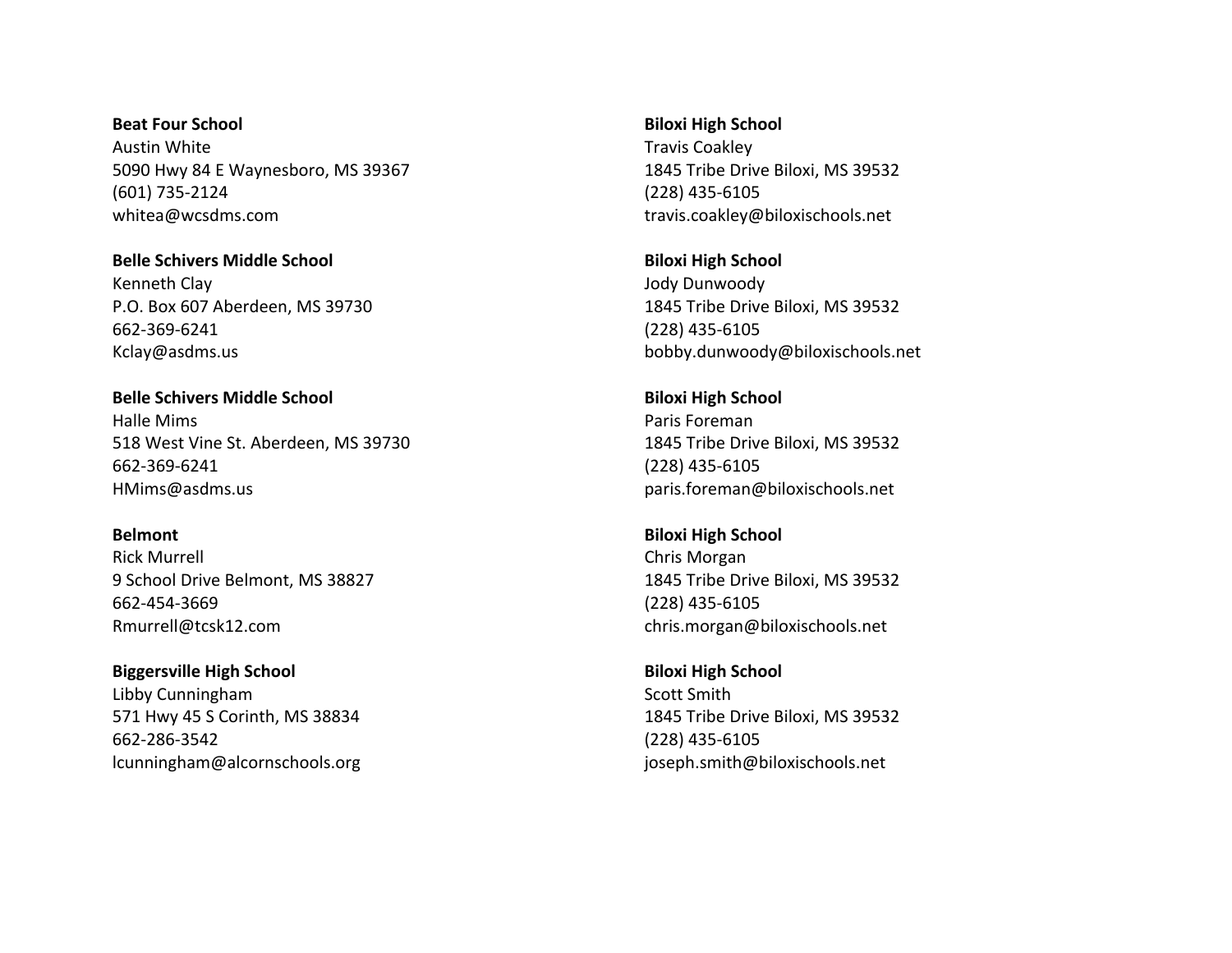**Biloxi High School** Jesse Stevens 1845 Tribe Drive Biloxi, MS 39532 (228) 435-6105 jesse.stevens@biloxischools.net

**Biloxi Junior High School** Tracy Carter 1921 Tribe Drive Biloxi, MS 39532 (228) 435-1421 tracy.carter@biloxischools.net

**Biloxi Schools** Joseph Scott Smith Biloxi High School Biloxi, MS 39532 (228) 435-6105 joseph.smith@biloxischools.net

**Biloxi Upper Elementary School** Warren Bristol 1424 Father Ryan Ave. Biloxi, MS 39530 (228) 432-3700 warren.bristol@biloxischools.net

**Biloxi Upper Elementary School** Jennifer Lyon 1424 Father Ryan Ave. Biloxi, MS 39530 (228) 432-3700 jennifer.cook@biloxischools.net

**Blue Mountain College**

JJ Curry 201 W Main St Blue Mountain, MS 38610 (662) 685-4771 Ext 185 jcurry@bmc.edu

**Blue Mountain College** Will Curry 201 W Main St Blue Mountain, MS 38610 (662) 685-4771 Ext 186 wcurry@bmc.edu

**Bogue Chitto Attendance Center** Andrew Different 385 Monticello St SE Bogue Chitto, MS 39629 (601) 734-2723 andrew.different@lincoln.k12.ms.us

**Booneville** Jada Forsythe 300 B West George E. Allen Drive Booneville, MS 38829 (662) 728-4689 jforsythe1@boonevilleschools.org

**Booneville** Joshua Forsythe 300 B West George E. Allen Drive Booneville, MS 38829 (662) 728-4689 joshua.forsythe@gmail.com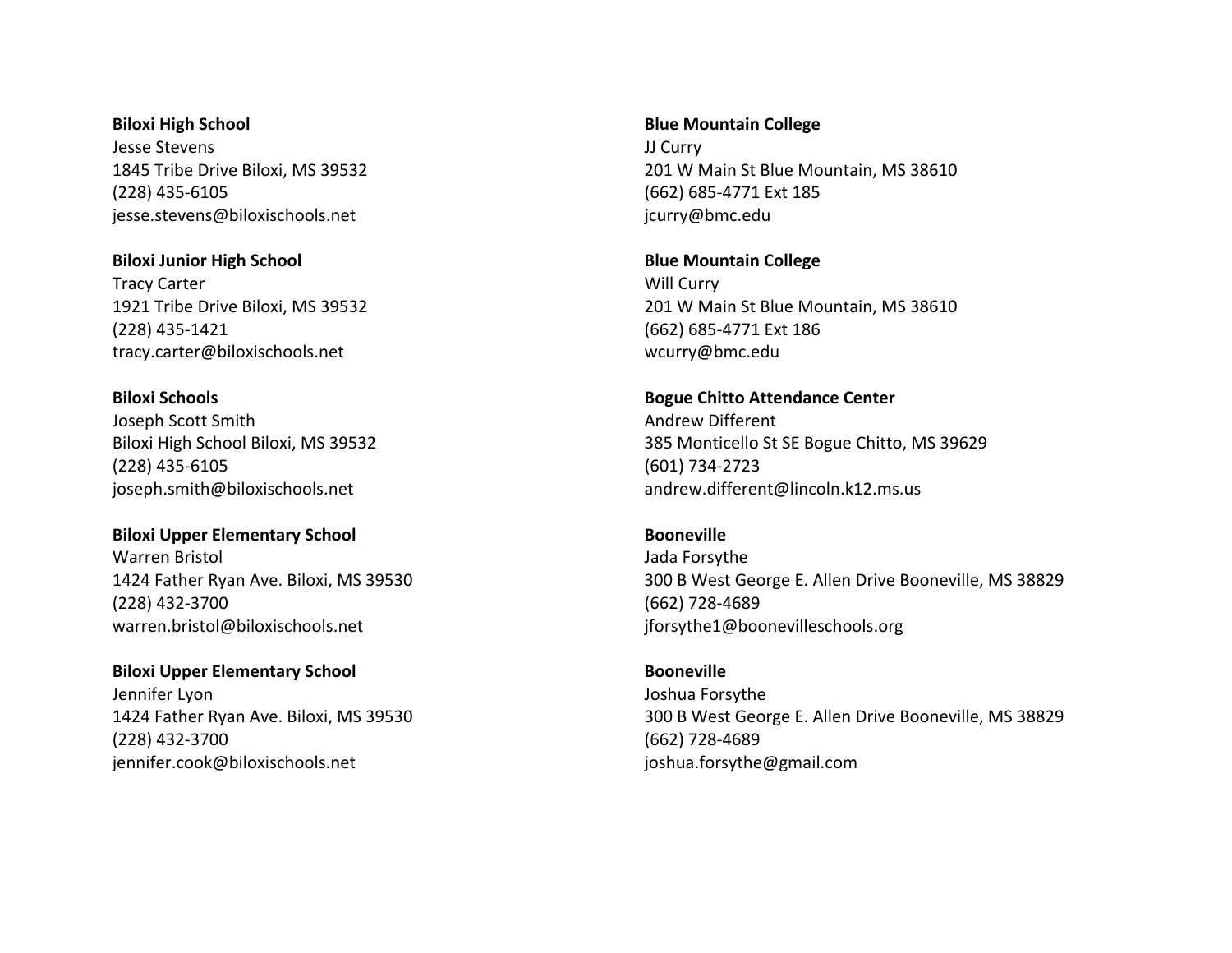**Brandon High School** Mark Edwards 3090 Hwy 18 Brandon, MS 39042 601-927-1712 mar504@rcsd.ms

**Brandon Middle School** Justin Craft 408 S. College Street Brandon, MS 39042 (601) 825-5998 jus501@rcsd.ms

**Brandon Middle School** Michelle Green 408 S. College Street Brandon, MS 39042 601-825-5998 mgreen@rcsd.ms

**Brandon Middle School** Karly May 408 S College St Brandon, MS 39042 (601) 825-5998 kar506@rcsd.ms

**Brookhaven High School** Andrew Bonner 443 E Monticello St Brookhaven, MS 39601 (601) 833-2298 brookhavendirector@gmail.com

**Brookhaven High School** Peyton Turnage 443 E Monticello St Brookhaven, MS 39601 (601) 833-4498 peyton.turnage@brookhavenschools.org

**Bruce High School** Sam Farris 430E Countiss st Bruce, MS 38915 (662) 983-3350 Samfarris98@gmail.com

**Buckatunna** Anthony Luker 11 Buckatunna Mt Zion rd Buckatunna, MS 39322 601-248-6501 lukera@wcsdms.com

**Burnsville Junior High School** Mary Phillips 89 CR 421 Corinth, MS 38834 (205) 269-6665 mphillips@tcsk12.com

**Caledonia High School** Jayne Doolittle 111 Confederate Drive Caledonia, MS 39740 662-356-2012 jayne.doolittle@lowndes.k12.ms.us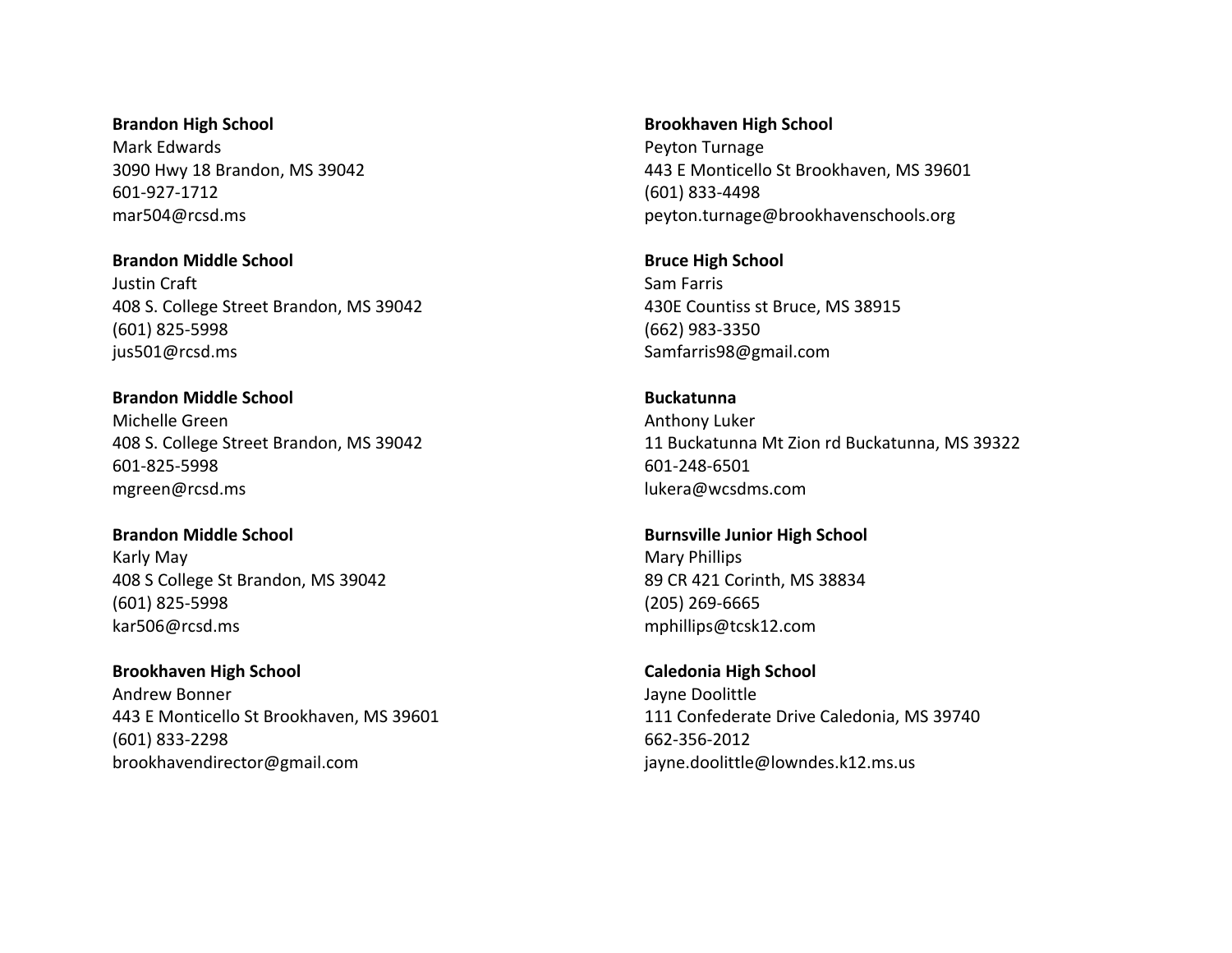**Caledonia High School** Shelby Wilbanks 111 Confederate Drive Caledonia, MS 39740 662-356-2012 shelby.wilbanks@lowndes.k12.ms.us

**Calhoun City High School** Taylor Moore 201 N Beadle Street Calhoun City, MS 38916 662-628-5112 tsmoore@calhounk12.com

**Center HiIl Middle School** Jim Jolley 8756 Forest Hill Irene Olive Branch, MS 38654 (662) 892-6812 centerhillbands@gmail.com

**Center Hill High School** Amber Horton 13250 Kirk Rd Olive Branch, MS 38654 (662) 890-2992 amber.horton@dcsms.org

**Center Hill High School** Jared Ross 13250 Kirk Rd Olive Branch, MS 38654 (662) 890-2992 Jared.Ross@dcsms.org

**Choctaw Central High School** Lyndsey Bobo 150 Recreation Drive Choctaw, MS 39350 601-663-7777 lyndsey.bobo@choctawtribalschools.com

**Choctaw Central High School** Dorian Trahan 150 Recreation Rd. Choctaw, MS 39350 601-663-7777 modegirl75@yahoo.com

**Choctaw County High School** Bruce Dobbs 393 East Main Street Ackerman, MS 39735 (662) 285-3110 brucedobbs@choctawsd.ms

**Clara School** Elizabeth Long Clara school Rd Waynesboro, MS 39367 (601) 410-6065 longe@wcsdms.com

**Clarkdale High School** Caleb Landrum 7000 MS 145 Meridian, MS 39301 (601) 693-4463 caleblandrum1590@lauderdale.k12.ms.us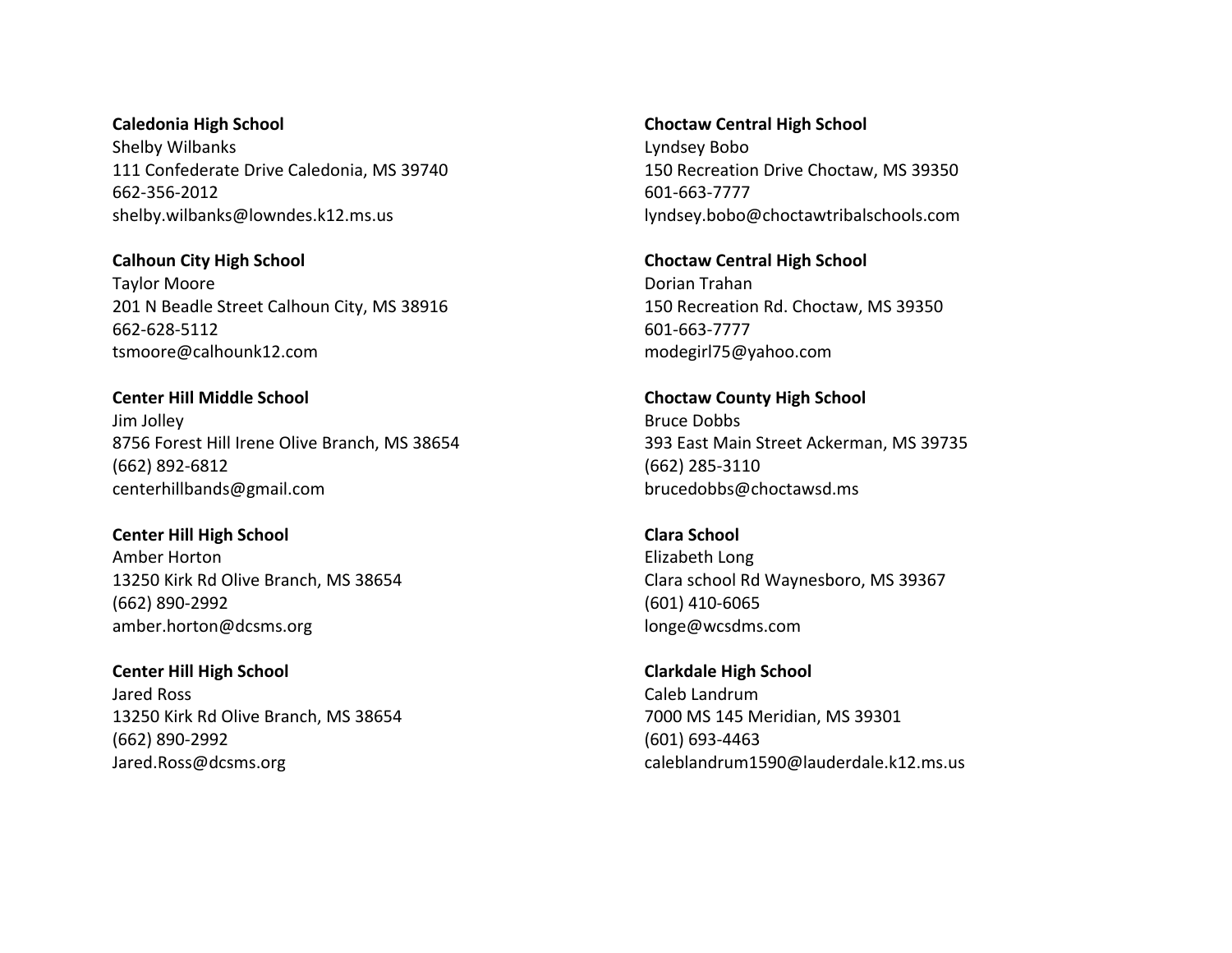### **Cleveland Central High School**

Tony Especto 300 W Sunflower Rd Cleveland, MS 38732 662-843-2460 aespecto@cleveland.k12.ms.us

**Cleveland Central High School** Marcus Lewis

300 W Sunflower Rd Cleveland, MS 38732 662-843-2460 mlewis@cleveland.k12.ms.us

**Cleveland Central Middle School** Fulton Cherry 601 Lucy Seaberry Blvd Cleveland, MS 38732 662-843-2338 fcskyscraper@hotmail.com

**Cleveland Central Middle School** Katie Mabb 601 Lucy Seaberry Blvd Cleveland, MS 38732 662-843-2338 kmabb@cleveland.k12.ms.us

**Clinton High School** Sara Crider 401 Arrow Drive Clinton, MS 39056 601-924-5519 scrider@clintonpublicschools.com

**Clinton High School** Dustin Hazlett 401 Arrow Dr Clinton, MS 39056 601-924-5519 dhazlett@clintonpublicschools.com

**Clinton High School** Gavin McAdams 401 Arrow Drive Clinton, MS 39056 601-924-5519 gmcadams@clintonpublicschools.com

**Clinton High School** Cole Smith 401 Arrow Drive Clinton, MS 39056 (601) 924-5519 lcsmith@clintonpublicschools.com

**Coahoma Community College** Eddie Buggs Jr 3240 Friars Point Rd. Clarksdale, MS 38614 662-621-4065 ebuggs@coahomacc.edu

**Coleman Middle School** Clover Lacy Jr 400 Martin Luther King Drive Greenville, MS 38701 (662) 334-7036 clacy@gpsdk12.com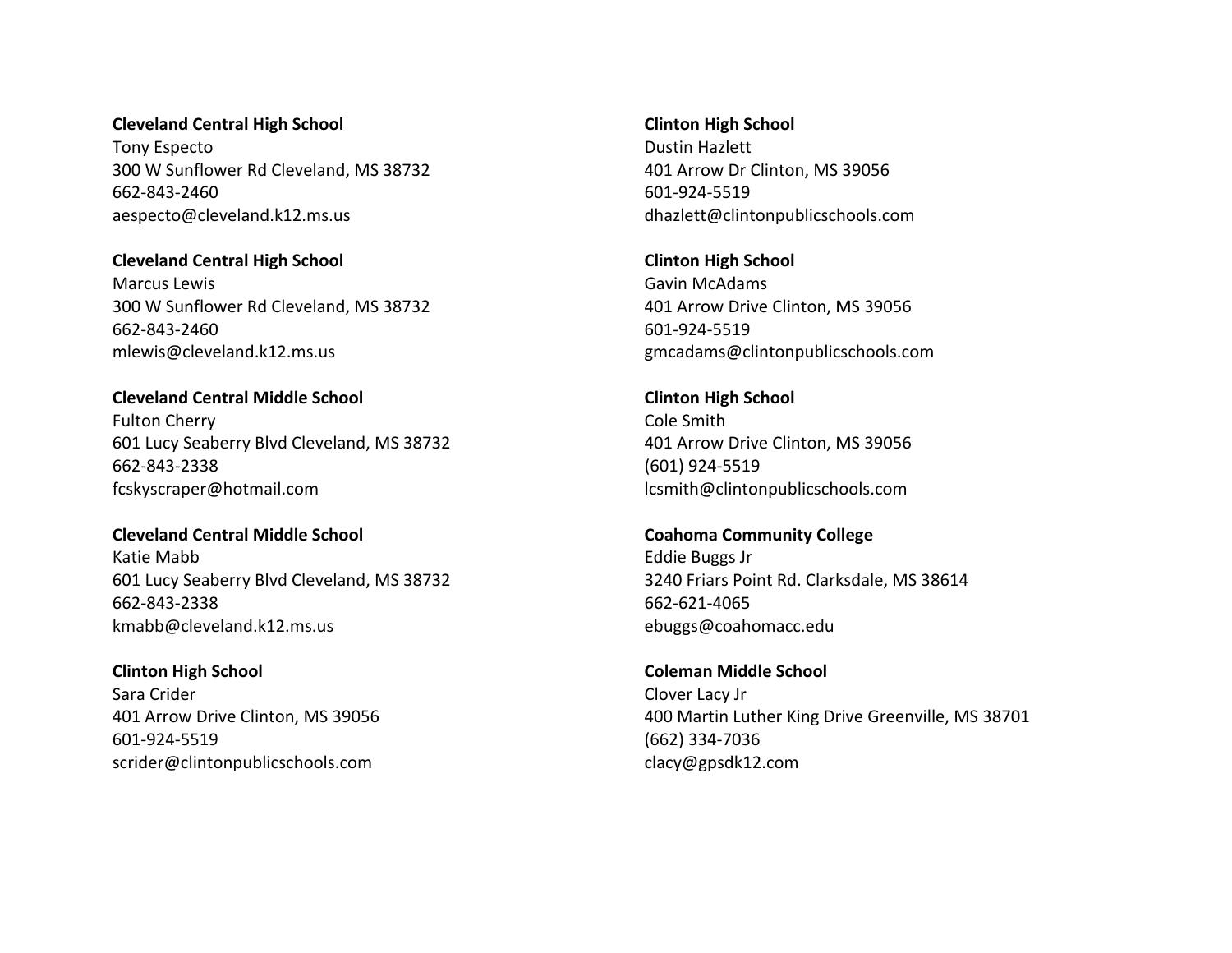**Collins High School** Matt Porter 1208 South Dogwood Collins, MS 39428 (601) 818-1206 mporter@covingtoncountyschools.org

**Colmer Middle School** Jennifer Theisen-Gray 3112 EDEN ST Pascagoula, MS 39581 (228) 938-6473 jatheisen@pgsd.ms

**Columbia High School** Leslie Fortenberry 1009 Broad St. Columbia, MS 39429 (601) 736-5340 llawrence@columbiaschools.org

**Columbia High School** Bill Thompson 1009 Broad St. Columbia, MS 39429 (601) 736-5340 wthompson@columbiaschools.org

**Columbus** Sammy Brown 215 Hemlock Street Columbus, MS 39702 662-241-7200 BrownS@columbuscityschools.org

**Columbus**

Eric James 215 Hemlock Street Columbus, MS 39702 662-241-7200 JamesE@columbuscityschools.org

**Columbus** Latasha Jones 215 Hemlock Street Columbus, MS 39702 662-241-7200 JonesL1@columbuscityschools.org

**Columbus** Johnathan Parr 215 Hemlock Street Columbus, MS 39702 662-241-7200 ParrJ@columbuscityschools.org

**Columbus** LaTerence Varnado 215 Hemlock Street Columbus, MS 39702 662-241-7200 VarnadoL@columbuscityschools.org

**Copiah-Lincoln Community College** Chad Austin Po Box 649 Wesson, MS 39191 (601) 643-8387 chad.austin@colin.edu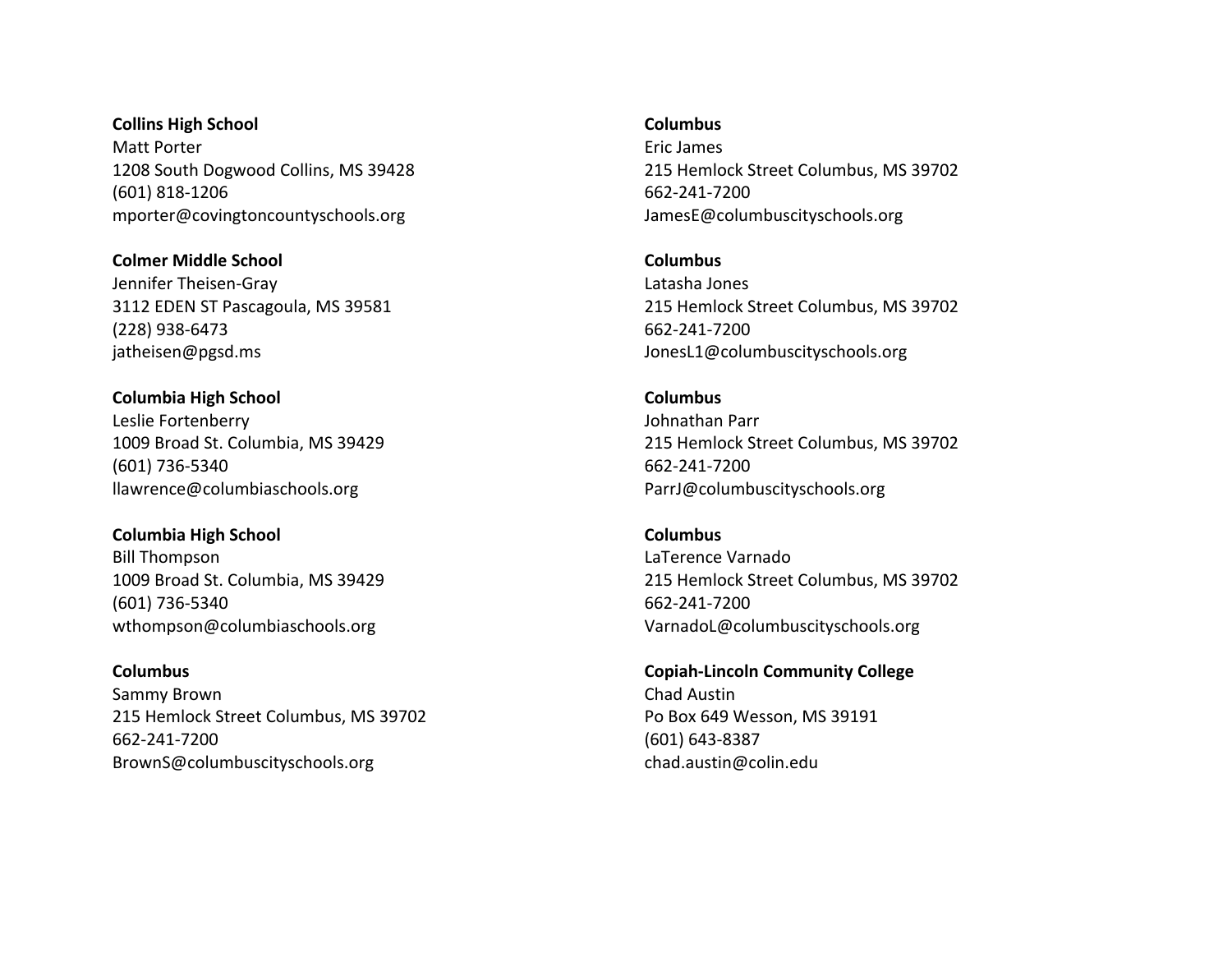**Copiah-Lincoln Community College** Juanita Proffitt PO Box 649 Wesson, MS 39191 (601) 618-0943 juanita.proffitt@colin.edu

**Corinth High School** Benny Ratliff 1310 N Harper Rd Corinth, MS 38834 (662) 286-1000 bratliff@corinth.k12.ms.us

**Corinth High School** Allison Tutor 1310 North Harper Road Corinth, MS 38834 (662) 286-1000 atutor@corinth.k12.ms.us

**Crystal Springs High School** Joshua Hood 201 Newton Street Crystal Springs, MS 39059 (601) 892-4791 henry.johnson@copiah.ms

**Crystal Springs High School** Henry Johnson 201 Newton Street Crystal Springs, MS 39059 (601) 892-4791 henry.johnson@copiah.ms

**D'Iberville High School** James Brown 15625 Lamey Bridge rd d'Iberville, MS 39540 228-392-9770 jbrown@harrison.k12.ms.us

**D'Iberville High School** Victoria Russo Patterson 15309 Community Rd Gulfport, MS 39503 (228) 539-6508 vrusso@harrison.k12.ms.us

**D'Iberville Middle School** Elmer Belmonte 3320 Warrior Dr D'Iberville, MS 39540 228-392-1746 Ebelmonte@harrison.k12.ms.us

**Denman Junior High** Roger Harris II 1211 Louisiana Avenue McComb, MS 39648 (601) 684-2387 harrisr2@mccomb.k12.ms.us

**DeSoto Central** Dennis Cox 2911 Central Parkway Southaven, MS 38672 662-536-3612 Ext 121 dcoxband@yahoo.com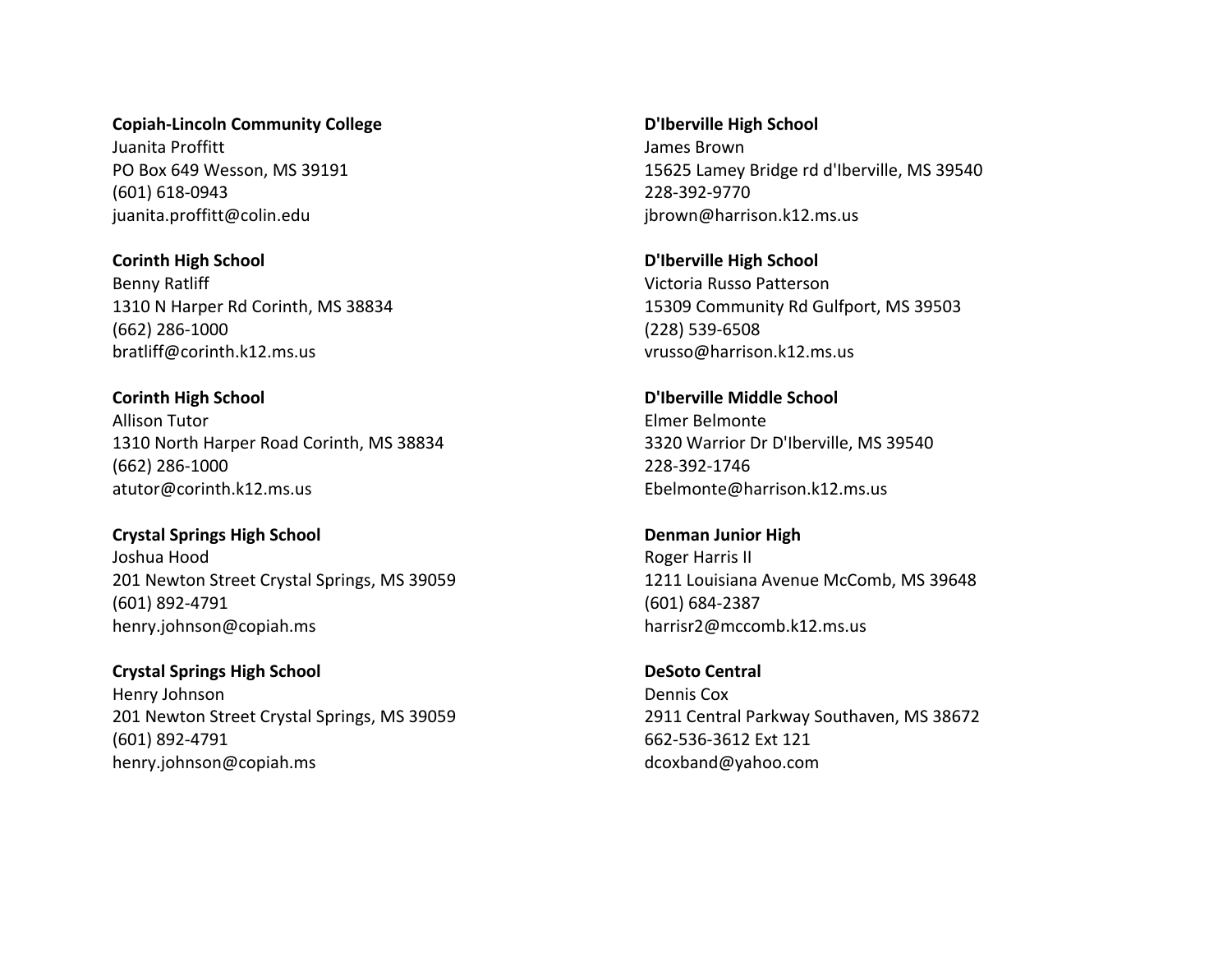**Desoto Central** Jocelyn Hembruch 2611 Central Parkway Southaven, MS 38671 662-349-6660 jocelyn.hembruch@dcsms.org

**Desoto Central High School** Devin Burgess 2911 Central Pkwy Southaven, MS 38671 (608) 436-9570 devin.burgess@dcsms.org

**Desoto Central Middle School** Tyler Hart 2611 Central Parkway Southaven, MS 38672 (662) 349-6660 tyler.hart@dcsms.org

**East Amory Elementary School** Melissa Reeves 305 Easthaven Drive Amory, MS 38821 (662) 256-7191 mmreeves@amoryschools.com

**East Central High School** Devin Boothe 5500 HURLEY WADE RD Moss Point, MS 39562 (228) 588-7007 dboothe@jcsd.k12.ms.us

**East Central High School** Tim McMillen 5500 HURLEY WADE RD Moss Point, MS 39562 (228) 588-7007 tmcmillen@jcsd.k12.ms.us

**East Central Middle School** Rita Becallo Buckley 21725 Slider Road Moss Point, MS 39562 228-283-3170 rbuckley@jcsd.k12.ms.us

**East Marion** Orlando C. Ratliff 527 E MARION SCHOOL ROAD Columbia, MS 39429 (601) 736-3006 thebaddogocr@gmail.com

**East Rankin Academy** Lynn Dickerson 315 N Brandon Blvd Brandon, MS 39042 (1601) 854-5692 rosemusic@bellsouth.net

**East Webster High School** Clayton Brunt 195 Old Cumberland Rd. Maben, MS 39750 (662) 263-5321 claytonbrunt29@gmail.com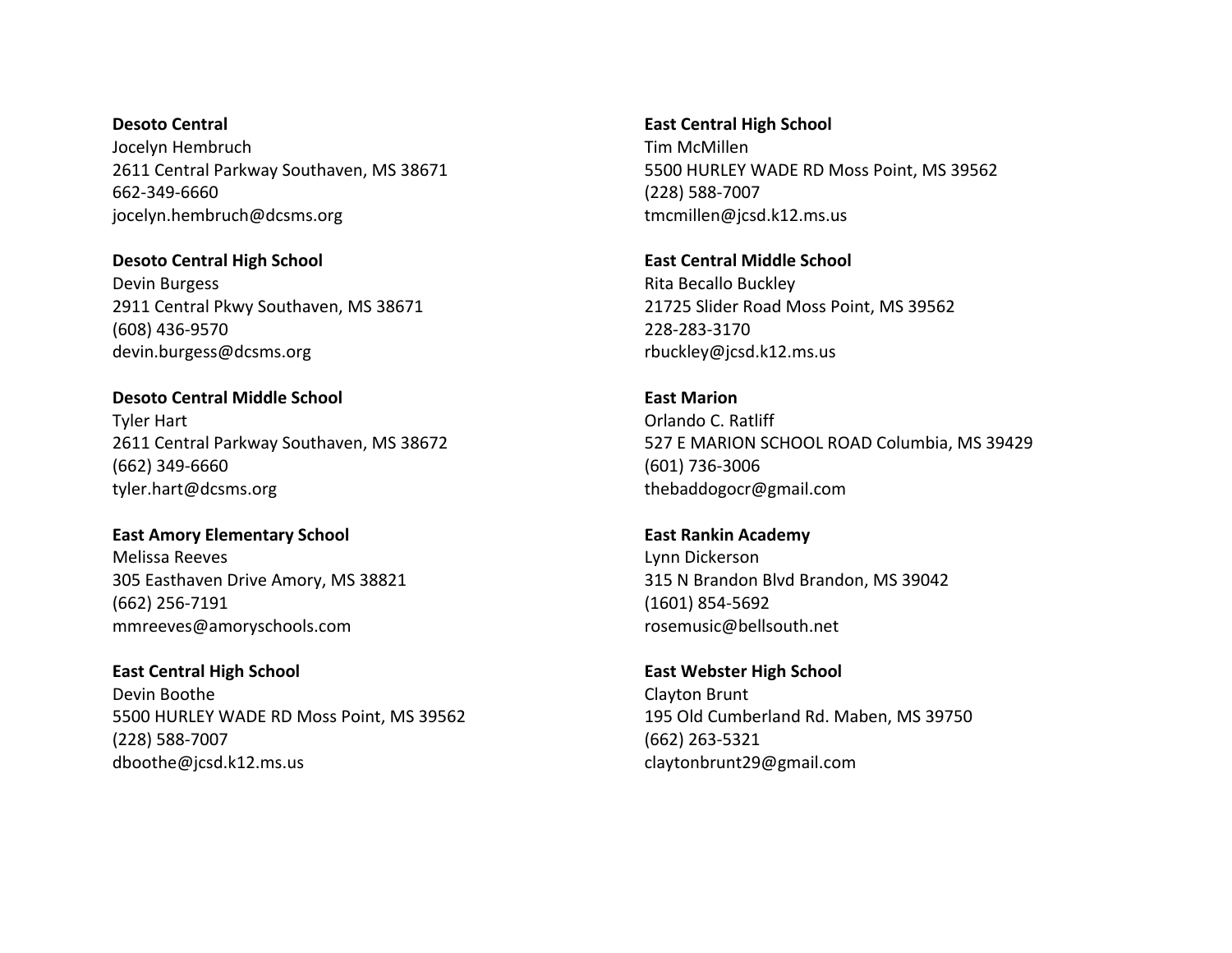**East Webster High School** Jesse Yates 195 old cumberland rd Maben, MS 39750 (662) 263-5321 jyates@webstercountyschools.org

**Enterprise High School** Steve Stringer 501 River Road Enterprise, MS 39330 (601) 917-2859 sstringer@esd.k12.ms.us

**Florence** Josh Menard 232 MS-469 Florence, MS 39073 (601) 829-6946 jos509@rcsd.ms

**Florence High School** Leslie Bustin 232 Hwy 469 N Florence, MS 39073 601-829-6946 les500@rcsd.ms

**Florence High School** Beau Robinson 232 Hwy 469 N. Florence, MS 39073 (601) 829-6946 edw201@rcsd.ms

**Florence Middle School** Jaylon Taylor 123 Beverly Dr, Florence, MS 39073 Florence, MS 39073 (601) 829-6946 jay501@rcsd.ms

**Forest Hill** Demetri Jones 2607 Raymond Rd Jackson, MS 39212 601-371-4313 djones@jpsms.org

**Forrest County Agricultural HS** Emily Batley 215 Old Hwy 49E Brooklyn, MS 39425 (601) 394-7464 ebatley@forrestcountyahs.com

**Forrest County Agricultural HS** Lara Pitts 215 Old Hwy 49E Brooklyn, MS 39425 6015824741 Ext 137 lpitts@forrestcountyahs.com

**Franklin County High School** Blake Phillips 340 Edison Street Meadville, MS 39653 601-384-2965 bphillips@fcsd.k12.ms.us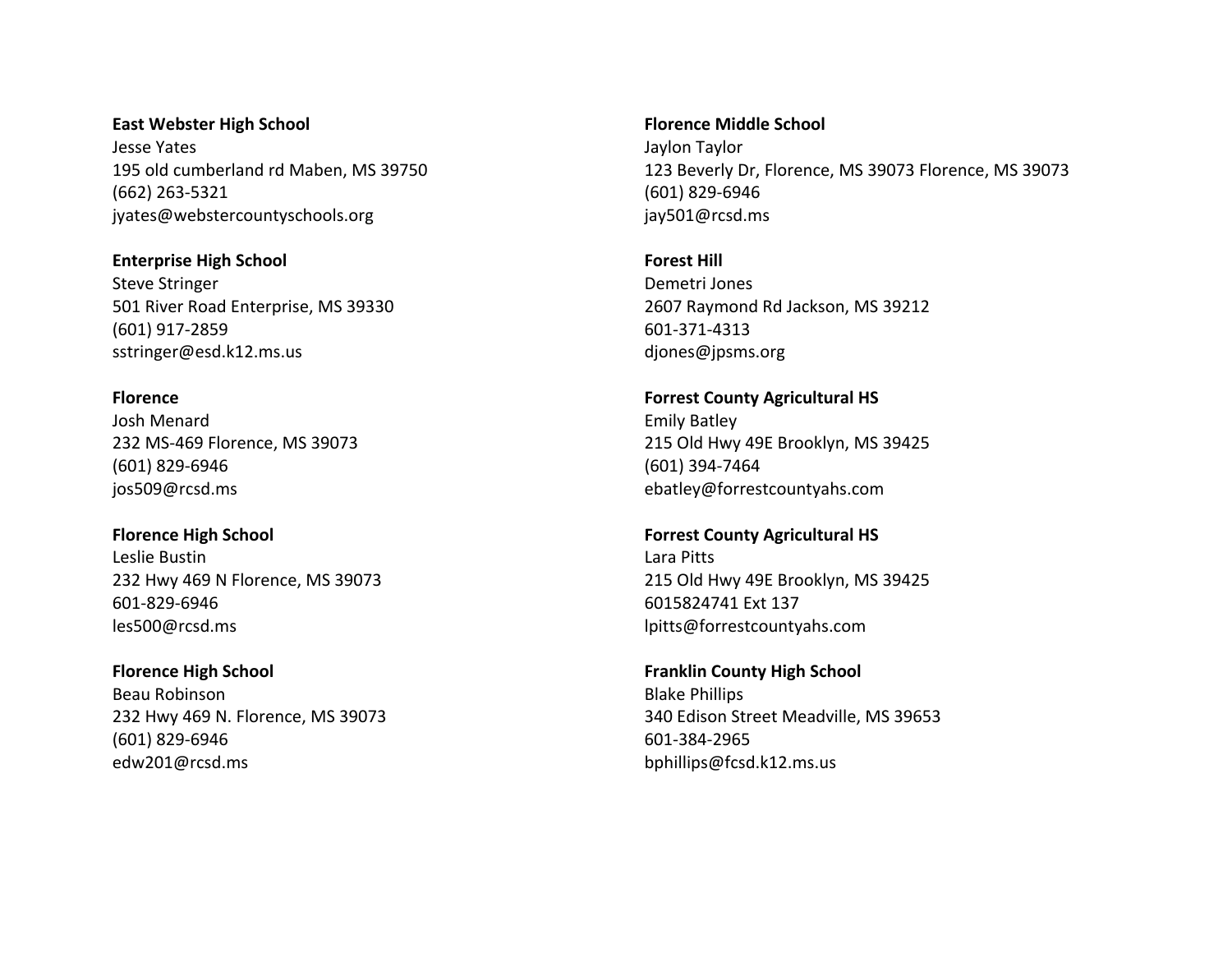**Franklin County Middle School** Colby Kee 236 Edison Street Meadville, MS 39653 601-384-2441 ckee@fcsd.k12.ms.us

**Gautier (Singing River Academy)** Stephanie McArthur 4160 Gautier-Vancleve Rd Gautier, MS 39553 228-522-8835 smcarthur@pgsd.ms

**Gautier High School** Kristopher Chandler 4307 Gautier-Vancleave Rd Gautier, MS 39553 (601) 528-3399 kchandler@pgsd.ms

**Gautier High School** Reed Parker 4307 Gautier-Vancleave Rd Gautier, MS 39553 (601) 259-7428 arparker@pgsd.ms

**Gautier Middle School** Louise Smith 1920 Graveline Road Gautier, MS 39553 (228) 522-8815 dlsmith@pgsd.ms

**George County High School** Albert Gunsch 9284 Old Highway 63 South Lucedale, MS 39452 601-947-3116 albert.gunsch@gcsd.us

**George County High School** Daniel Herndon 9284 Old Highway 63 South, Lucedale, MS 39452 601-947-3116 daniel.herndon@gcsd.us

**George County Middle School** Amanda Gooch 330 Church St Lucedale, MS 39452 601-947-3106 amandagooch99@gmail.com

**Germantown** Josh Craft 409 Calhoun Station Parkway Madison, MS 39110 601-859-6150 jcraft@madison-schools.com

**Germantown** Justin Harvison 409 Calhoun Station Pkwy Madison, MS 39110 (601) 325-1932 jharvison@madison-schools.com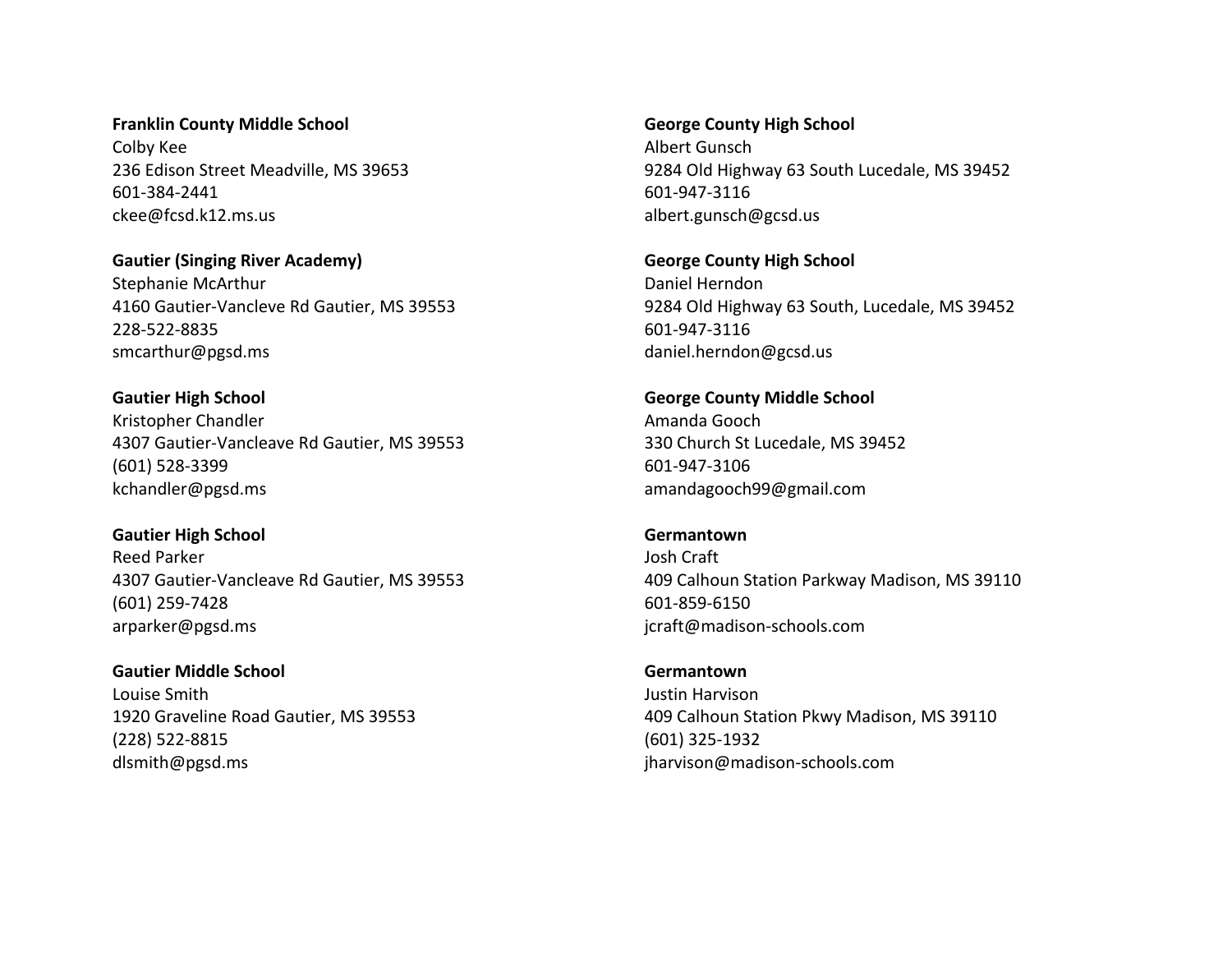**Germantown High School** Ali Taylor-Craft 409 Calhoun Station Parkway Madison, MS 39110 (662) 891-1685 allison.taylor@madison-schools.com

**Germantown High School** Darius Valentine 410 Calhoun Station Parkway Madison, MS 39110

**Germantown Middle School** Jim Peacock 439 Calhoun Parkway Madison, MS 39110 (601) 859-0376 jpeacock@madison-schools.com

**Germantown Middle School** Carrie Swindoll 439 Calhoun Parkway Madison, MS 39110 601-859-0376 cswindoll@madison-schools.com

**Greene County High School** Kevin White 4336 High School Road Leakesville, MS 39451 (601) 394-5290 kwhite@greene.k12.ms.us

**Greenwood High School** Olander Emmons 1209 Garrad Ave Greenwood, MS 38930 (662) 455-7450 olemmons@glcsd.org

**Grenada** Joe Presley 1880 Fairground Road Grenada, MS 38901 662-226-4456 presleyjoe@gmail.com

**Grenada** Drew Smiley 1880 Fairground Rd Grenada, MS 38901 (662) 226-4355 drewsmiley20@gmail.com

**Grenada High School** Blayde Clark 1875 Fairground Rd Grenada, MS 38901 (662) 226-8844 bjclark90@yahoo.com

**Grenada High School** Chris Sumrall 1880 Fairground Road Grenada, MS 38901 662-226-4355 clsumrall@yahoo.com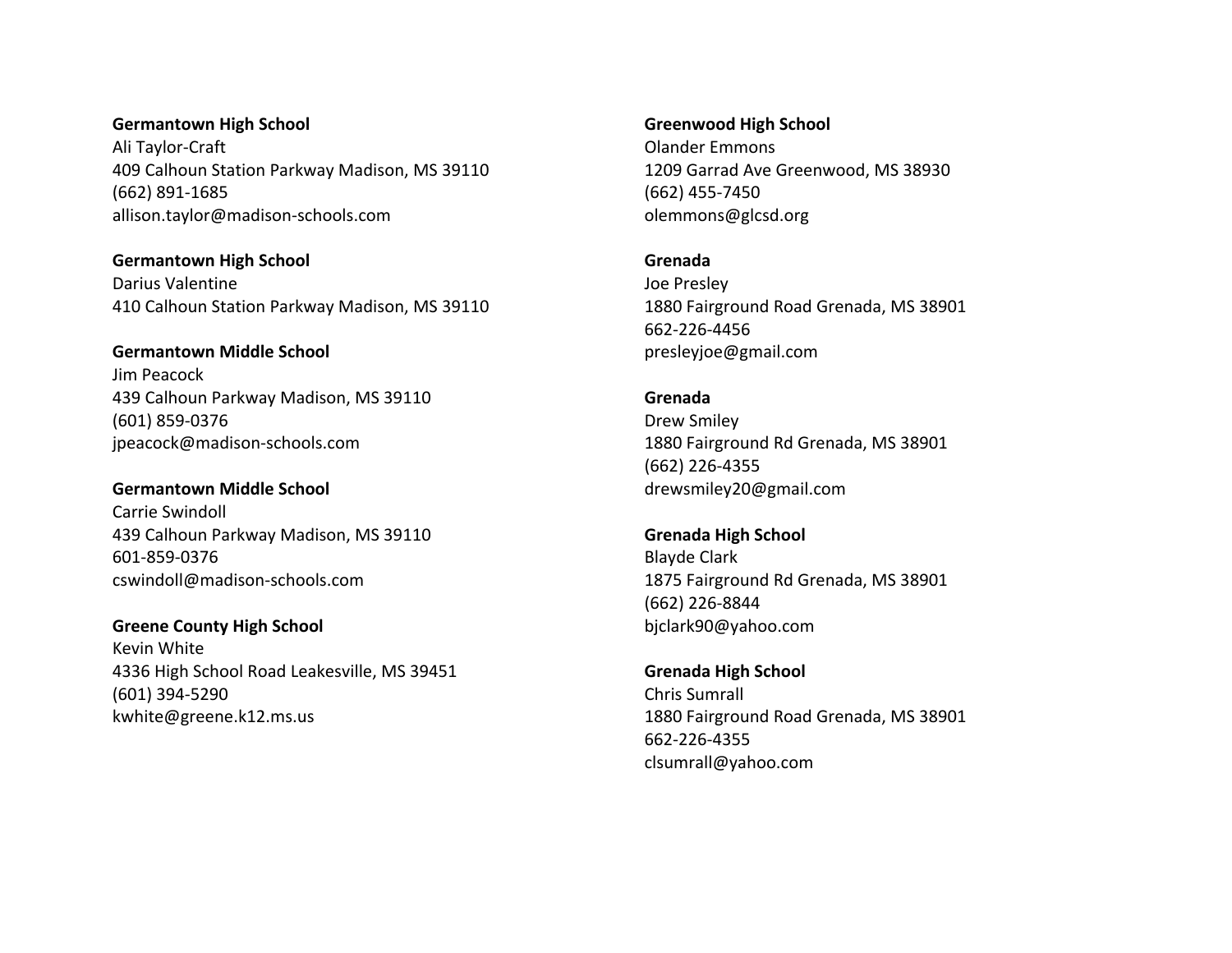**Grenada Middle School** Kimberly Presley 1880 Fairground Road Grenada, MS 38901 662-226-4355 presley.kimberly@gmail.com

**Grenada Middle School** Davien Watkins 28 Jones Rd Grenada, MS 38901 662-226-4355 dwatkins@grenadak12.com

**Gulfport Central Middle School** Adam Tackitt 1310 42nd Avenue Gulfport, MS 39501 (228) 870-1035 adam.tackitt@gulfportschools.org

**Gulfport Central Middle School** Kyle Williams 1310 42nd Avenue Gulfport, MS 39501 (228) 870-1035 kyle.williams@gulfportschools.org

**Gulfport High School** William Ball 100 Perry Street Gulfport, MS 39507 (601) 517-2256 william.ball@gulfportschools.org

**Gulfport High School** Westley Morehead 100 Perry St Gulfport, MS 39507 228-896-7878 westley.morehead@gulfportschools.org

**Gulfport High School** Dee Dee Pitts 100 Perry Street Gulfport, MS 39507 (228) 896-7878 deedee.pitts@gulfportschools.org

**Guntown Middle School** Karli Dorsett 1539 N Main Street Guntown, MS 38849 662-348-8800 karlidorsett@gmail.com

**Hamilton High School** Michael Williams 40201 Hamilton Rd Hamilton, MS 39746 (662) 343-8307 michaelwilliams@mcsd.us

**Hancock High School** Benji McLain 7084 Stennis Airport Rd Kiln, MS 39556 (228) 467-2251 bmclain@hancockschools.net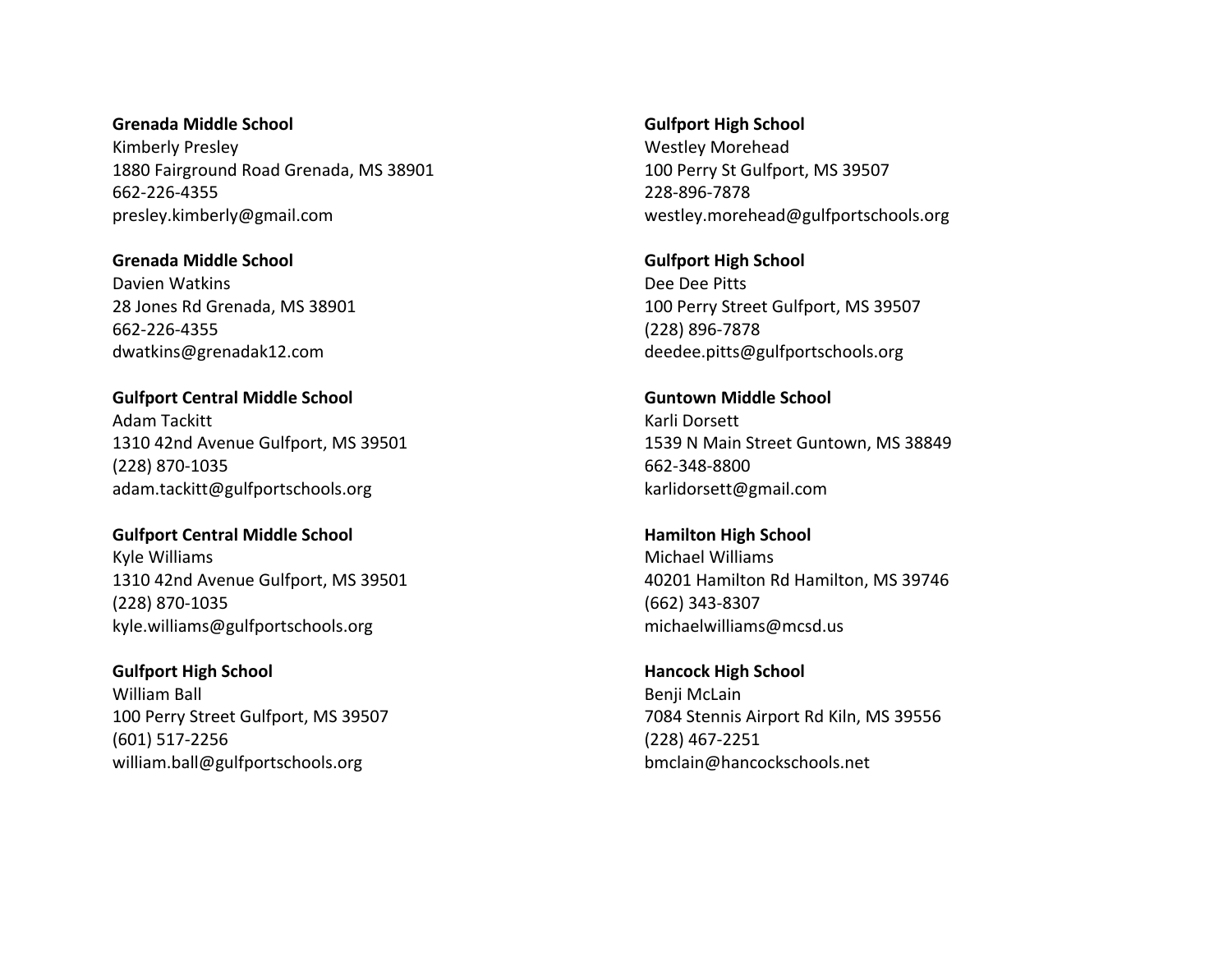**Harrison Central High School** Dell Trotter 15600 School Road Gulfport, MS 39503 (228) 831-2893 ftrotter@harrison.k12.ms.us

**Hatley** Rory Young 60286 Hatley Rd Amory, MS 38821 662-256-4563 roryyoung@mcsd.us

**Hatley High School** Callie Moore 60286 Hatley RD Amory, MS 38821 662-256-4563 calliemoore@mcsd.us

**Hattiesburg High School** Frederick Hawkins 301 N. Hutchinson Ave Hattiesburg, MS 39402 601-544-0811 Ext 5114 frederick.hawkins@hattiesburgpsd.com

**Hattiesburg STEAM Academy** Joseph Short 176 WSF Tatum Drive Hattiesburg, MS 39401 601-582-5291 joseph.short@hattiesburgpsd.com

**Hernando High School** Victoria Jones 805 Dilworth Lane Hernando, MS 38632 (663) 429-4170 victoria.jones@dcsms.org

**Hernando High School** Len Killough 805 Dilworth Lane Hernando, MS 38632 (662) 429-2170 lenkillough@yahoo.com

**Hernando Middle School** Tyler Harris 700 Dilworth Ln Hernando, MS 38632 (662) 429-4154 tylerr.harris@dcsms.org

**Hernando Middle School** Joseph Quinnelly 700 Dilworth Ln Hernando, MS 38632 (662) 429-4154 joseph.quinnelly@dcsms.org

**Hillcrest Christian School** Amanda Sumrall 4060 S Siwell Rd. Jackson, MS 39212 (601) 372-0149 nanna07@hotmail.com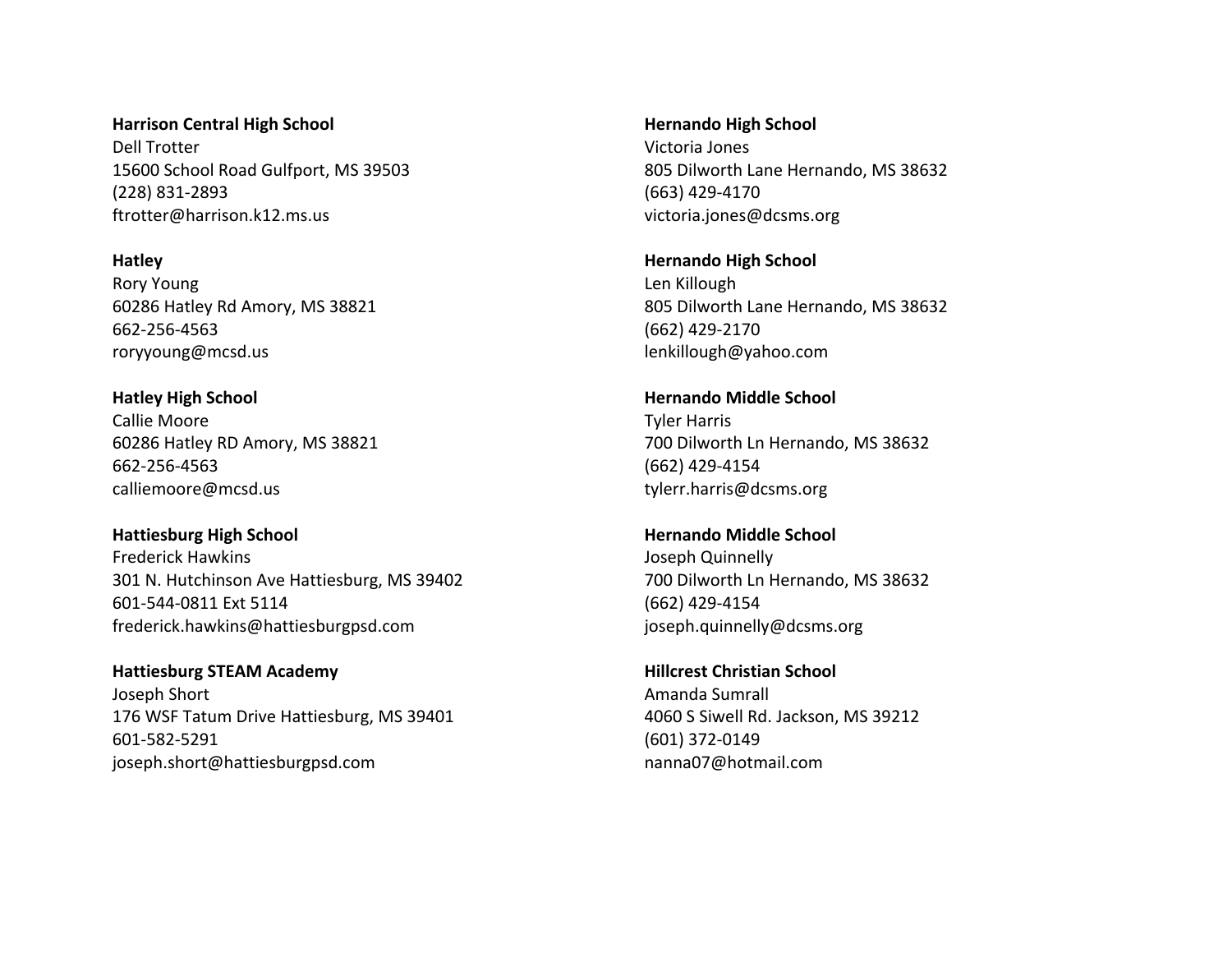**Horn Lake High School** Hannah Harris 3360 Church Rd Horn Lake, MS 38637 (662) 393-5273 hannah.harris@dcsms.org

**Horn Lake High School** Shelby King 3360 Church Rd Horn Lake, MS 38637 (662) 393-5273 shelby.king@dcsms.org

**Horn Lake Middle** Ben Hembruch 6125 Hurt Rd Horn Lake, MS 38637 (662) 393-7443 Benjamin.Hembruch@gmail.com

**Horn Lake Middle School** Micaiah Radcliffe 6125 Hurt Rd Horn Lake, MS 38637 (662) 393-7443 micaiah.radcliffe@dcsms.org

**Houston High School** Eric Malone 634 Starkville Road Houston, MS 38851 (662) 456-3332 emalone@chickasaw.k12.ms.us

**Houston Middle School** Michael Ivy 634 Starkville Road Houston, MS 38851 (662) 456-3332 mivy@chickasaw.k12.ms.us

**Huey L Porter Middle School** Helen Rettger 551 Finney Rd Canton, MS 39046 601-407-1820 helenrettger@cantonschools.net

**Independence High School** Justin Bixler 3184 Hwy 305 Coldwater, MS 38618 662-233-4691 sackbut80@gmail.com

**Ingomar Attendance Center** Dustin Haley 1384 county road 101 New Albany, MS 38652 (662) 902-4919 dhaley@union.k12.ms.us

**Itawamba Agricultural High School** Richie Watson 11900 Hwy 25 South Fulton, MS 38843 662-862-3104 rdwatson@itawambacountyschools.com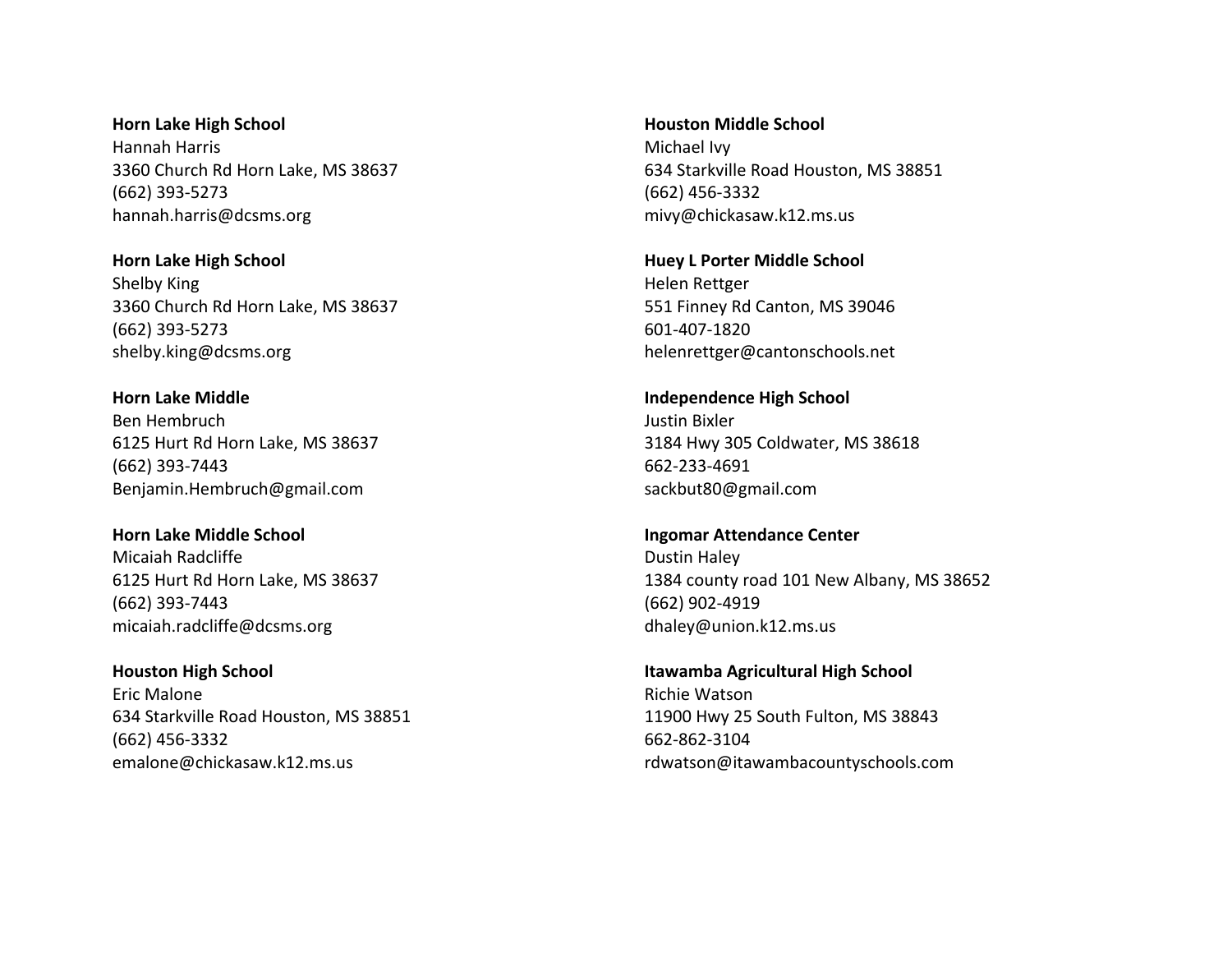**Itawamba Attendance Center** Natalie Satterwhite 488 Little Indian Road Fulton, MS 38843 (662) 862-4641 nesatterwhite@itawambacountyschools.com

**J. Z. George High School** Michelle Collins 900 George Street North Carrollton, MS 38947 (662) 237-4701 mcollins@ccsd.ms

**J.Z George High School Band** Justin Parks 900 George Street North Carrollton, MS 38947 662-237-4701 jparks@ccsd.ms

**Jackson Academy** Todd Taylor 4908 Ridgewood Road Jackson, MS 39211 601-405-6766 TTaylor@jacksonacademy.org

**Jefferson Middle School** William Frazier 611 Owens St Columbia, MS 39429 (607) 736-2786 wfrazier@columbiaschools.org

**Jefferson Middle School** Chase Harrod 611 Owens Street Columbia, MS 39429 (601) 736-2786 dharrod@columbiaschools.org

**Jim Hill High School** Christopher Little 2185 Coach Fred Harris Street Jackson, MS 39204 601.960.5354 clittle@jackson.k12.ms.us

**Kosciusko High School** Mickey Grove 415 Veterans Memorial Dr. Kosciusko, MS 39090 (662) 289-2424 cmgrove@bellsouth.net

**Kosciusko High School** Rodrick Howell 415 Veterans Memorial Dr. Kosciusko, MS 39090 662-289-2424 rodrick.howell@kosciuskoschools.com

**Kosciusko High School** Courtney Sanders 415 Veterans Memorial Dr. Kosciusko, MS 39090 662-289-2424 courtney.sanders@kosciuskoschools.com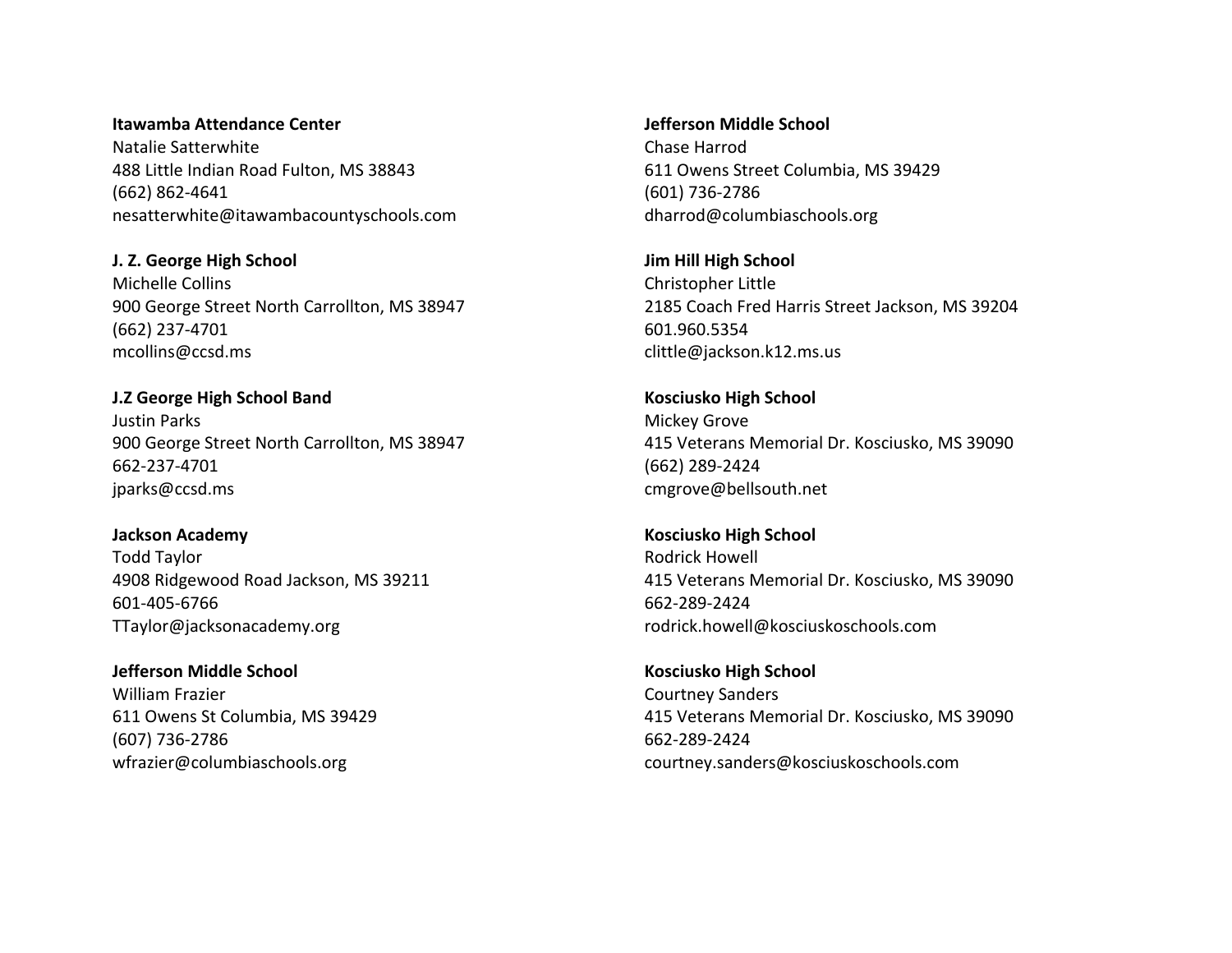**Kosciusko Junior High** Jason Howard 317 East Jefferson St. Kosciusko, MS 39090 662-289-3737 jason.howard@kosciuskoschools.com

**Kosciusko Junior High** James Long 317 East Jefferson St. Kosciusko, MS 39090 662-289-3737 james.long@kosciuskoschools.com

**Kossuth High School** Dianne Cole 413 CR 604 Corinth, MS 38834 (662) 415-2985 chdianne123@yahoo.com

**Kossuth High School** Brandon Harvell 15 CR 604 Corinth, MS 38834 (662) 286-5179 bharvell@alcornschools.org

**Kossuth Middle School** Nancy Harvell 15 Cr 604 Corinth, MS 38834 (662) 286-5179 nharvell@alcornschools.org

**Lafayette**

Jeff West 160 Commodore Dr. Oxford, MS 38655 662-234-6570 jeff.west@gocommodores.org

**Lafayette High School** Kelly Duncan 160 Commodore Drive Oxford, MS 38655 (662) 234-6570 kelly.duncan@gocommodores.org

**Lafayette Middle School** Lauren Duncan 160 Commodore Dr Oxford, MS 38655 (662) 234-6570 lauren.duncan@gocommodores.org

**Lake Cormorant High Middle School** Jonathan Young 3203 Willson Mill Rd. Lake Cormorant, MS 38680 662-781--0778 jonyoungonline@gmail.com

**Lake Cormorant High School** Christopher Jordan 10201 Star Landing Rd. Lake Cormorant, MS 38641 (662) 996-3060 christopher.jordan@dcsms.org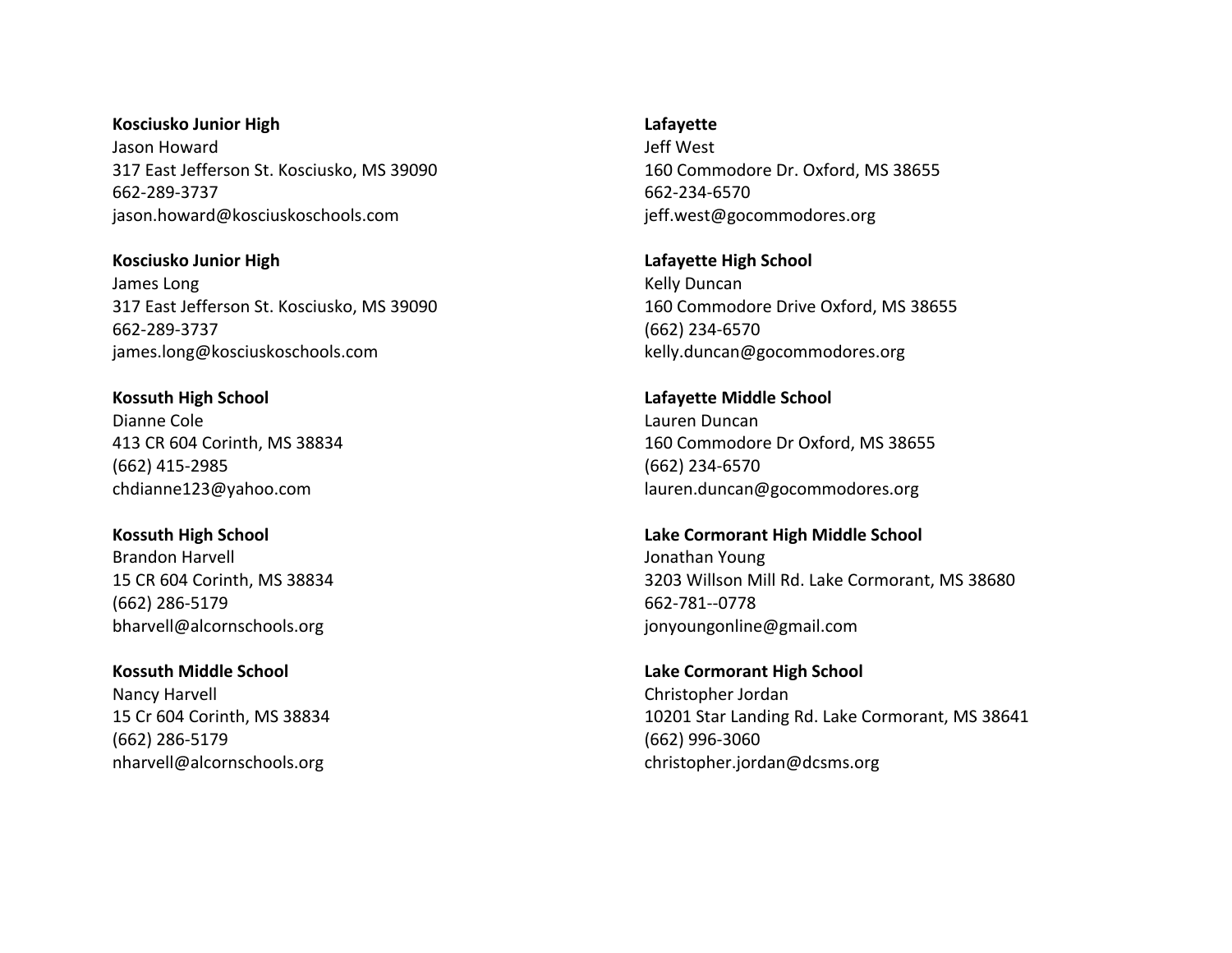**Lake Cormorant High School** Jamie Young 10201 Star Landing Rd. Lake Cormorant, MS 38680 662-996-3060 jamie.young@dcsms.org

**Lake Cormorant Middle** O'Neal Douglas 3203 Wilson Mill Rd Lake Cormorant, MS 38641 662-781-0775 odoug23@gmail.com

**Lake High School** Meagan Lint 24442 Highway 80 Lake, MS 39092 (601) 775-3248 mlint@scott.k12.ms.us

**Laurel High School** Tamiko Bridges 1100 W. 12th street Laurel, MS 39441 (601) 649-4145 tbridges@laurelschools.org

**Laurel Middle School** Andre' Newell 1600 Grandview Dr. Laurel, MS 39440 (601) 428-5312 anewell@laurelschools.org

**Laurel School District** Dr. Demetric Cooley 1600 Grandview Drive Laurel, MS 39440 601-428-5212 (Middle School) 601-649-4145 (High School) Antcooley@laurelschools.org

**Laurel Upper Elementary** Edgar Williams 600 S. 16th Avenue Laurel, MS 39440 (601) 426-6436 ewilliams@laurelschools.org

**Lawrence County High School** Mark Guion PO Box 488 / 713 Thomas E Jolly Monticello, MS 39654 601-587-4910 Ext 2130 mark.guion@lawcosd.org

**Lawrence County High School** Michelle Smith PO Box 488 Monticello, MS 39654 601-587-4910 Ext 210 michelle.smith@lawcosd.org

**Leake Central High School** Conor Bell 704 N Jordan Street Carthage, MS 39051 (601) 267-7713 cbell@leakesd.org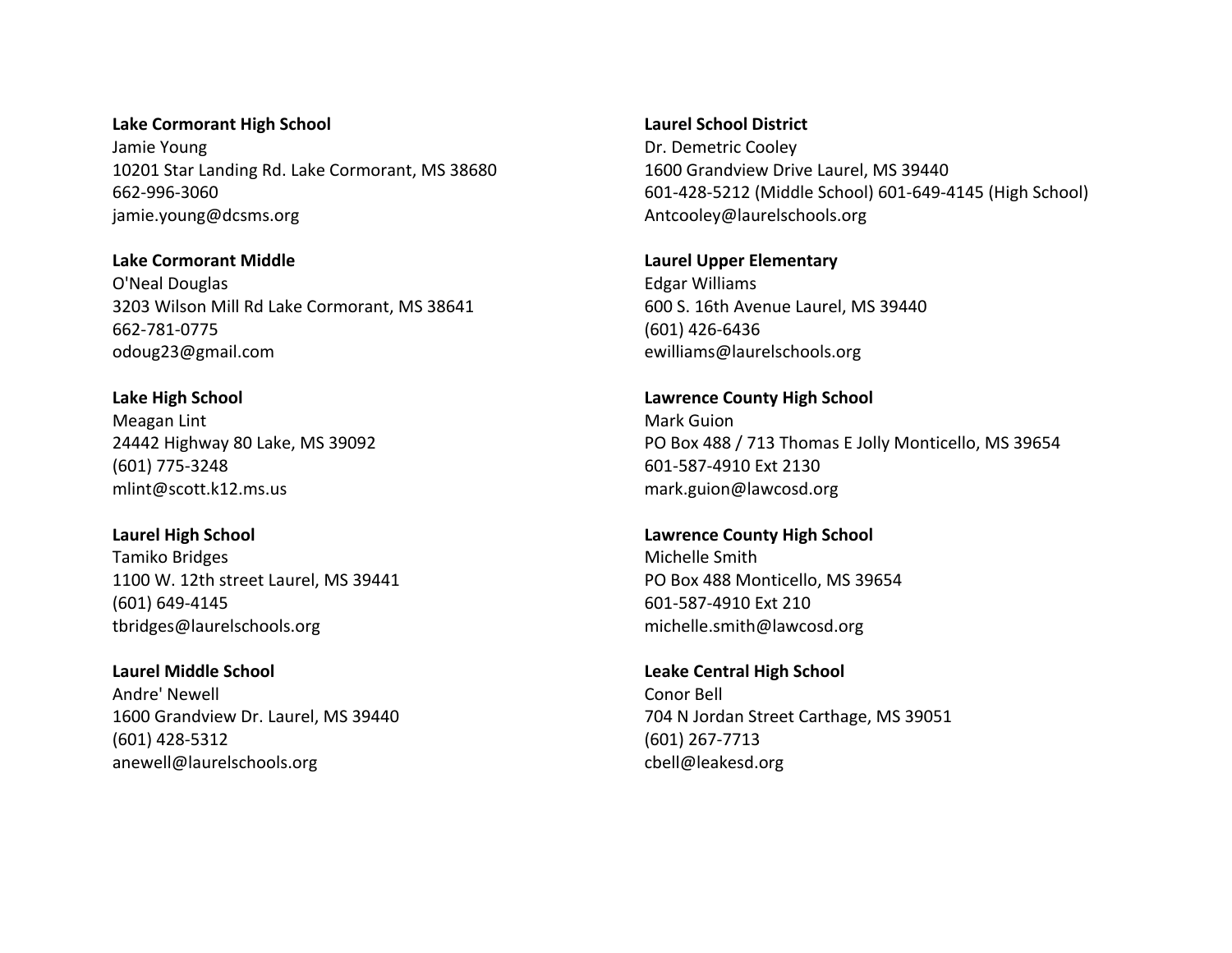**Leake Central High School** Jenni Ferguson 704 North Jordan Street Carthage, MS 39051 601-267-7713 jferguson@leakesd.org

**Leake Central High School** Tim Ferguson 704 North Jordan Street Carthage, MS 39051 601-267-7713 tferguson@leakesd.org

**Leake County High School** Tanarri Moore 220 Spruce Street Walnut Grove, MS 39189 (601) 253-2393 tamoore@leakesd.org

**Lewisburg** Nelson Coile 1755 Craft Road Olive Branch, MS 38654 662-890-6708 nelson.coile@dcsms.org

**Lewisburg** Ben McLemore 2605 Hwy 305 South Olive Branch, MS 38654 662-892-5050 ben.mclemore@dcsms.org

**Lewisburg**

Paul Morgan 1755 Craft Road Olive Branch, MS 38654 662-890-6708 paul.morgan@dcsms.org

**Lewisburg** Kim Pickering 1755 Craft Road Olive Branch, MS 38654 992-890-6709 kim.pickering@dcsms.org

**Lewisburg** Matt Pickering 2605 Hwy 305 South Olive Branch, MS 38654 662-892-5050 matt.pickering@dcsms.org

**Long Beach** Nathan Waycaster 300 E Old Pass Rd Long Beach, MS 39560 (228) 863-6945 nathan.waycaster@lbsdk12.com

**Long Beach High School** Zac Cannon 300 East Old Pass Rd. Long Beach, MS 39560 228-863-5893 zac.cannon@lbsdk12.com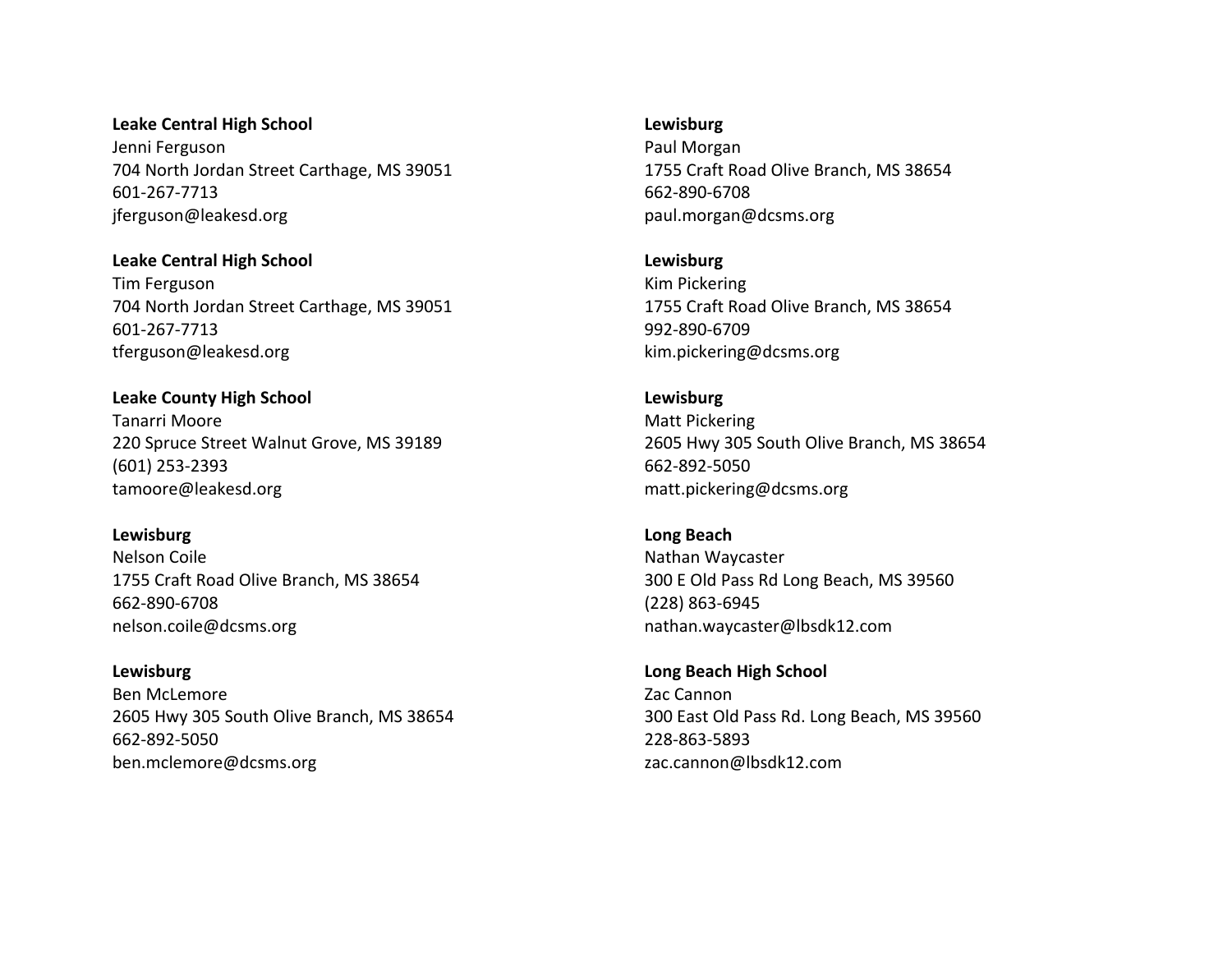**Long Beach Middle School** Adrienne Cocco 204 North Cleveland Avenue Long Beach, MS 39560 adrienne.cocco@lbsdk12.com

**Louisville High School** Tommie Lee Dorris 200 Ivy Ave. Louisville, MS 39339 662-773-3431 tdorris@louisville.k12.ms.us

**Loyd Star Attendance Center** Mark Dickerson 1880 Hwy 550 (NW) Brookhaven, MS 39601 (601) 748-9649 mark.dickerson@lincoln.k12.ms.us

**Madison Central** Scott Presley 1417 Highland Colony Parkway Madison, MS 39110 (601) 856-1403 spresley@madison-schools.com

**Madison Central High School** Kraig Goreth 1417 Highland Colony Parkway Madison, MS 39110 (601)856-7121 kgoreth@madison-schools.com

**Madison Central High School** Chuck Reynolds 1417 Highland Colony Pkwy Madison, MS 39110 601-856-1403 creynolds@madison-schools.com

**Madison Central High School** Leigh Ann Ross 1417 highland Colony Pkwy Madison, MS 39110 (601) 856-7121 leigh.ross@madison-schools.com

**Madison Central High School** Jennifer Sills 1417 Highland Colony Pkway Madison, MS 39110 (601) 856-1403 jsills@madison-schools.com

**Madison Middle School** Katy Abels 1365 Mannsdale Road Madison, MS 39110 (601) 605-4171 kabels@madison-schools.com

**Madison Middle School** Tim Cagle 1365 Mannsdale Rd. Madison, MS 39110 601-605-4171 tcagle@madison-schools.com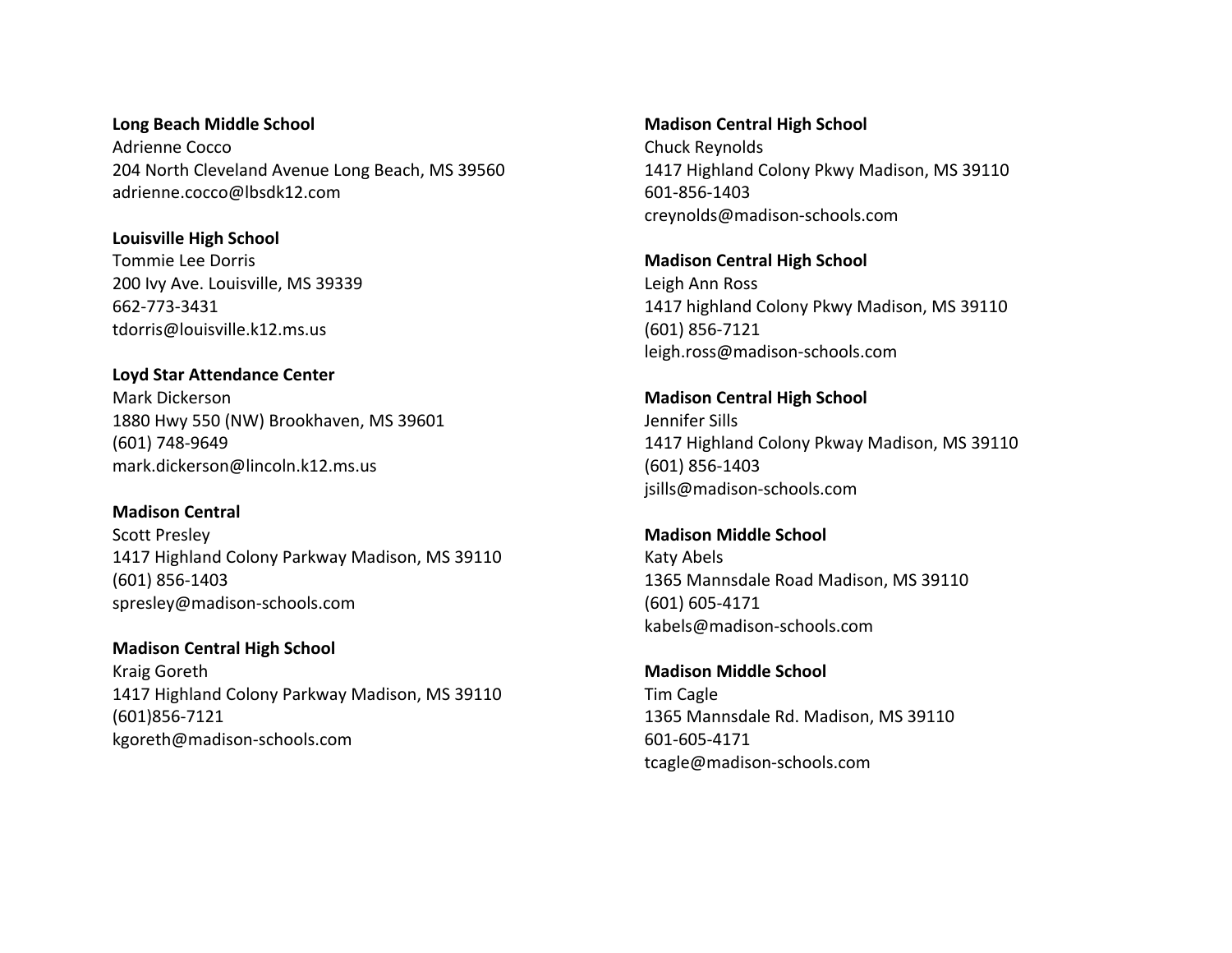**Madison Middle School** Justin Wallace 1365 Mannsdale Rd. Madison, MS 39110 601-605-4171 justin.wallace@madison-schools.com

**Magee High School** Pierson Gilreath 501 Choctaw St E Magee, MS 39111 (1601) 849-2263 pgilreath@simpson.k12.ms.us

**Magee Middle School** Brad Sumrall 300 1st street Magee, MS 39111 601-849-3334 bradsum84@hotmail.com

**Mantachie High School** Austin Jones 310 Mustang Drive Mantachie, MS 38855 (662) 282-4276 agjones@itawambacountyschools.com

**Mantachie High School** Mason Williams 310 Mustang Drive Mantachie, MS 38855 662-282-4276 mawilliams@itawambacountyschools.com **McComb High School** Jessica Olson 310 7th Street McComb, MS 39648 (601) 684-1979 olsonj@mccomb.k12.ms.us

**McComb High School** Michael Watkins 310 7th Street McComb, MS 39648 (601) 684-1979 watkinsm@mccomb.k12.ms.us

**McLaurin Elementary** Curt Smith 170 Sgt Prentiss Dr Natchez, MS 39120 601-870-7305 ricsmith@natchez.k12.ms.us

**McLaurin High School** Jennifer Griffin 130 Tiger Drive Florence, MS 39073 (601) 845-2247 jennifer.griffin@rcsd.ms

**McLaurin High School** Dawn Parker 130 Tiger Drive Florence, MS 39073 (601) 845-2247 dawn.parker@rcsd.ms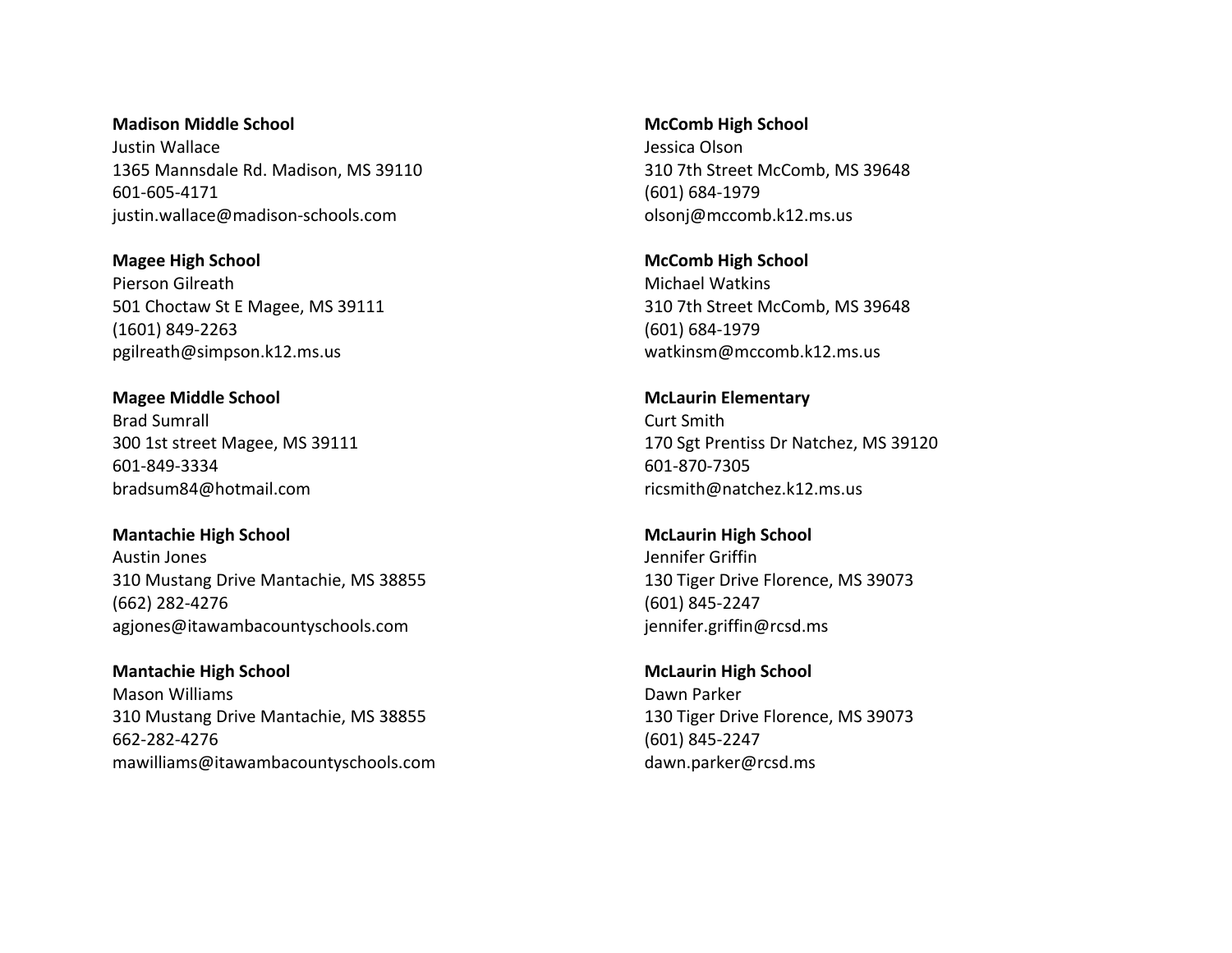**Mendenhall High School** Mark Hudson 207 Circle Drive Mendenhall, MS 39114 (601) 847-2411 mhudson@simpson.k12.ms.us

**Mendenhall Jr. High** Tara Hinkley 733 Dixie Ave Mendenhall, MS 39114 601-847-2296 thinkley@simpson.k12.ms.us

**Meridian Carver Middle School** William Damon Barnes 900 44th Avenue Meridian, MS 39307 601-482-7192 wdbarnes@mpsdconnect.org

**Meridian High School** Antonio Altman 2320 32nd Street Meridian, MS 39305 601-482-7192 aaltman@mpsdconnect.org

**Meridian High School** Devan Jackson 2320 32nd Street Meridian, MS 39305 601-482-7192 djackson@mpsdconnect.org

**Meridian High School** Joshua Reed 2320 32nd Street Meridian, MS 39305 601-482-7192 jreed@mpsdconnect.org

**Meridian Magnolia Middle School** Randy Ferino Wayne 1350 24th Street Meridian, MS 39301 601-482-7192 rwayne@mpsdconnect.org

**Meridian Northwest Middle School** Jamarius Redditt 4400 32nd St Meridian, MS 39307 601-482-7192 jredditt@mpsdconnect.org

**Middle School of Poplarville** Daniel Broadus 6 Spirit St. Poplarville, MS 39470 (601) 795-1350 dbroadus@poplarvilleschools.org

**Milam Elementary** Rebekah Wells 720 W Jefferson St Tupelo, MS 38804 (662) 841-8920 rlwells@tupeloschools.com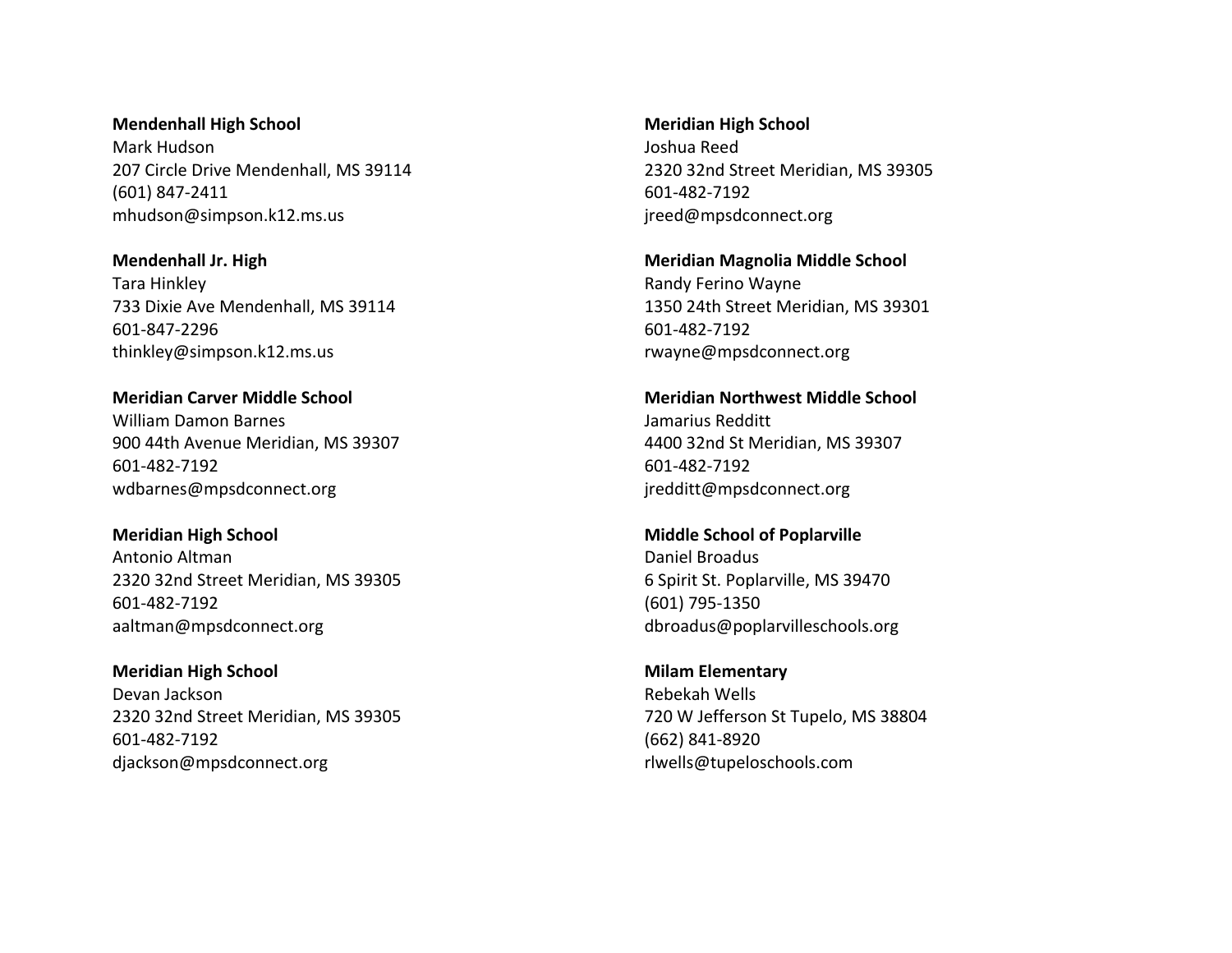**Milam Elementary**  Cooper Haywood 720 W. Jefferson St. Tupelo, MS 38804 (662) 841-8920 cahaywood@tupeloschools.com

**Mississippi College** Duncan Goff 105 Ironwood Drive Florence, MS 39073 601-906-5225 dgoff@mc.edu

**Mississippi State University** Craig Aarhus PO Box 6162 Mississippi State, MS 39762 (662) 325-2713 cha18@msstate.edu

**Mississippi State University** Elva Kaye Lance PO Box 6162 Mississippi State, MS 39762 662-325-2713 eklance@colled.msstate.edu

**Mississippi State University** Clifton Taylor P.O. Box 6162 Mississippi State, MS 39762 (662) 325-2713 ct278@colled.msstate.edu

**Mississippi University for Women** Ginger Zingara 2719 Oxmoor Glen Drive Birmingham, MS 35211 662-329-7430 gzingaras@gmail.com

**Mitchell Music Consulting -- Private Teacher/Music Consultant** Ben Mitchell 1501 Pine Road Corinth, MS 38834 (662) 284-6253 benjaminjaymitchell@gmail.com

**Mize Attendance Center** Cullen McBride 125 School Road Mize, MS 39116 (601) 733-2242 cullen.mcbride@smithcountyschools.net

**Mooreville** Tyler Stallings 115 CR 1429 Mooreville, MS 38857 (662) 842-6859 tyler.stallings@leecountyschools.us

**Moorevlle High School** Walt Namie P.O. Box 60 Moorevlle, MS 38857 (662) 842-6859 walt.namie@leecountyschools.us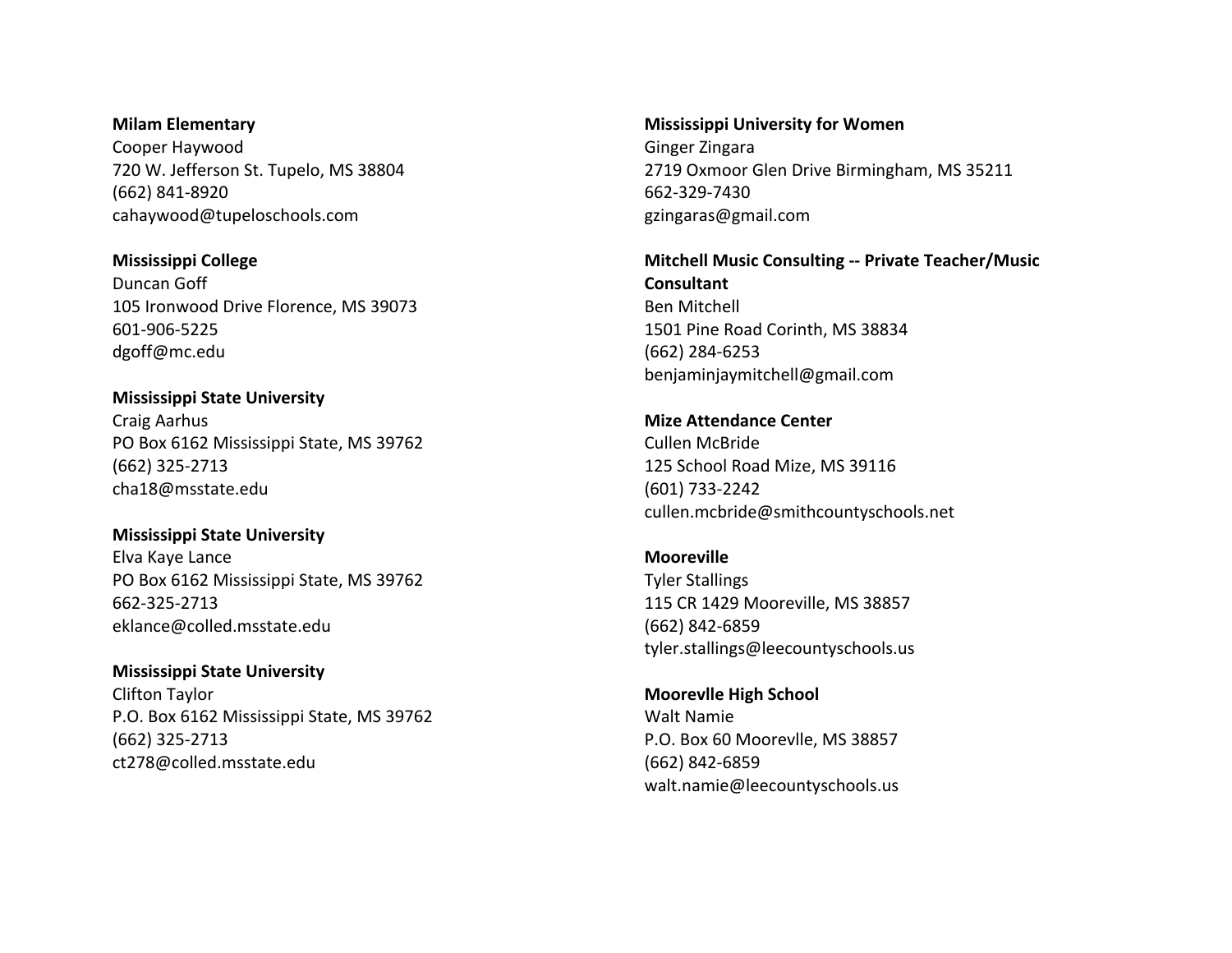**Morton High School** Kathryn Baugher 238 E. 4th Ave. Morton, MS 39117 601.732.7009 kbaugher@scott.k12.ms.us

**Morton High School** Kent Herring 238 E 4th Ave Morton, MS 39117 (601) 732-6210 kherring@scott.k12.ms.us

**Murrah High School** Ousman Camara 1400 Murrah Drive Jackson, MS 39206 601.969.6602 ocamara.mhs@gmail.com

**Murrah High School** Bryan Jefferson, Sr 1400 Murrah Dr Jackson, MS 39202 601-969-6602 bjefferson@jackson.k12.ms.us

**N.R. Burger Middle School** Perry Forstall 174 W.S.F Tatum Blvd Hattiesburg, MS 39401 601-582-0536 perry.forstall@hattiesburgpsd.com

**Neshoba Central** Amanda May 1125 Golf Course Rd Philadelphia, MS 39350 (601) 656-3127 amay@neshobacentral.com

**Neshoba Central** Ashley Wade 1125 Golf Course Rd Philadelphia, MS 39350 (601) 656-3127 awade@neshobacentral.com

**Neshoba Central** Daniel Wade 1125 Golf Course Rd Philadelphia, MS 39350 (601) 656-3127 danielwade1978@yahoo.com

**Nettleton High School** Josh Funderburg 165 Mullen ave Nettleton, MS 38858 (662) 963-2306 jfunderburg@nettleton.k12.ms.us

**New Albany** David Hopple 201 Hwy 15 N New Albany, MS 38652 (662) 534-1805 hoppleman@yahoo.com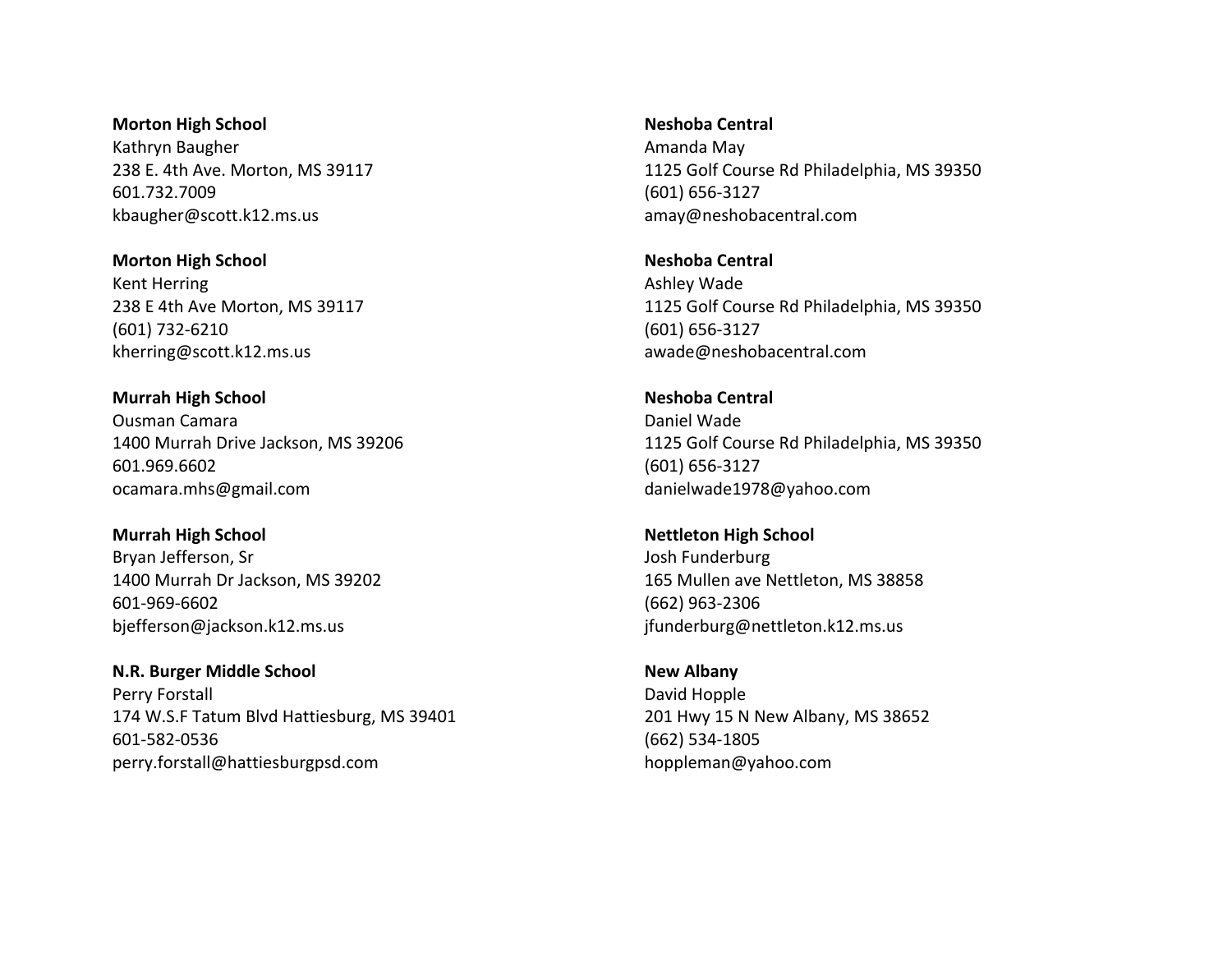**New Albany** Dylan Hunsucker 400 Apple Street New Albany, MS 38652 (901) 651-3448 dhunsucker@nasd.ms

**New Albany Middle School** Brandon Lang 400 Apple Street New Albany, MS 38652 (662) 539-1978 blang440@gmail.com

**New Hope High School** Erica Shirley 2920 New Hope Rd Columbus, MS 39702 662-2444714 erica.shirley@lowndes.k12.ms.us

**New Hope Middle School** Brian Lindsay 3419 New Hope Rd. Columbus, MS 39702 (662) 244-4714 brian.lindsay@lowndes.k12.ms.us

**Newton County High School** Stacy Sanders 16255 Hwy 503 Decatur, MS 39327 601-635-3208 ssanders@newton.k12.ms.us

**Newton High School** Jason Alford 201 W First St Newton, MS 39345 (601) 683-2232 sjalford@nmsd.us

**Norma C. O'Bannon High School** Clayton Foster, Jr. 1203 S. Raceway Road Greenville, MS 38701 (662) 335-2637 clayton.foster@westernline.org

**North Forrest** Keith Lyons 693 Eatonville Rpad Hattiesburg, MS 39401 601-545-9304 mlyons@forrest.k12.ms.us

**North Pike** Clint Boleware 1022 Jaguar Trail Summit, MS 39666 (601) 276-2450 cboleware@npsd.k12.ms.us

**North Pike** Stephen Bush 1022 Jaguar Trail Summit, MS 39666 601-276-2450 sbush@npsd.k12.ms.us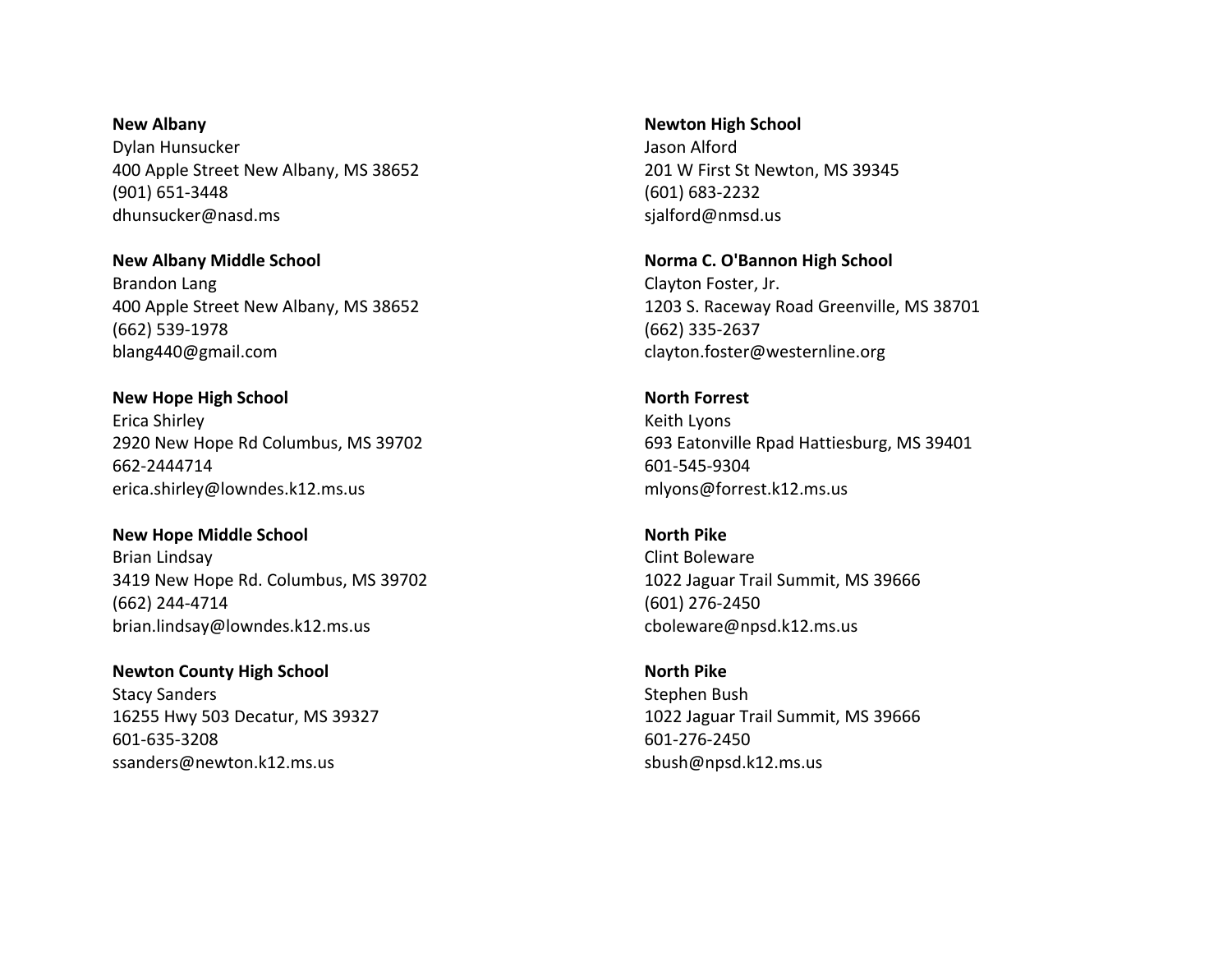**North Pike** Dawn Middleton 1022 Jaguar Trail Summit, MS 39666 601-276-2450 dmiddleton@npsd.k12.ms.us

**North Pike** Lynn Weaver 1022 Jaguar Trail Summit, MS 39666 601276-2450 rweaver@npsd.k12.ms.us

**North Pontotoc** Taylor Riley 8324 Hwy 15 N Ecru, MS 38841 (662) 489-5612 triley@pcsd.ms

**North Pontotoc High School** Cody Roberts 8324 Highway 15 N Ecru, MS 38841 (662) 489-5612 codyroberts0818@gmail.com

**North Tippah Band** Suzanne Rolison 280 Commerce Street Walnut, MS 38663 (662) 552-3150 suzanne.rolison@ntippah.k12.ms.us

**North Woolmarket Middle School** Jeremy Smith 16237 Old Woolmarket Rd Biloxi, MS 39532 (228) 396-3674 jesmith@harrison.k12.ms.us

**Northeast Jones High School** Abby Cook 68 Northeast Drive Laurel, MS 39443 (601) 425-2347 atcook@jonesk12.org

**Northeast Jones High School** Mark Elsensohn, Jr. 68 Northeast Dr. Laurel, MS 39443 601-425-2347 mjelsensohn@jonesk12.org

**Northeast Jones High School** Suzanne Phillips 68 Northeast Drive Laurel, MS 39443 (601) 479-8519 ssphillips@jonesk12.org

**Northeast Lauderdale High School** Wesley Lollis 702 Briarwood rd Meridian, MS 39305 (601) 679-8523 wlollis@lauderdale.k12.ms.us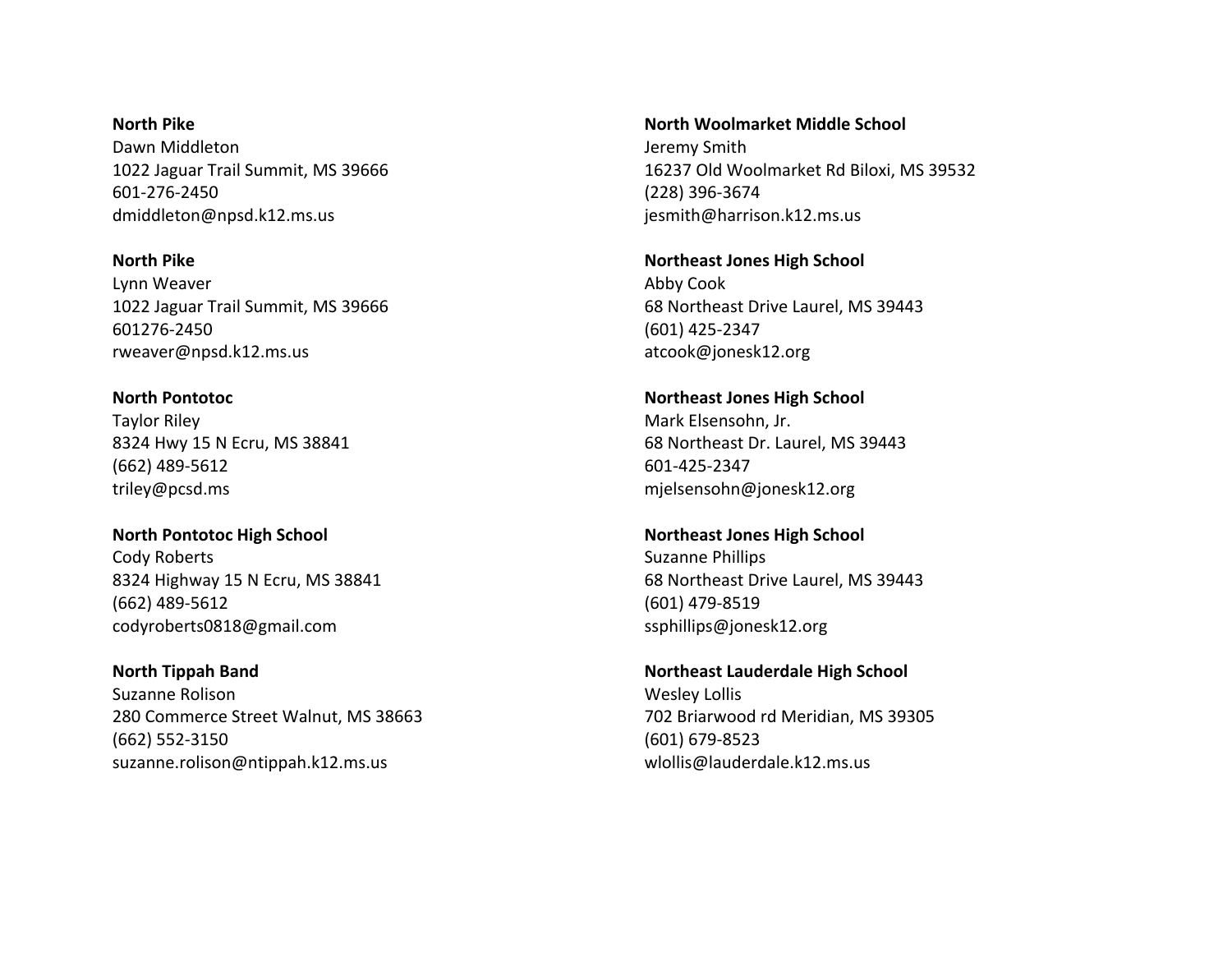### **Northpoint Christian School**

Bryce Dickerson 7400 Getwell Road Southaven, MS 38672 (662) 349-3096 Ext 1348 bdickerson@ncstrojans.com

## **Northpoint Christian School**

Chaz Rasco 7400 Getwell Rd Southaven, MS 38672 (662) 349-3096 Ext 1347 Crasco@ncstrojans.com

## **Northwest Mississippi Community College**

Jared Brownlee 4975 Hwt 51N Senatobia, MS 38668 662-562-3336 jbrownlee@northwestms.edu

## **Northwest Mississippi Community College**

Jeff Triplett 4975 Highway 51 North Senatobia, MS 38668 (662) 562-3922 jtriplett@northwestms.edu

## **Northwest Mississippi Community College** John Ungurait

4975 Hwy 51 North Senatobia, MS 38668 (662) 551-0805 jbungurait@northwestms.edu

# **Northwest Mississippi Community College** Jennifer Whitehead 4975 Hwy 51 N Senatobia, MS 38668 662-562-3346 jwhitehead@northwestms.edu

**Northwest Rankin High School** Jacob Hennes 5875 Highway 25 Flowood, MS 39232 (601) 992-9125 jac501@rcsd.ms

# **Northwest Rankin High School** Matt McDonald 5875 Highway 25 Flowood, MS 39232 (601) 992-9125 matt.mcdonald@rcsd.ms

# **Northwest Rankin High School** Cindy Morris 5875 Highway 25 Flowood, MS 39232 (601) 992-9125 cin202@rcsd.ms

# **Northwest Rankin Middle School**

Katie Sweat 5805 Highway 25 Flowood, MS 39232 (601) 992-9125 kat213@rcsd.ms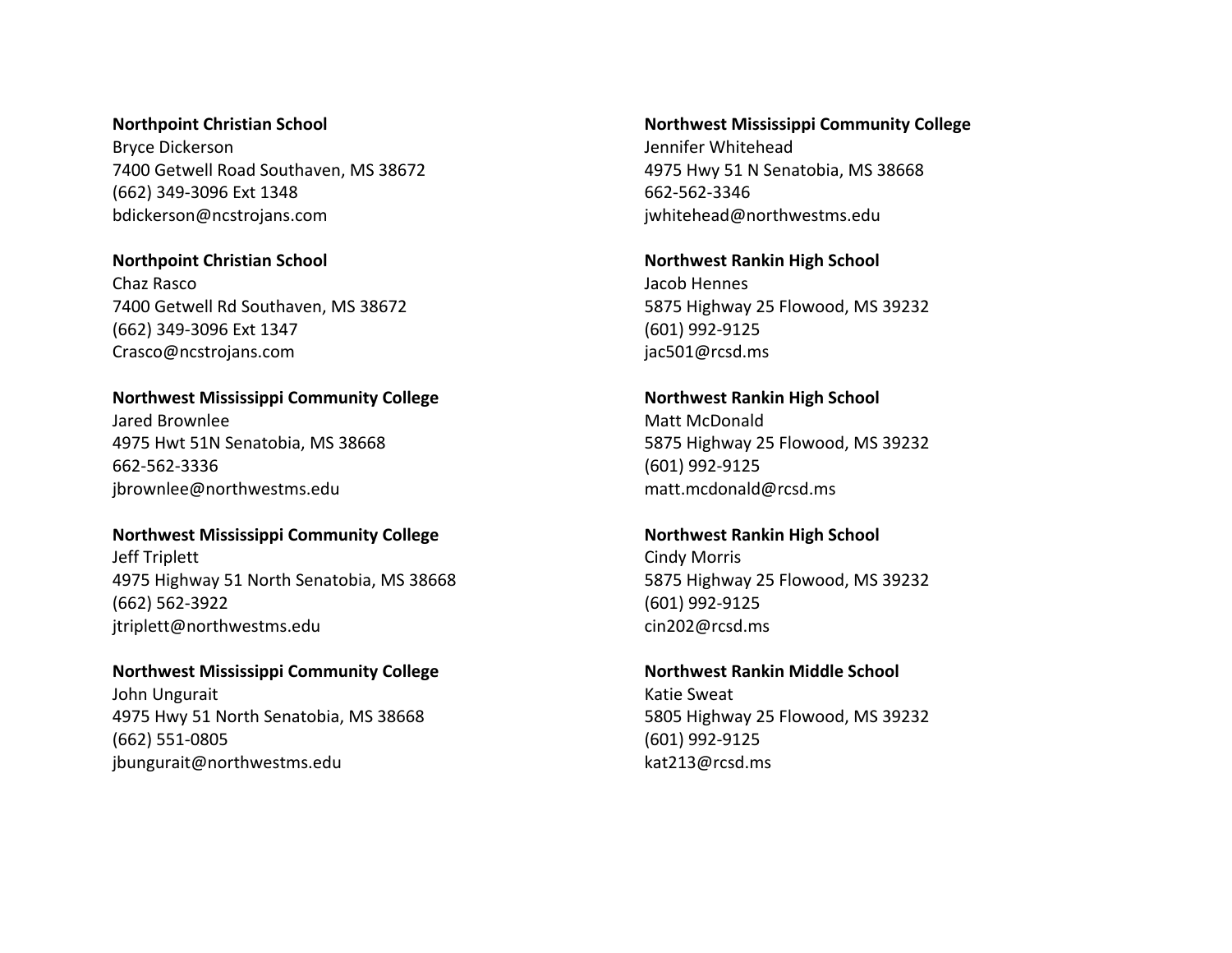**Noxubee County Schools** Marockco Robinson 16478 HWY 45 Macon, MS 39341 662-726-4428 marocco.robinson@gmail.com

**Oak Grove High School** Daniel Johnson 5198 Old Hwy 11 Hattiesburg, MS 39402 601-264-7232 daniel.johnson@lamarcountyschools.org

**Oak Grove High School** DJ Louviere 5198 Old Highway 11 Hattiesburg, MS 39402 601-794-0130 david.louviere@lamarcountyschools.org

**Oak Grove High School** Paul Rousse 5198 Old Highway 11 Hattiesburg, MS 39402 (601) 264-7232 Ext 6174 paul.rousse@lamarcountyschools.org

**Oak Park Elementary** Eli Dailey 1205 Queensburg Avenue Laurel, MS 39440 (601) 428-5046 mdailey@laurelschools.org

**Ocean Springs**

Chancey Parker 6701 Old Spanish Trail Ocean Springs, MS 38564 228-818-6828 cparker@ossdms.org

**Ocean Springs High School** Tim Garrett 6701 Old Spanish Trail Ocean Springs, MS 38564 228-818-6827 tgarrett@ossdms.org

**Ocean Springs High School** Kevin Shira 6701 Old Spanish Trail Ocean Springs, MS 39564 228-818-6826 kshira@ossdms.org

**Ocean Springs Middle School** Elizabeth Jackson 3600 Hanshaw Rd Ocean Springs, MS 39564 228-872-6216 ejackson@ossdms.org

**Ocean Springs Middle School** Trent Patterson 3600 Hanshaw Road Ocean Springs, MS 39564 228-872-6216 tpatterson@ossdms.org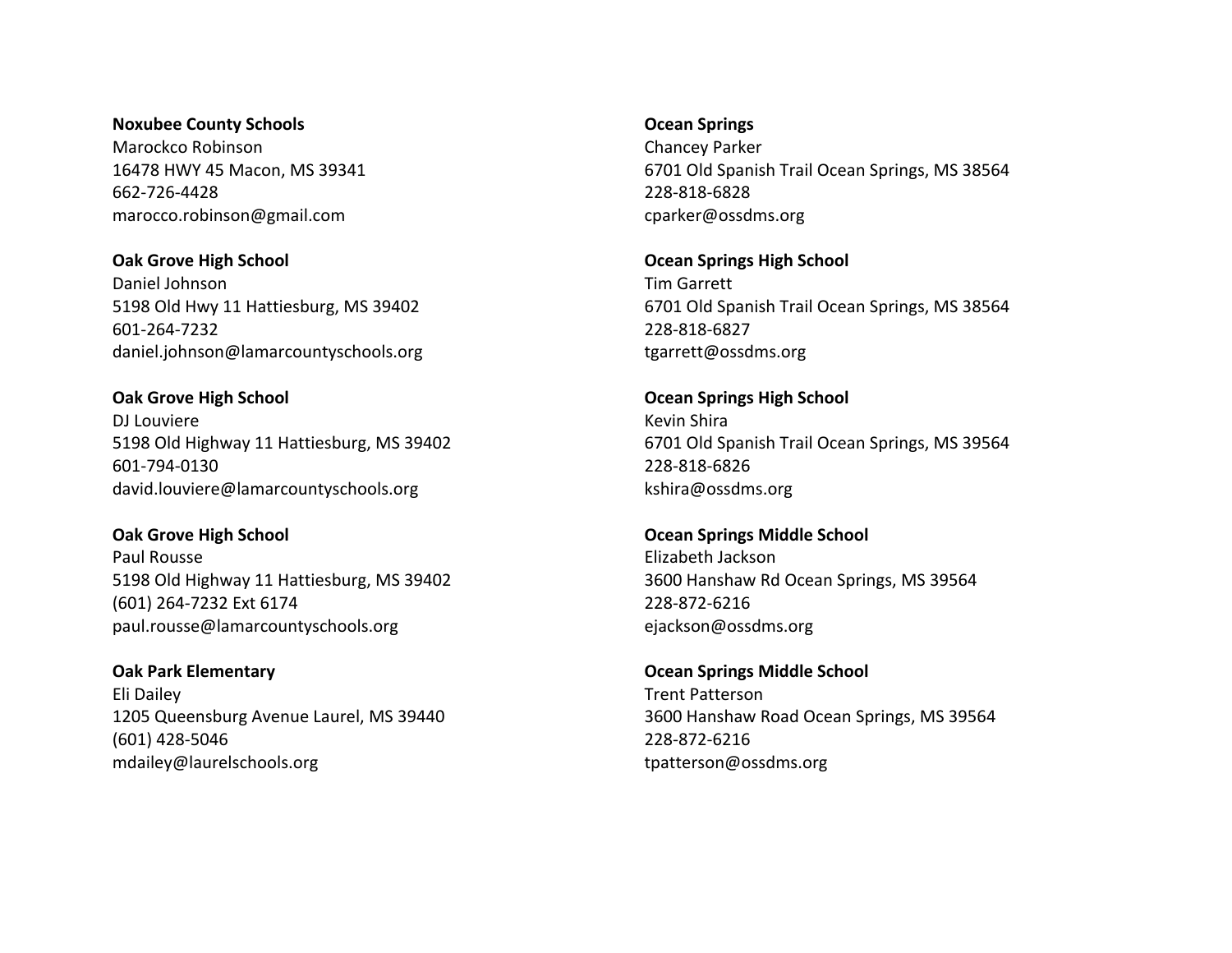# **Ocean Springs School District** Cam Roberts 6701 Old Spanish Trail Ocean Springs, MS 39553 (601) 770-0320 jroberts@ossdms.org

**Old Town Middle School** Steven Culpepper 210 Sunnybrook Road Ridgeland, MS 39157 (601) 898-8730 sculpepper@madison-schools.com

**Old Town Middle School** Jeremy Donald 210 Sunnybrook Road Ridgeland, MS 39157 (601) 898-8730 jeremy.donald@madison-schools.com

**Olive Branch High School** Dennis Fitzgerald 9366 E Sandidge Rd Olive Branch, MS 38654 (662) 893-3344 dennis.fitzgerald@dcsms.org

**Olive Branch High School** William Roberts 9366 E Sandidge Rd Olive Branch, MS 38654 (662) 893-3344 william.roberts@dcsms.org

**Olive Branch Middle** Will Frye 6530 Blocker Street Olive Branch, MS 38654 662-895-4610 william.frye@dcsms.org

**Olive Branch Middle School** Terri Green 6530 Blocker Street Olive Branch, MS 38654 662-895-4610 terri.green@dcsms.org

**Oxford** Aaron Bailey 101 Charger Loop Oxford, MS 38655 662-689-0766 albailey@oxfordsd.org

**Oxford** Jason Gunn 101 Charger Loop Oxford, MS 38655 662-665-5706 jdgunn@oxfordsd.org

**Oxford** Jessica Roebuck 101 Charger Loop Oxford, MS 38655 662-234-1562 jtroebuck@oxfordsd.org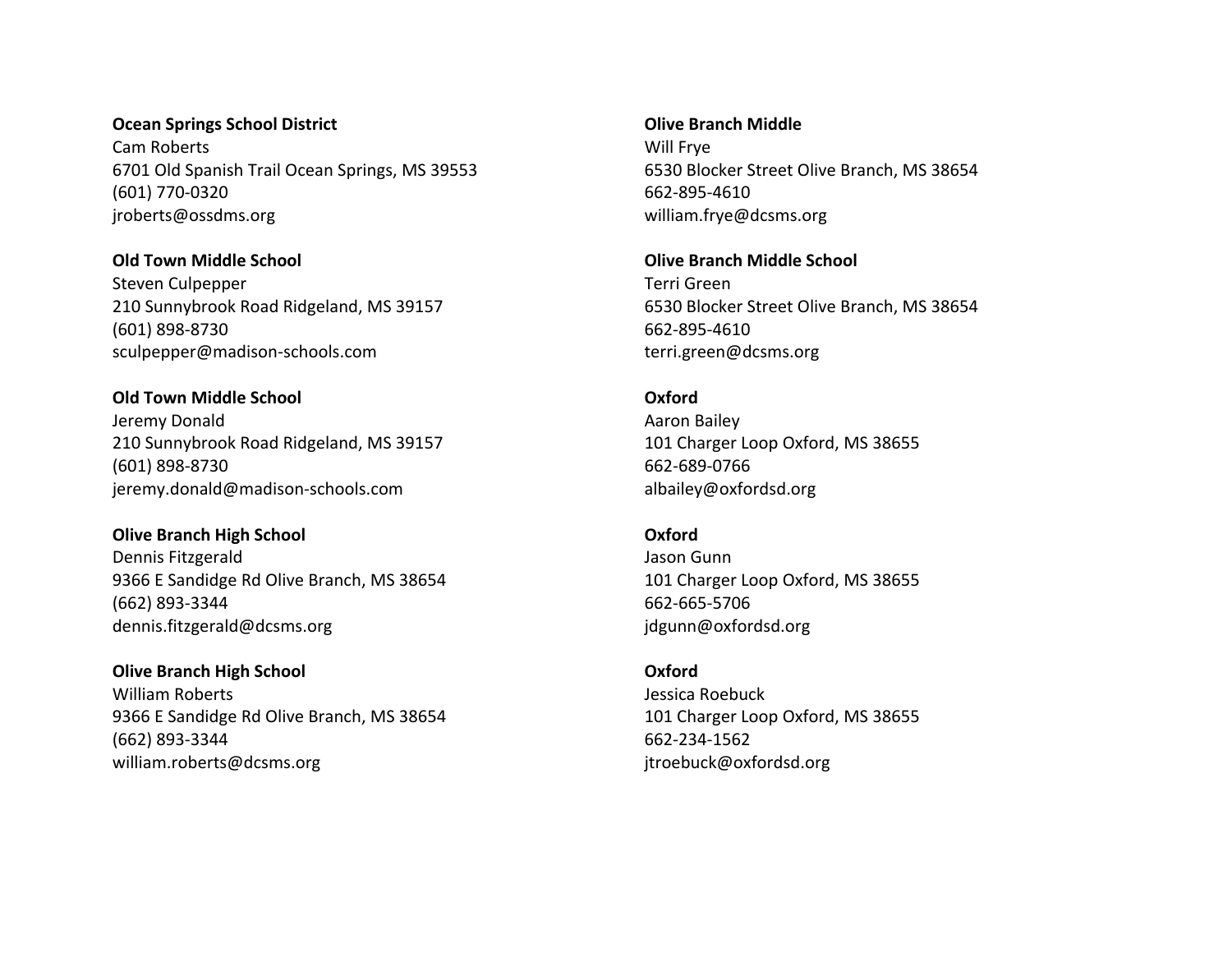**Oxford** Michael Swann 101 Charger Loop Oxford, MS 38655 901-833-6590 mkswann@oxfordsd.org

**Parklane Academy** Kyle Beckham 1115 Parklane Dr. McComb, MS 39648 (601) 684-8113 dkbeckham@bellsouth.net

**Partnership MIddle School** Kathy Baker 11200 MS-182 Starkville, MS 39759 (662) 769-4151 kathybaker0811@gmail.com

**Pascagoula** Brandon Hutchison 1716 Tucker Avenue Pascagoula, MS 39567 (228) 938-6460 bmhutchison@pgsd.ms

**Pascagoula** John Taylor 1716 Tucker Avenue Pascagoula, MS 39567 (228) 938-6460 jtaylor@pgsd.ms

**Pass Christian High School** Zachary Walley 720 West North Street Pass Christian, MS 39571 228-452-2008 zwalley@pc.k12.ms.us

**Pass Christian Middle School** Alyssa Cocco 280 West Second Street Pass Christian, MS 39571 (228) 452-5220 acocco@pc.k12.ms.us

**Pearl** Matt Rowan 500 Pirate Cove Pearl, MS 39208 601-932-7939 mrowan@pearlk12.com

**Pearl High School** Nicole Allen 500 Pirate Cove Pearl, MS 39208 601-932-7940 jnallen@pearlk12.com

**Pearl High School** Matt Little 500 Pirate Cove Pearl, MS 39208 601-932-7940 mlittle@pearlk12.com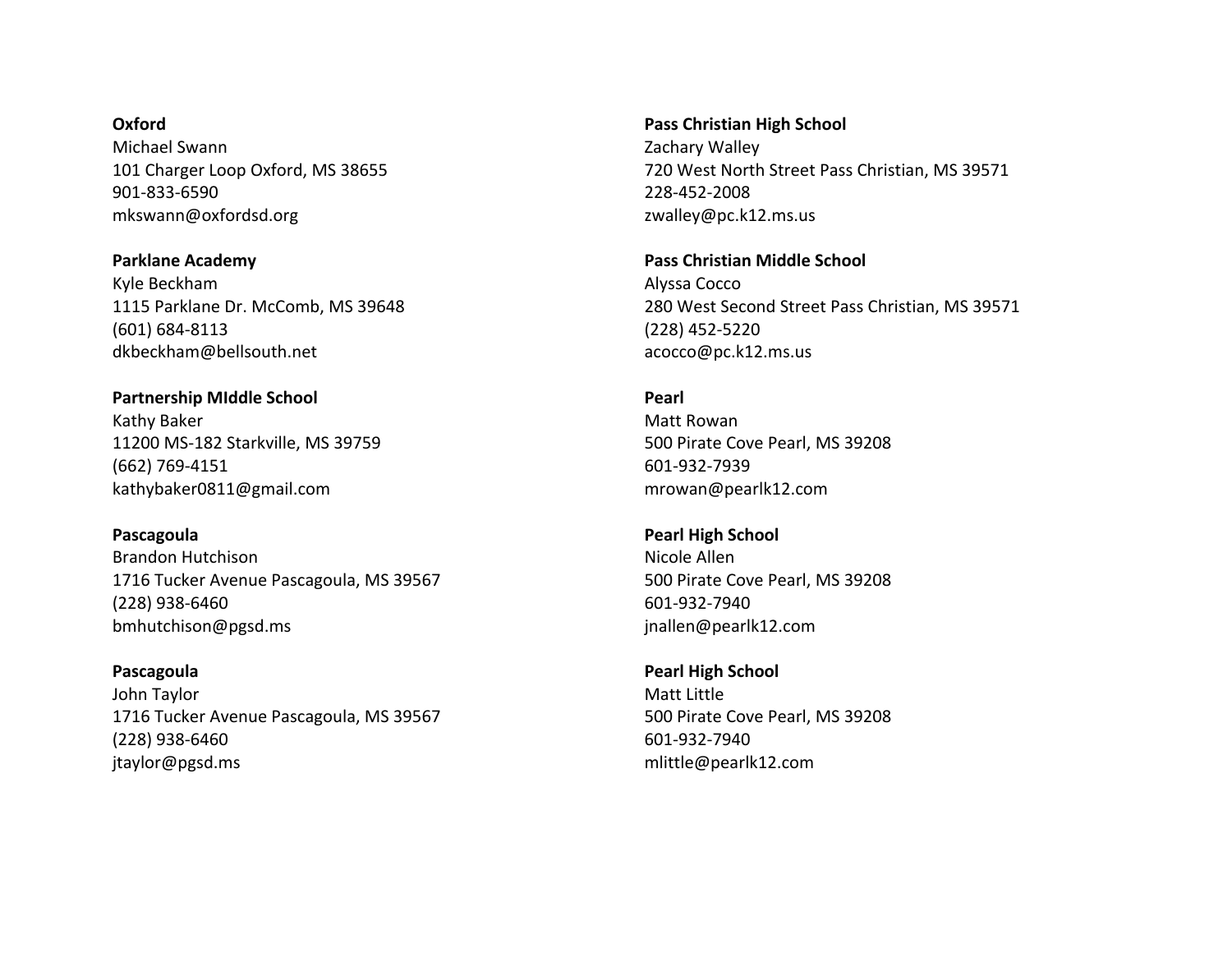**Pearl Junior High** Jason Harrell 200 Mary Ann Drive Pearl, MS 39208 601-932-7960 jharrell@pearlk12.com

**Pearl Junior High** Aimee Sudduth 200 Mary Ann Drive Pearl, MS 39208 601-932-7960 asudduth@pearlk12.com

**Pearl River Central High School** Kelcey Becnel 7407 Highway 11 Carriere, MS 39426 601-798-1986 kbecnel@prc.k12.ms.us

**Pelahatchie High School** William Ragland 213 Brooks Street Pelahatchie, MS 39145 601-854-8135 wil515@rcsd.ms

**Perry Central High School** Kristen Cook 9899 Highway 98 East New Augusta, MS 39462 (601) 909-5154 kcook@pcsdms.us

**Perry Central High School** Nathan Cook 9899 Highway 98 E New Augusta, MS 39462 (601) 909-5154 ncook@pcsdms.us

**Petal High School** Spencer Davis 1145 Hwy 42 Petal, MS 39465 (601) 583-8323 spencergdavis115@gmail.com

**Petal High School** Ryan Saul 1145 Hwy 42 Petal, MS 39465 (601) 583-8323 ryan.saul@petalschools.com

**Petal High School** Brittany Swindoll 1145 Highway 45 Petal, MS 39465 (601) 319-3826 brittany.swindoll@petalschools.com

**Petal Middle School** Ryan Pippin 203 East Central Avenue Petal, MS 39465 251-802-2013 ryan.pippin@petalschools.com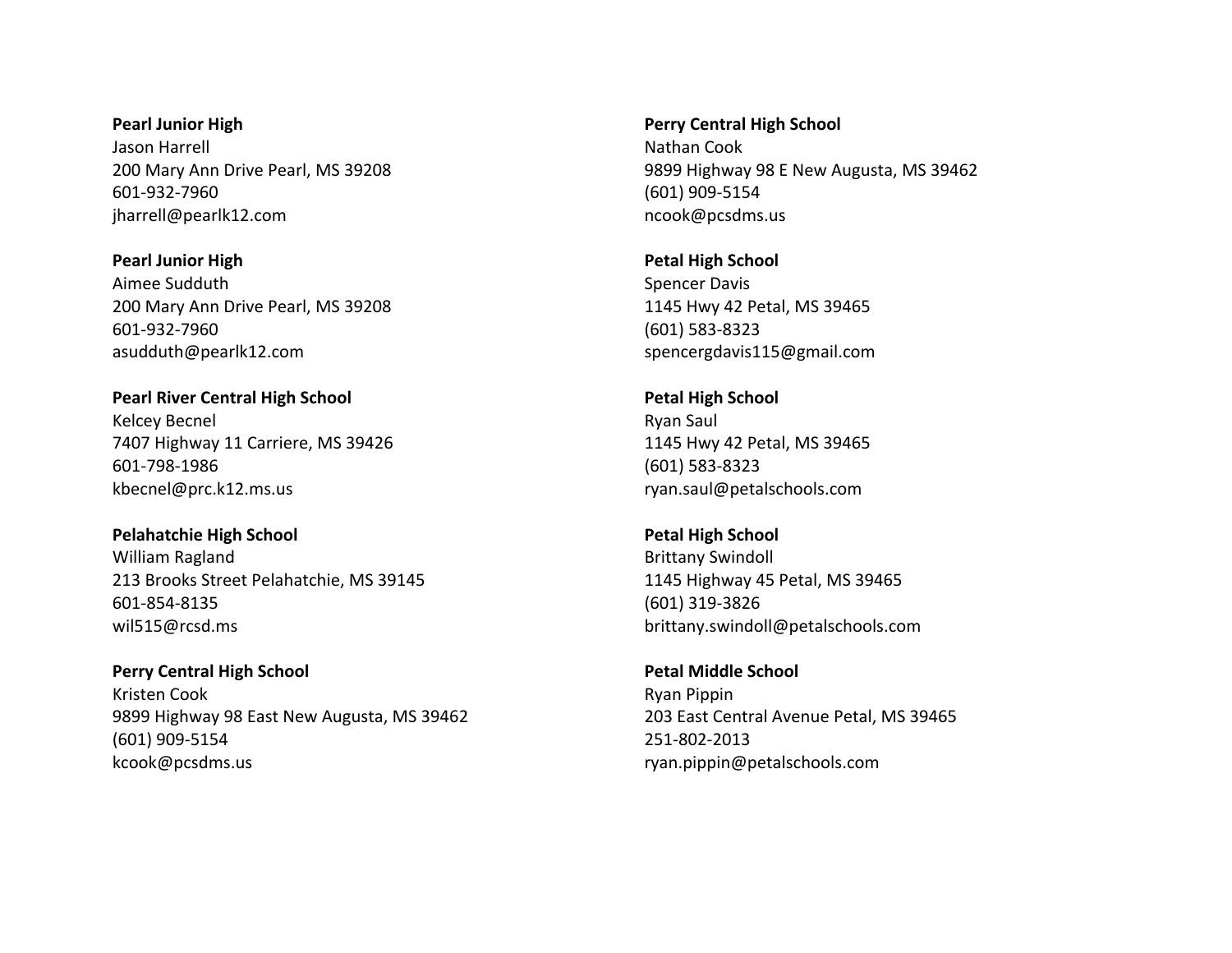**Petal Upper Elementary** Don Bell 400 Hillcrest Loop Petal, MS 39465 601-325-6306 donald.bell@petalschools.com

**Philadelphia High School** Krystal Morrow 248 Byrd Ave. Philadelphia, MS 39350 601-656-2672 krystal.harrison@phillytornadoes.com

**Philadelphia High School** Joshua Rushing 248 Byrd Avenue Philadelphia, MS 39350 601-656-2672 josh.rushing@phillytornadoes.com

**Picayune Memorial High School** John Cockrell 800 5th Avenue Picayune, MS 39466 (228) 234-2713 bandcaptain2004@yahoo.com

**Picayune Memorial High School** Colton Powell 800 5th Avenue Picayune, MS 39466 (228) 234-2713 coltonlanepowell@gmail.com

**Picayune Memorial High School** Kevin Whitlow 800 5th Avenue Picayune, MS 39466 (228) 234-2713 bandcaptain2004@yahoo.com

**Picyaune Jr High** Ellen Moore 702 Goodyear Blvd. Picayune, MS 39466 (601) 447-6886 emoore@pcu.k12.ms.us

**Pontotoc City Schools** Keith Morgan 123 N Main Street Pontotoc, MS 38863 662-489-4728 kmorgan@pontotoc.k12.ms.us

**Pontotoc High School** Sarah Todd 123 N. Main Street Pontotoc, MS 38863 (662)489-4728 stodd@pontotoc.k12.ms.us

**Pontotoc Junior High School** Bre' Lyn Hamblin 132 N Main St. Pontotoc, MS 38863 (662) 489-8360 bhamblin@pontotoc.k12.ms.us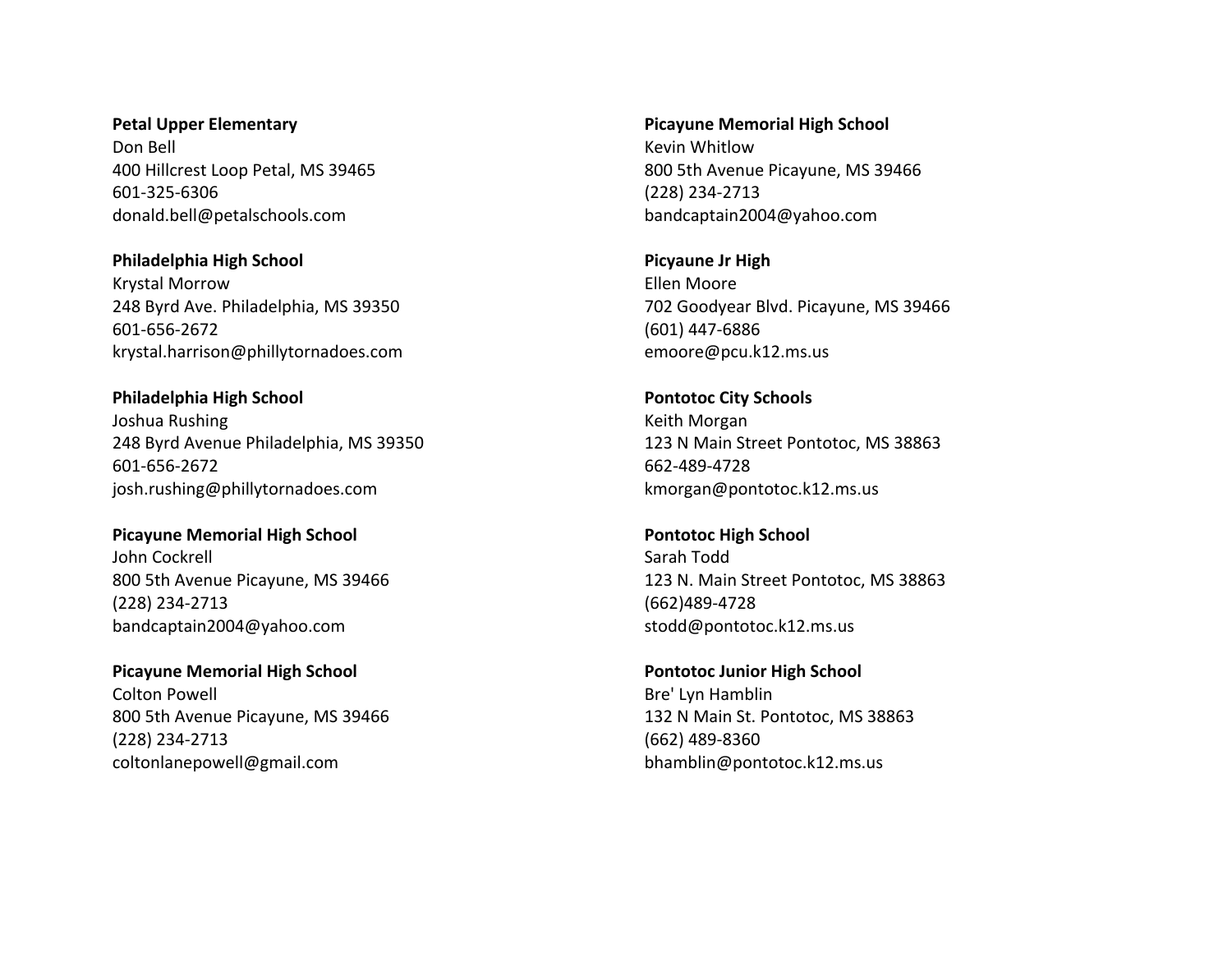**Pope School** Kurt Hickey 1110 Main St Pope, MS 38658 662-563-9361 khickey@spanola.net

**Poplarville High School** Ken White 1 Hornet Dr Poplarville, MS 39470 (601) 403-9213 kwhite@poplarvilleschools.org

**Puckett High School** Laurel Arnold 6382 Highway 18 Puckett, MS 39151 601-825-5742 lau504@rcsd.ms

**Purvis High School** Wade Bouchard 220 School Street Purvis, MS 39475 (601) 329-3101 wade.bouchard@lamarcountyschools.org

**Purvis High School** Brittany Brunson 220 School Street Purvis, MS 39475 601-794-6221 Ext 3925 brittany.brunson@lamarcountyschools.org

**Quitman High School** Charles Sorto 210 South Jackson Quitman, MS 39355 (601) 776-5120 csorto@qsdk12.org

**Quitman Junior HIgh** Greg Haskins 501 West Lynda Street Quitman, MS 39355 601-776-4045 ghaskins@qsdk12.org

**Raymond High School** Anthony Wilson Raymond High School Band Raymond, MS 39154 601-857-8016 anwilson@hinds.k12.ms.us

**Richland** Jordan Salvant 1202 US 49 Richland, MS 39218 (601) 939-5144 jor503@rcsd.ms

**Richland** LaDarrius Smothers 1202 Us 49 Richland, MS 39218 (601) 939-5144 lad500@rcsd.ms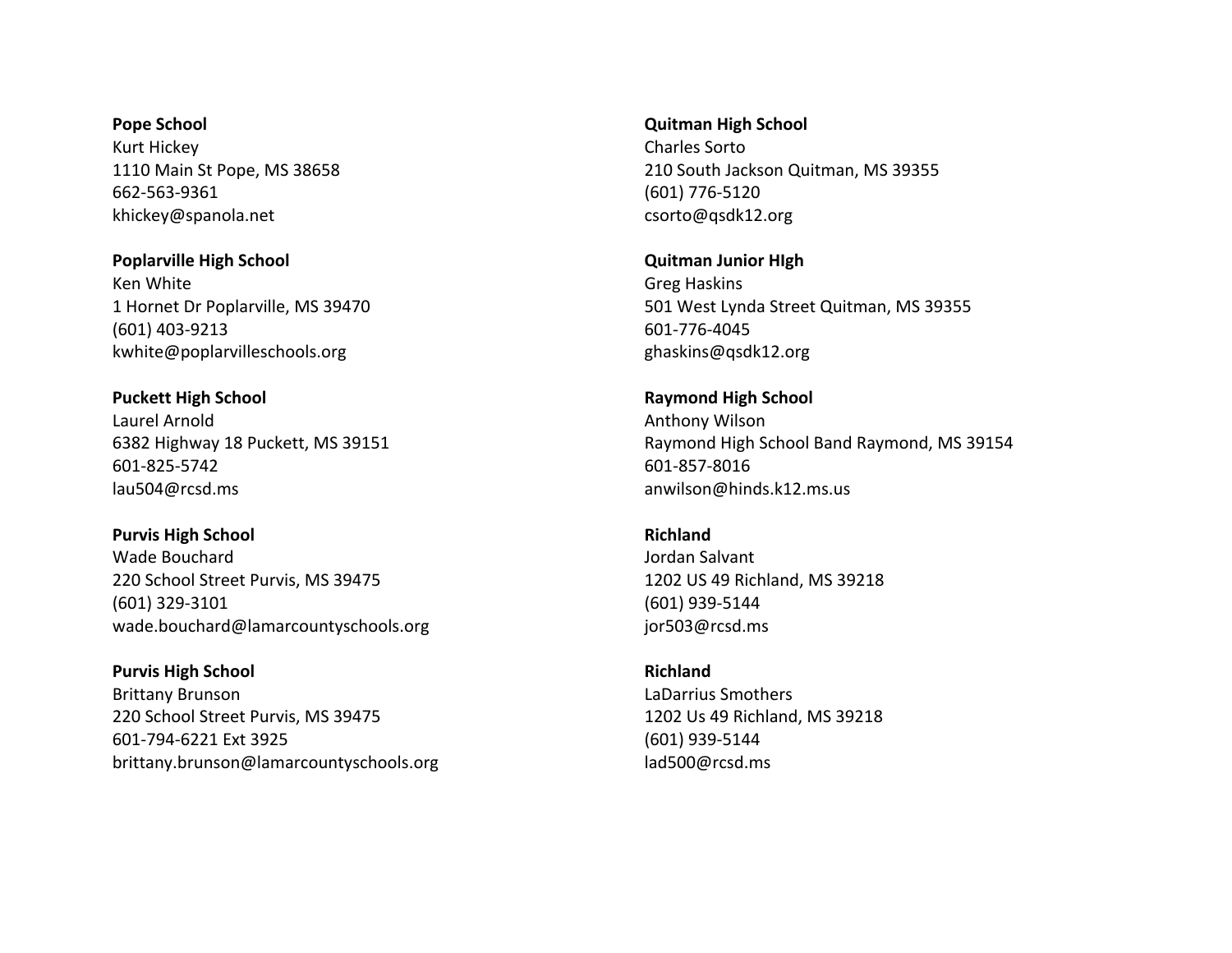**Richton High School** Kevin Sherman 701 Elm Ave Richton, MS 39476 601-788-9608

ksherman@richton.k12.ms.us

**Ridgeland**

Jill Wallace 586 Sunnybrook Road Ridgeland, MS 39157 601-898-5023 jwallace@madison-schools.com

**Ridgeland High School** Tony Morgan 586 Sunnybrook Rd Ridgeland, MS 39157 (601) 898-5023 john.morgan@madison-schools.com

**Ripley**

Bernard Hatch 720 South Clayton Road Ripley, MS 38663 (662) 512-5246 bhatch8468@gmail.com

**Ripley** Kayla Herron 720 S Clayton Street Ripley, MS 38663 (662) 512-5246 kayla.herron317@gmail.com

**Ripley Middle**

Tim Jackson 809 Jim Drewry Drive Booneville, MS 38829 (662) 512-5246 drumgodtim@gmail.com

**Robert L. Merritt Junior High** Jarcedric Bradley 705 Kinlock Rd. Indianola, MS 38751 662-884-1270 jbradley@sunflower.k12.ms.us

**Rod Paige Middle School**  Nathan Mercer 1570 Hwy. 84 West Monticello, MS 39654 601-587-2128 Ext 2530 nathan.mercer@lawcosd.org

**Rust College** Byron Chatman 150 Rust Ave. Holly Springs, MS 38635 (601) 597-7907 bchatman@rustcollege.edu

**Saltillo High School** Robin Hill 146 Tiger Dr Saltillo, MS 38866 (662) 869-5466 robin.hill@leecountyschools.us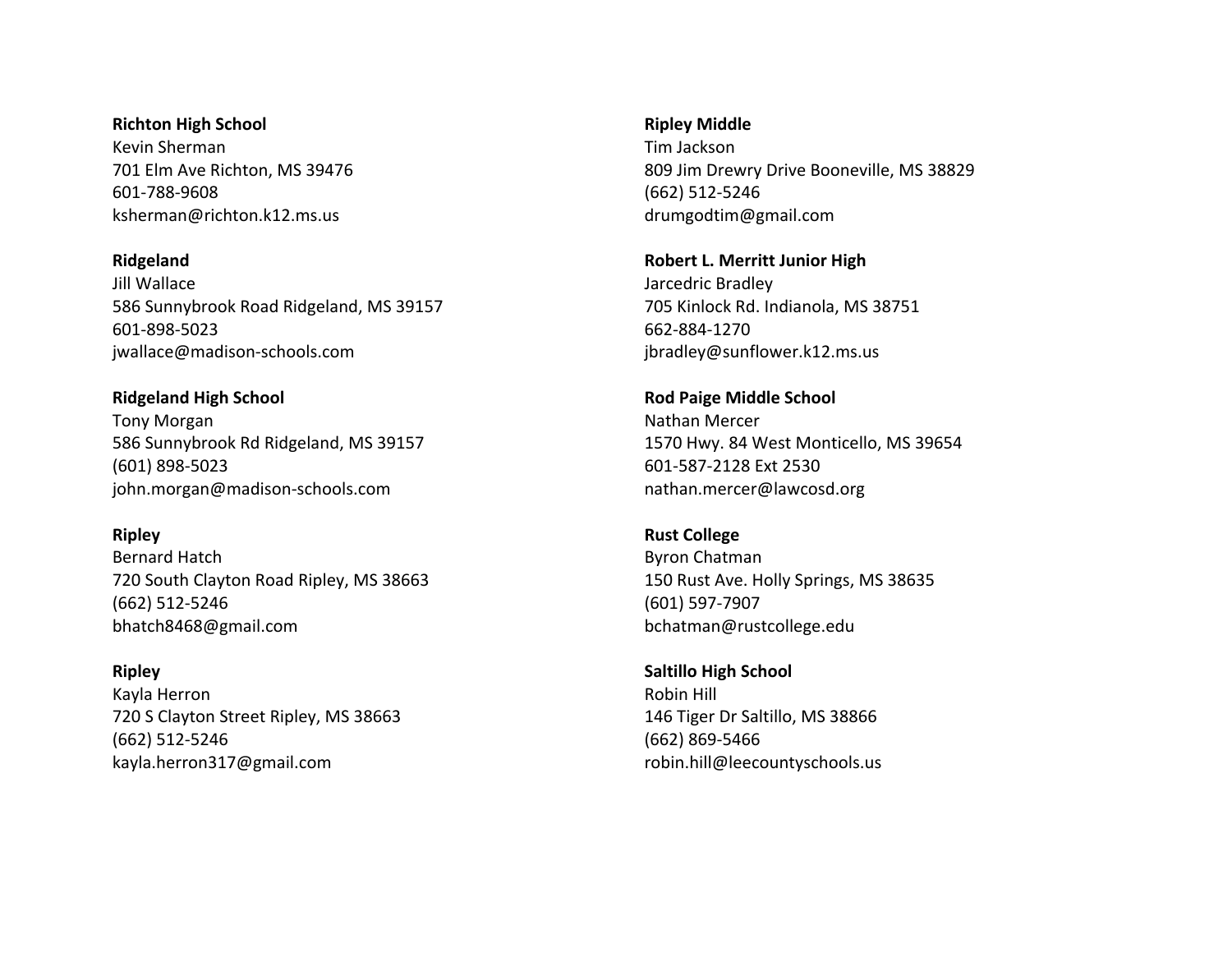### **Scott Central Attendance Center**

Ronnie Holder 2415 Old Jackson Rd Forest, MS 39074 (601) 469 - 4883 rholder@scott.k12.ms.us

**Scott Central Attendance Center** Kathleen Riser 2415 Old Jackson Road Forest, MS 39074 (601) 469-4883 kriser@scott.k12.ms.us

**Sebastopol Attendance Center** Anna Girling 17194 MS-21 Sebastopol, MS 39359 (601) 917-4824 agirling@scott.k12.ms.us

**Seminary High School** Sean Owens 200 E. Main St Seminary, MS 39479 601-722-3220 sowens@covingtoncountyschools.org

**Senatobia** Drew Fisher 221 Warrior Drive Senatobia, MS 38668 (662) 562-4897 dfisher@senatobiaschools.com

**Senatobia**

Pam Jackson 303 College Street Senatobia, MS 38668 (662) 562-4621 pjackson@senatobiaschools.com

**Senatobia** Thaddeus Moss 221 Warrior Drive Senatobia, MS 38668 662-562-4230 tmoss@senatobiaschools.com

**Shannon High School** Fred Hadley 232 Cherry St. Tupelo, MS 38868 662-767-9390 fred.hadley@leecontyschools.us

**Simpson Central School** Catheryne Baker 755 Simpson Hwy 28 W Pinola, MS 39149 601-847-2630 catheryneb2@gmail.com

**Smithville High School** George Thompson 60017 Highway 23 Smithville, MS 38870 662-651-4276 Ext 216 georgethompson@mcsd.us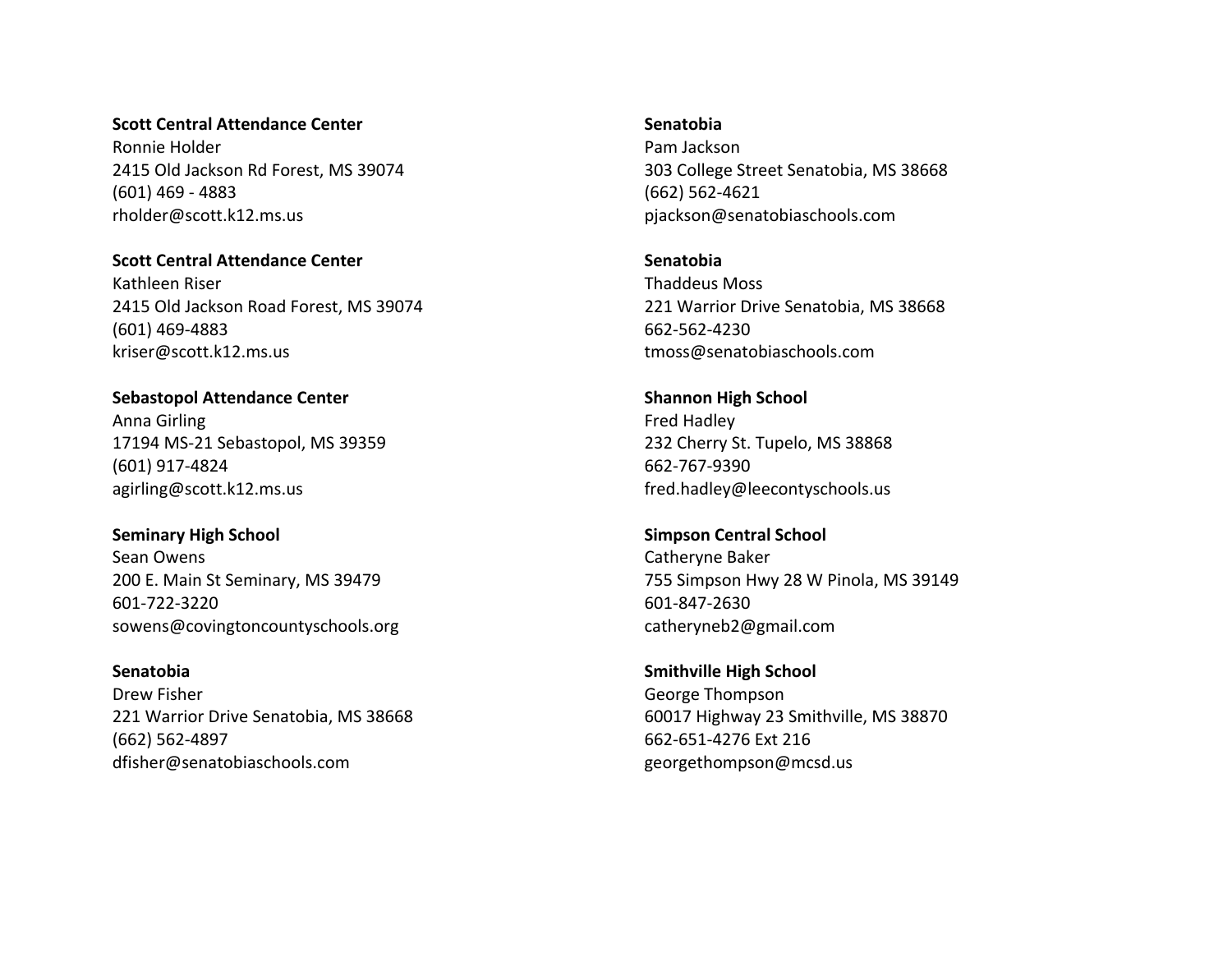**South Jones** Sarah Pope 313 Anderson St Ellisville, MS 39437 601-477-8451 SBPope@jonesk12.org

**South Jones High School** Johanthan Benson 313 Anderson St Ellisville, MS 39437 601-477-8451 JLBenson@jonesk12.org

**South Jones High School** Robert Bush 313 Anderson St. Ellisville, MS 39437 601-477-8451 rdbush@jonesk12.org

**South Jones High School** Brian Joyce 313 Anderson St Ellisville, MS 39437 601-477-8451 BrianJoyce86@gmail.com

**South Panola High School** Richard Shirey 601 Tiger Drive Batesville, MS 38606 (662) 563-3211 rshirey@spanola.net

**South Pike** Leonard McDonald 205 W Myrtle St Magnolia, MS 39652 601-783-2312 lmcdonald@southpike.org

**South Pike Junior High** Carley Green 222 West Myrtle Street Magnolia, MS 39652 (601) 783-0425 cagreen@southpike.org

**South Pontotoc** Amanda Fliflet 1523 S. Pontotoc Rd. Pontotoc, MS 38863 (662) 489-5925 afliflet@pcsd.ms

**South Pontotoc** Dale Wigginton 1519 Wintyer Valley Drive Tupelo, MS 38801 662-610-5743 dwigginton214@gmail.com

**South Pontotoc High School** Barrett Gray 1523 S Pontotoc Rd Pontotoc, MS 38863 (662) 489-5925 bgray@pcsd.ms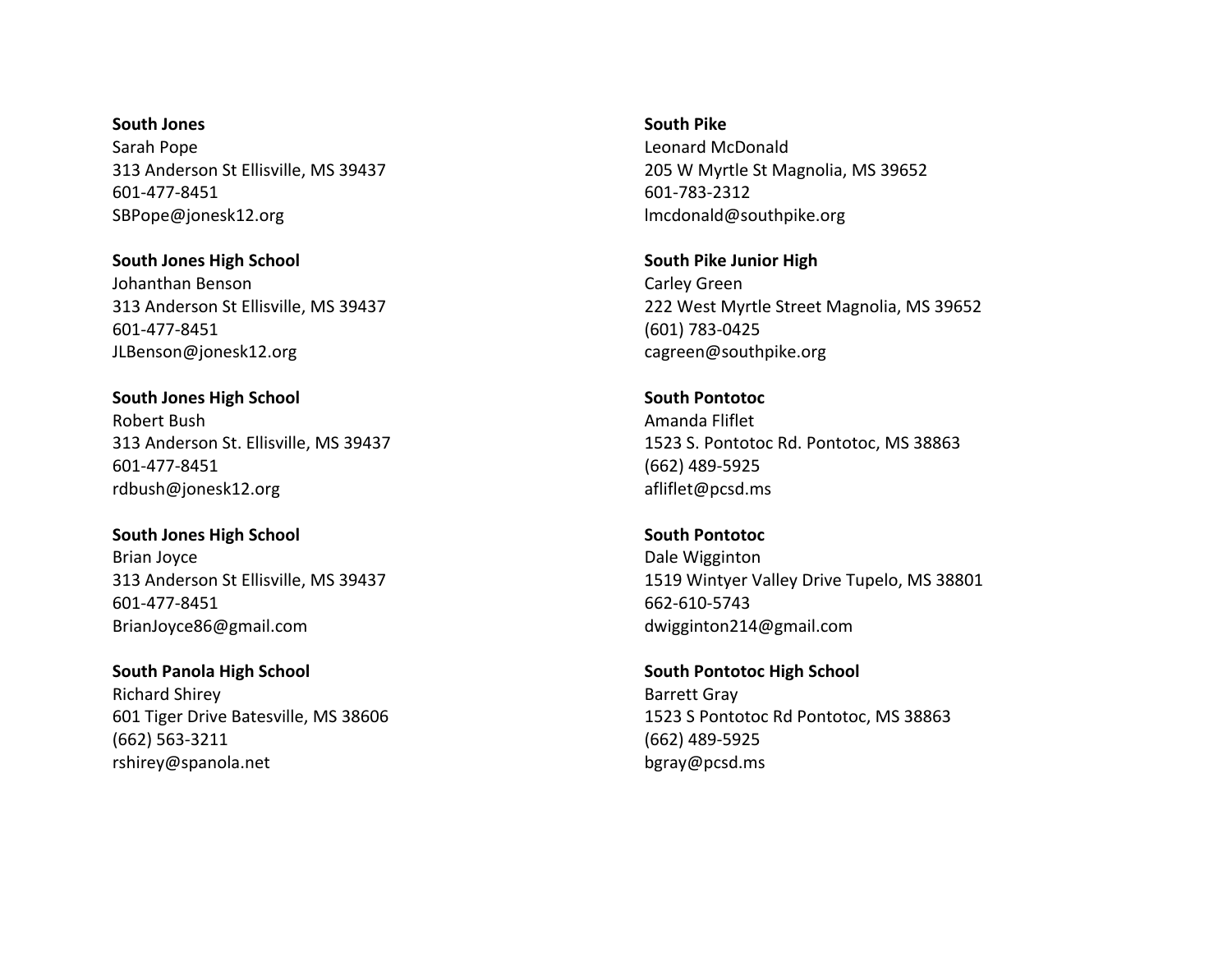**South Pontotoc Middle School** Dana Gray 1523 South Pontotoc Road Pontotoc, MS 38863 662-489-5925 dgray@pcsd.ms

**Southaven** Chris Pierceall 735 Rasco Rd. Southaven, MS 38671 662-393-9300 chris.pierceall@dcsms.org

**Southaven High School** Grace McCommon 735 Rasco Rd Southaven, MS 38671 (662) 393-9300 grace.mccommon@gmail.com

**Southaven High School** Brain Pitts 735 Rasco Rd. Southaven, MS 38671 662-393-9300 brian.pitts@dcsms.org

**Southaven Middle School** Aaron Fiveash 899 Rasco Rd. Southaven, MS 38671 662-393-8422 aaron.fiveash@dcsms.org

**Southaven Middle School** Chris Tate 899 Rasco Rd. Southaven, MS 38671 662-393-8422 christopher.tate@dcsms.org

**Southeast Lauderdale** Jessica Shirley 2363 Long Creek Road Meridian, MS 39301 (601) 483-5501 jessicashirley1601@lauderdale.k12.ms.us

**St. Alphonsus Catholic School** Susie Morgan 504 Jackson Avenue Ocean Springs, MS 39564 (228) 875-5329 smorgan@stal.org

**St. Andrew's Episcopal School** Dennis Cranford 370 Old Agency Rd. Ridgeland, MS 39157 601-853-6028 dcranfor@gosaints.org

**St. Martin High School** Katlin Bell 11300 Yellow Jacket Blvd. Ocean Springs, MS 39564 228-382-4734 kbell@jcsd.k12.ms.us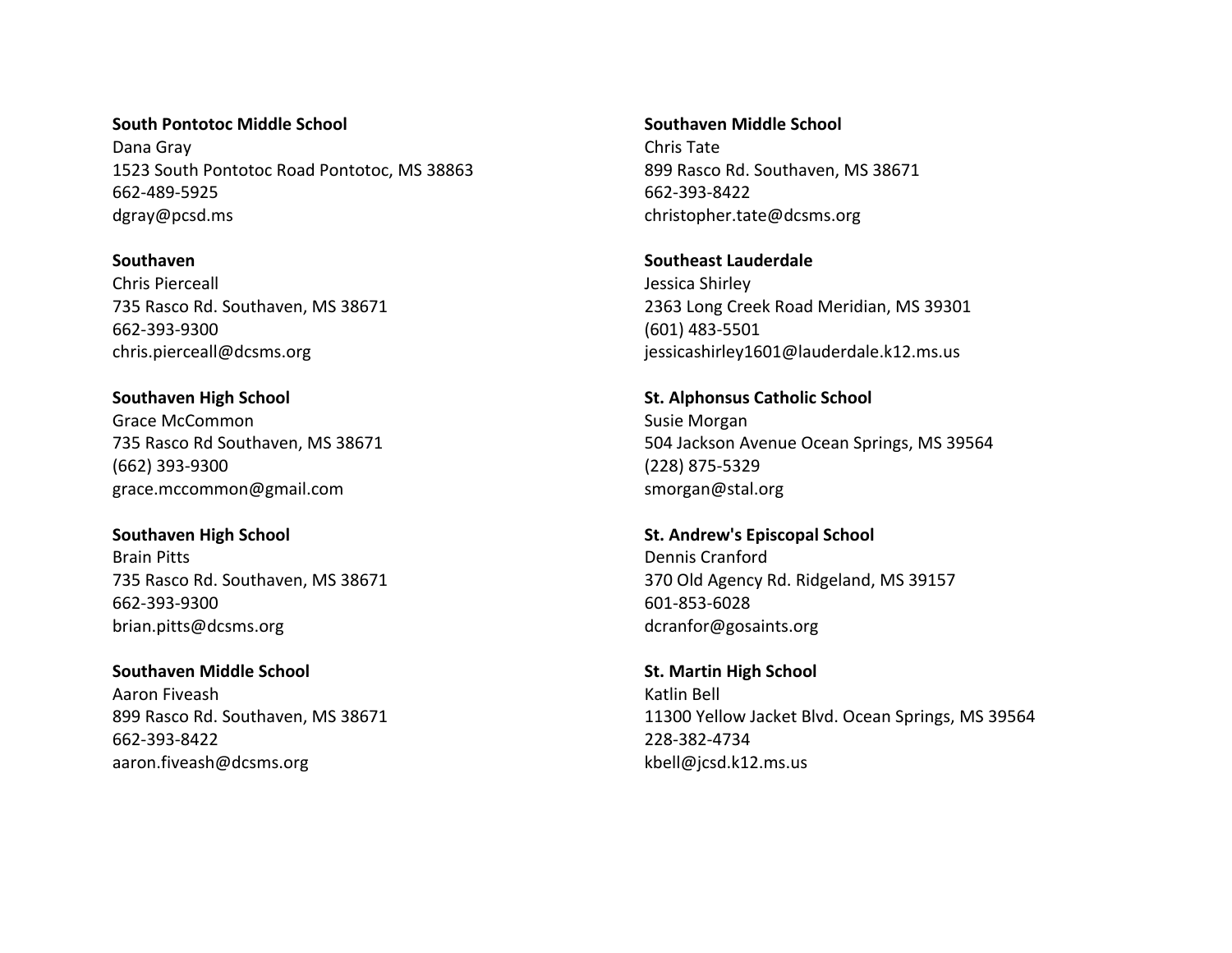**St. Martin Middle School** Mark Bell 10800 Yellow Jacket Blvd. Ocean Springs, MS 39564 251-591-9077 mbell@jcsd.k12.ms.us

**St. Patrick Catholic High School** Kyle Brookins kbrookins@stpatrickhighschool.net Biloxi, MS 39532 (228) 702-0500 Ext 3310 kbrookins@stpatrickhighschool.net

**St. Stanislaus Catholic School** Daniel Rorabaugh 304 S Beach Blvd Bay St. Louis, MS 39520 (228) 547-1178 danielrorabaugh@yahoo.com

**Starkville** Kyle Hickey 603 Yellow Jacket Drive Starkville, MS 39759 (662) 234-4130

khickey@starkvillesd.com

**Starkville Academy** Haley Todd 505 Academy Rd Starkville, MS 39759 (662) 418-5880 htodd@starkvilleacademy.org

**Starkville High School** Trenton Brown 603 Yellowjacket Drive Starkville, MS 39759 (662) 320-6463 tbrown@starkvillesd.com

**Starkville High School** Conner Byrd 603 Yellow Jacket Dr Starkville, MS 39759 662-320-6463 cbyrd@starkvillesd.com

**Starkville High School** DeMario Jefferson 603 Yellow Jacket Drive Starkville, MS 39759 (662) 320-6463 djefferson@starkvillesd.com

**Starkville High School** Shawn Sullivan 603 Yellow Jacket Dr. Starkville, MS 39759 (662) 320-6463 ssullivan@starkvillesd.com

**Stone High School** Cody Hunter 400 E Border Ave Wiggins, MS 39577 601-928-5492 chunter@stoneschools.org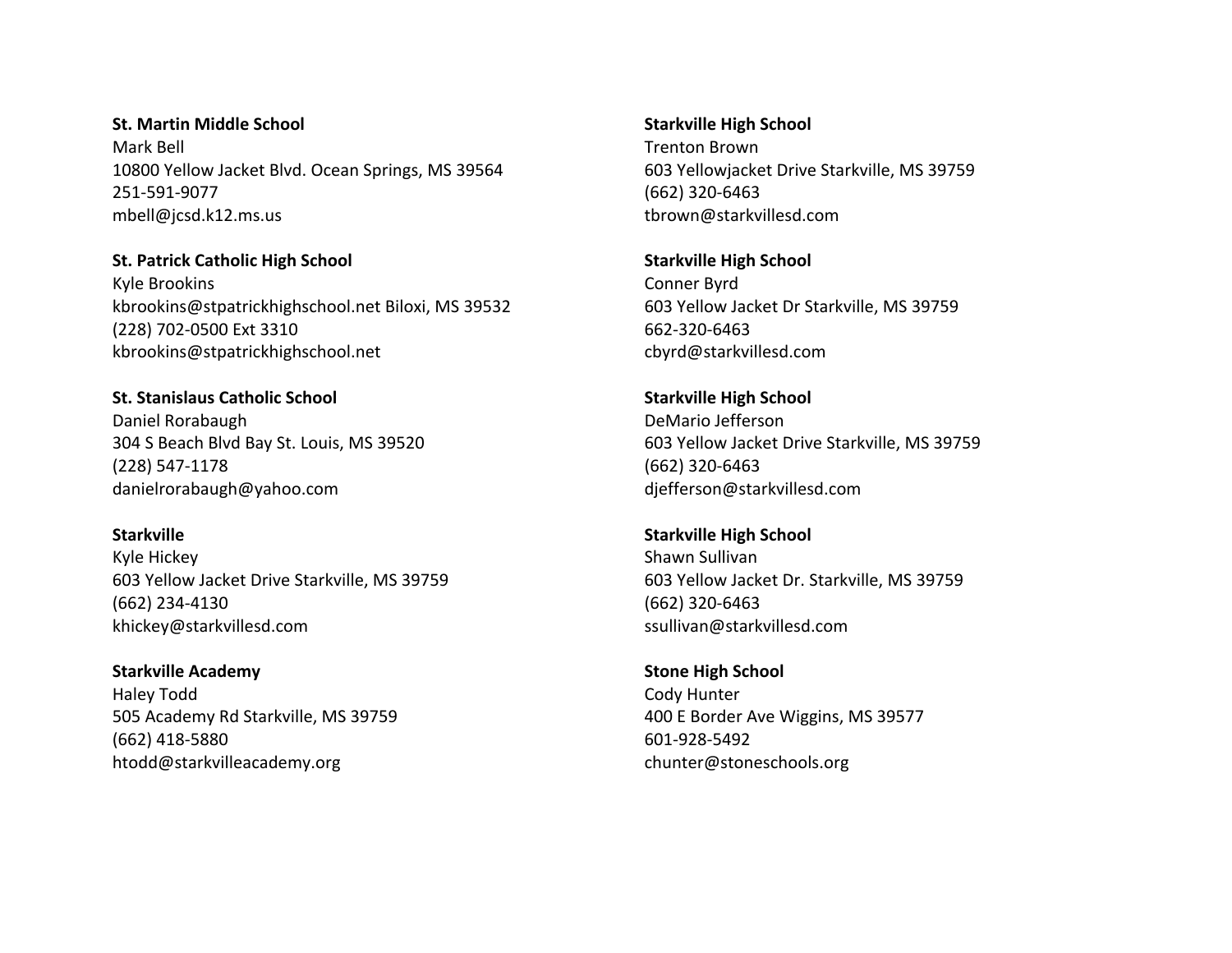**Stone High School** Ida Mitchell 400 E Border Ave Wiggins, MS 39577 (601) 928-5492 imitchell@stoneschools.org

**Stone Middle School** Martin Buckhalter 532 E Central Ave Wiggins, MS 39577 601-928-5492 mbuckhalter@stoneschools.org

**Strayhorn High School** Cecil Harris 86 Mustang Dr Sarah, MS 38632 (662) 562-9246 charris@tcsdms.org

**Stringer Attendance Center** Joseph Sanchez 122 CR 17 Stringer, MS 39481 (601) 425-5010 jsanchez@westjasper.k12.ms.us

**Sumrall** William Garner P.O. Box 187 Sumrall, MS 39482 (601) 758-3862 william.garner@lamark12.org

**Sumrall**

Zachary James P.O.Box 187 Sumrall, MS 39482 (601) 758-3862 zachary.james@lamark12.org

**Taylorsville Attendance Center** Lindsey Langley 324 Hester Street, P.O. Box 8 Taylorsville, MS 39168 (601) 785-6942 lindsey.langley@smithcountyschools.net

**Terry High School** Justin Cook 235 W Beasley Street Terry, MS 39170 (601) 878-5905 thejustincook@gmail.com

**Terry High School** Nicholas Fuqua 235 West Beasley Street Terry, MS 39170 601-878-5905 futhequa@gmail.com

**Terry High School** Keshawn Williams 235 W. Beasley Street Terry, MS 39170 (601) 878-5905 keshawnwilliams82@gmail.com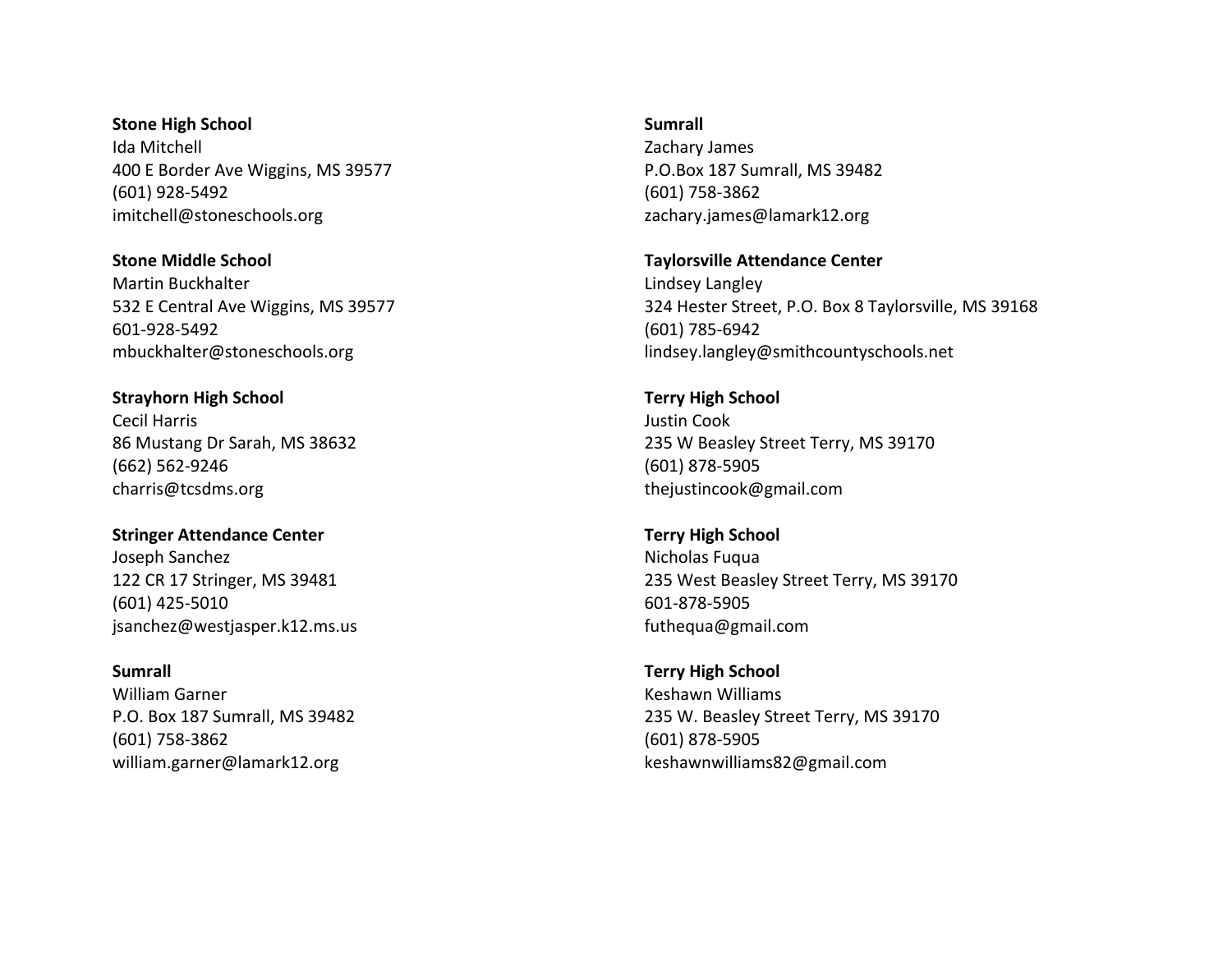**Tishomingo County High School / Iuka Middle School**

Bradley Strom 701 Hwy 72 Iuka, MS 38852 (662) 423-7300 bstrom@tcsk12.com

**Topeka-Tilton Attendance Center** Sydney Greer 853 Hwy. 27 South Monticello, MS 39654 601-587-4895 Ext 2861 sydney.greer@lawcosd.org

**Trent Lott Academy** Joshua Dern 2234 Pascagoula Street Pascagoula, MS 39567 (228) 696-6622 jdern@pgsd.ms

**Tupelo High School** Cliff Moore 4125 Golden Wave Drive Tupelo, MS 38801 (662) 841-8970 cdmoore1@tupeloschools.com

**Tupelo High School** Kelli Wallace 4125 Golden Wave Dr. Tupelo, MS 38801 662-841-8970 kellinicolewallace@yahoo.com

**Tupelo Middle School** Dustin Thrasher 1009 Varsity Dr Tupelo, MS 38801 (662) 587-1448 dtthrash@gmail.com

**Tupelo Public School District** Chris Knox 1009 Varsity Drive Tupelo, MS 38801 (662) 840-8780 clknox@tupeloschools.com

**Tylertown Primary School** Heather Boyd 813 Ball Avenue Tylertown, MS 39667 601-876-2149 Hboyd@wcsd.k12.ms.us

**Union County School District** Derek Taylor 1548 State Hwy 9 Blue Springs, MS 38828 662-534-6920 derektaylor87@gmail.com

**Union High School** Adam De Venney 101 Forest Street Union, MS 39365 (601) 774-9517 devenneya@unionyellowjackets.org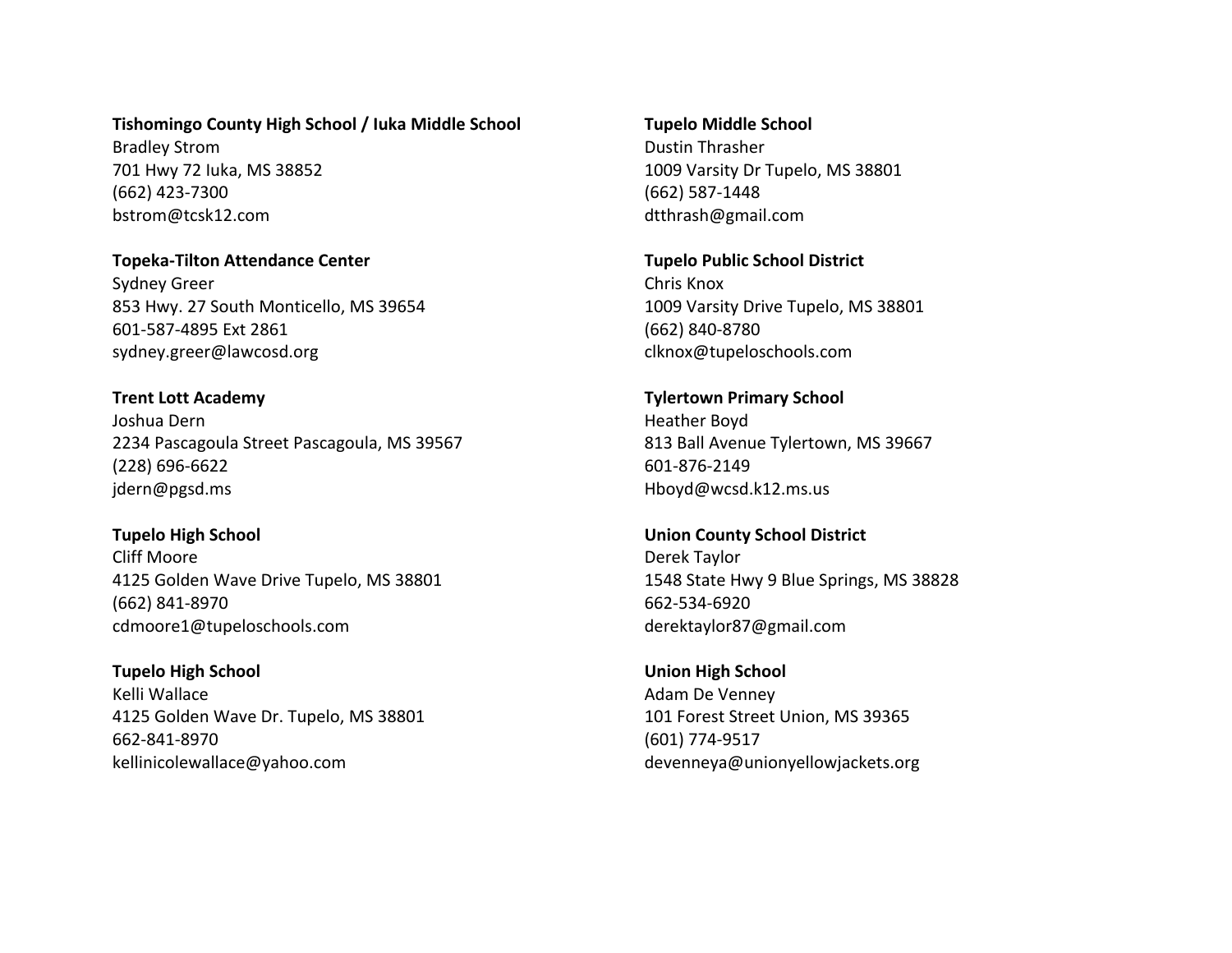**Union High School** Katie De Venney 101 Forest Street Union, MS 39365 601-774-9517 devenneyk@unionyellowjackets.org

**University of Southern Mississippi** Melody Causby 315 S 21st Ave Hattiesburg, MS 39401 601-266-5754 melody.causby@usm.edu

**University of Southern Mississippi** Travis Higa 2609 W. 4th Street Hattiesburg, MS 39401 601-266-4992 travis.higa@usm.edu

**University of Southern Mississippi** Catherine Rand 118 College Drive #5032 Hattiesburg, MS 39406 (601) 266-4990 catherine.rand@usm.edu

**University of Southern Mississippi** Eric Scott University Bands 118 College Dr. Hattiesburg, MS 39402 601-266-6447 eric.j.scott@usm.edu

**Vancleave High School** Nicholas Lambes 12424 MS-57, Vancleave, MS 39565 Vancleave, MS 39565 228-283-3763 nicholas.lambes@jcsd.ms

**Vancleave High School** Nathan Pepper 12424 MS-57 Vancleave, MS 39565 228-283-3763 Nathan.Pepper@jcsd.ms

**Vancleave Middle School** Emily Westfaul 4725 Bulldog Ln Vancleave, MS 39565 (228) 283-3800 emily.westfaul@jcsd.ms

**Velma Jackson** Yahya Muhammad 2000 loring road Camden, MS 39045 662-468-2531 ymuhammad@madison-schools.com

**Vicksburg High School** Jonathan Nelson 3701 Drummond Street Vicksburg, MS 39180 (601) 636-2914 jonnelson@vwsd.org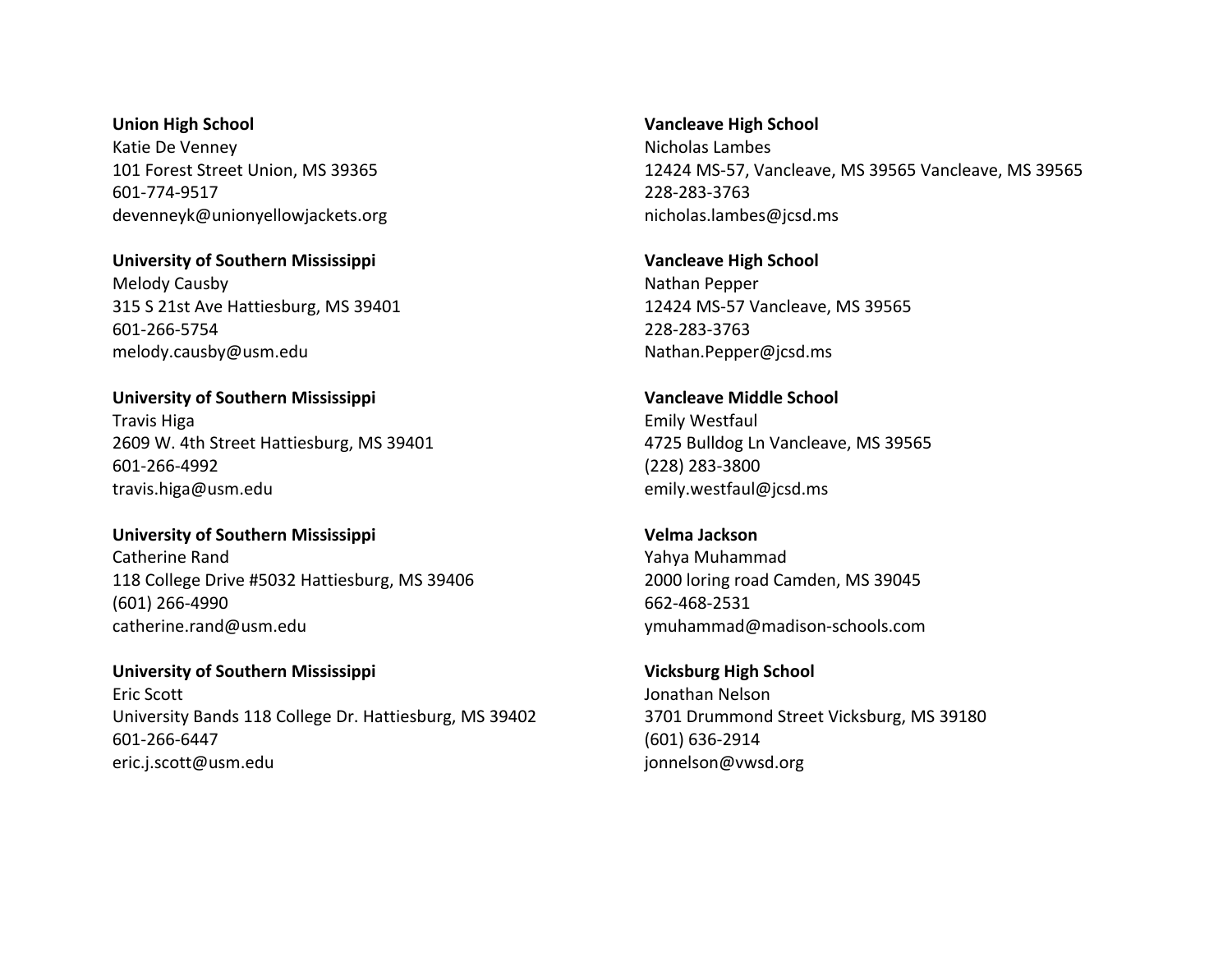**Warren Central** Sean Collins 1000 Hwy 27 Vicksburg, MS 39180 601-631-2864 sean.collins@vwsd.org

**Warren Central** Matt Killen 1000 Hwy 27 Vicksburg, MS 39180 601-631-2864 matthew.killen@vwsd.org

**Warren Central** Cody McElwain 1000 Hwy 27 Vicksburg, MS 39180 601-631-2864 cmcelwain@vwsd.org

**Warren Central** Jace McMullin 1000 Hwy 27 Vicksburg, MS 39180 601-631-2864 amcmullin@vwsd.org

**Warren Central** Kevin Mullen 1000 Hwy 27 Vicksburg, MS 39180 601-631-2864 kevin.mullen@vwsd.org

**Warren Central**

Mark Sweat 1000 Hwy 27 Vicksburg, MS 39180 601-631-2864 mark.sweat@vwsd.org

**Water Valley** Wesley Brown 550 Market Street Water Valley, MS 38965 wbrown@wvsd.k12.ms.us

**Wayne Central School** Brian Evans 1022 Azalea Drive Waynesboro, MS 39367 601-735-2205 evansb@wcsdms.com

**Wayne County High School**  Andy Pierce 1325 Azalea Drive Waynesboro, MS 39367 601-735-2851 piercea@wcsdms.com

**Wesson Attendance Center** Duval Salvant 1048 Grove St Wesson, MS 39191 (601) 643-2221 duval.salvant@copiah.ms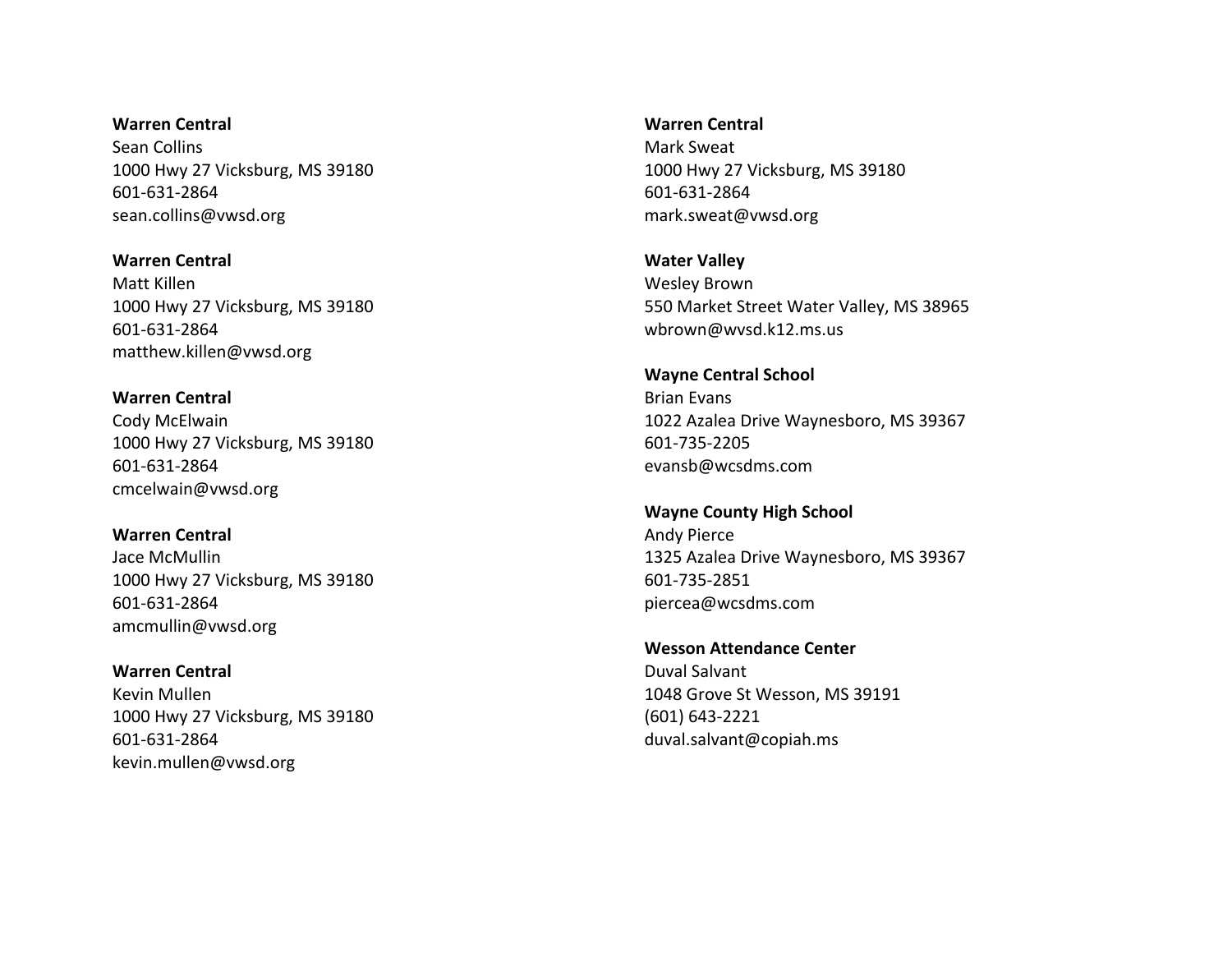#### **West Harrison High School**

Casey Caviness 10399 County Farm Rd Gulfport, MS 39503 (228) 539-8900 ccaviness@harrison.k12.ms.us

**West Harrison High School** Don Newman 10399 County Farm Road Gulfport, MS 39503 228-539-8900 dnewman@harrison.k12.ms.us

**West Harrison Middle School** Kaylin Williams 21411 Landon Road Gulfport, MS 39503 (228) 831- 8808 kawilliams@harrison.k12.ms.us

**West Jones High School** Brittany Alexander 254 Springhill Rd Laurel, MS 39443 601-729-8144 blalexander@jonesk12.org

**West Jones High School** Joleigh Killens 254 Springhill Rd Laurel, MS 39443 (601) 729-8144 joleigh.ogcd1@gmail.com

**West Jones High School** Kody Killens 254 Springhill Rd Laurel, MS 39443 601-729-8144 kdkillens@gmail.com

**West Lauderdale High School** Kristopher Grant 9916 W Lauderdale Rd Collinsville, MS 39325 (231) 343-3336 kgrant@lauderdale.k12.ms.us

**West Lauderdale Middle School** Jennie House 9916A West Lauderdale Road Collinsville, MS 39325 (601) 527-1573 jhouse@lauderdale.k12.ms.us

**West Marion High School** Mike Garnand 2 West Marion Street Foxworth, MS 39483 601-467-8388 mgarnand@marionk12.org

**West Point Consolidated School District** Blake Patterson 950 S Eshman Ave, West Point, MS 39773 West Point, MS 39759 662-494-5083 blake.patterson@westpoint.k12.ms.us